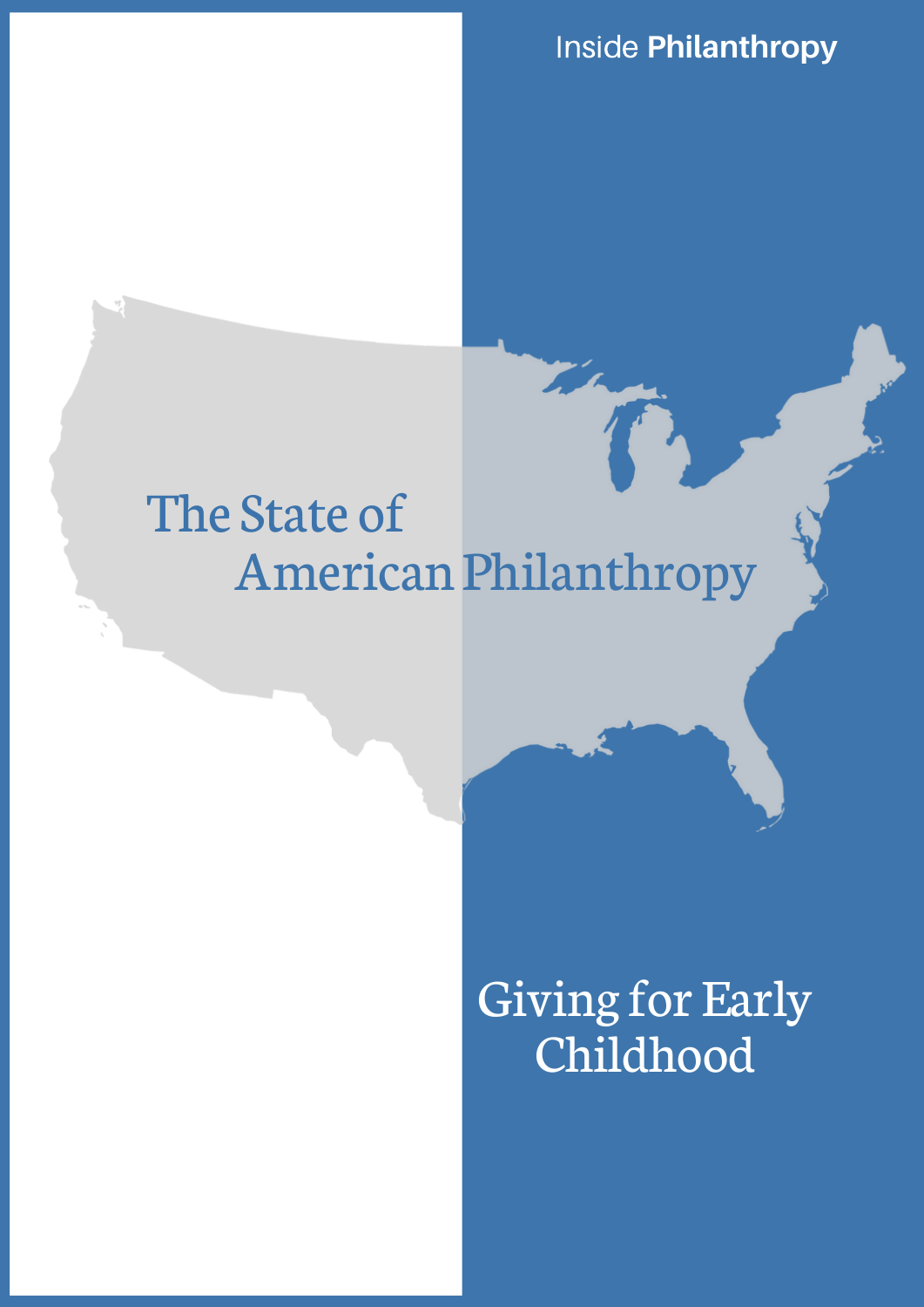#### **ABOUT INSIDE PHILANTHROPY**

**Inside Philanthropy is a digital media site that covers the world of charitable giving. We report daily on foundations, major donors, and trends in philanthropy. Through our GrantFinder resource, we also profile and track thousands of funders working across key issue areas and geographic regions. Inside Philanthropy is supported by reader subscriptions and advertising. We do not receive funding from any other source. Learn more at [insidephilanthropy.com](https://www.insidephilanthropy.com/)**

### **ABOUT THE STATE OF AMERICAN PHILANTHROPY**

**The State of American Philanthropy is a series of background papers on important topics and trends in U.S. philanthropy. The papers draw on past research and reporting by IP writers, as well as new interviews, grantmaking data, and other sources. Learn [more at insidephilanthropy.com/state-of](https://www.insidephilanthropy.com/state-of-american-philanthropy.)american-philanthropy.**

Table of Contents

| Executive Summary1                            |  |
|-----------------------------------------------|--|
| Introduction 4                                |  |
| The Lay of the Land7                          |  |
|                                               |  |
|                                               |  |
| <b>Getting &amp; Giving:</b><br>Deeper Dive10 |  |
| The Big Issues and Beyond12                   |  |
| <b>Funder Strategies</b><br>and Trends 13     |  |
| Perspectives on Equity18                      |  |
|                                               |  |
| A Closer Look at Funder Types22               |  |
| <b>Private Foundations22</b>                  |  |

| Private Foundations22                                   |  |
|---------------------------------------------------------|--|
| Corporate Funders23                                     |  |
| <b>Community Foundations25</b>                          |  |
| Major Donors25                                          |  |
| <b>Intermediaries and</b><br>Associations27             |  |
| <b>Fundraising Now  30</b>                              |  |
| <b>An Analysis of Opportunities</b><br>and Challenges33 |  |

**Resources** . . . . . . . . . . . . . . . . . . . . . . . . . . . . .34

**AUTHORS: Connie Matthiessen with Fundraising Now by Sandra Lundgren EDITOR: Michael Hamill Remaley**

**COPY EDITOR: Chris Packham**

**GRAPHICS & DESIGN: Sue-Lynn Moses**

Copyright © 2022 Inside Philanthropy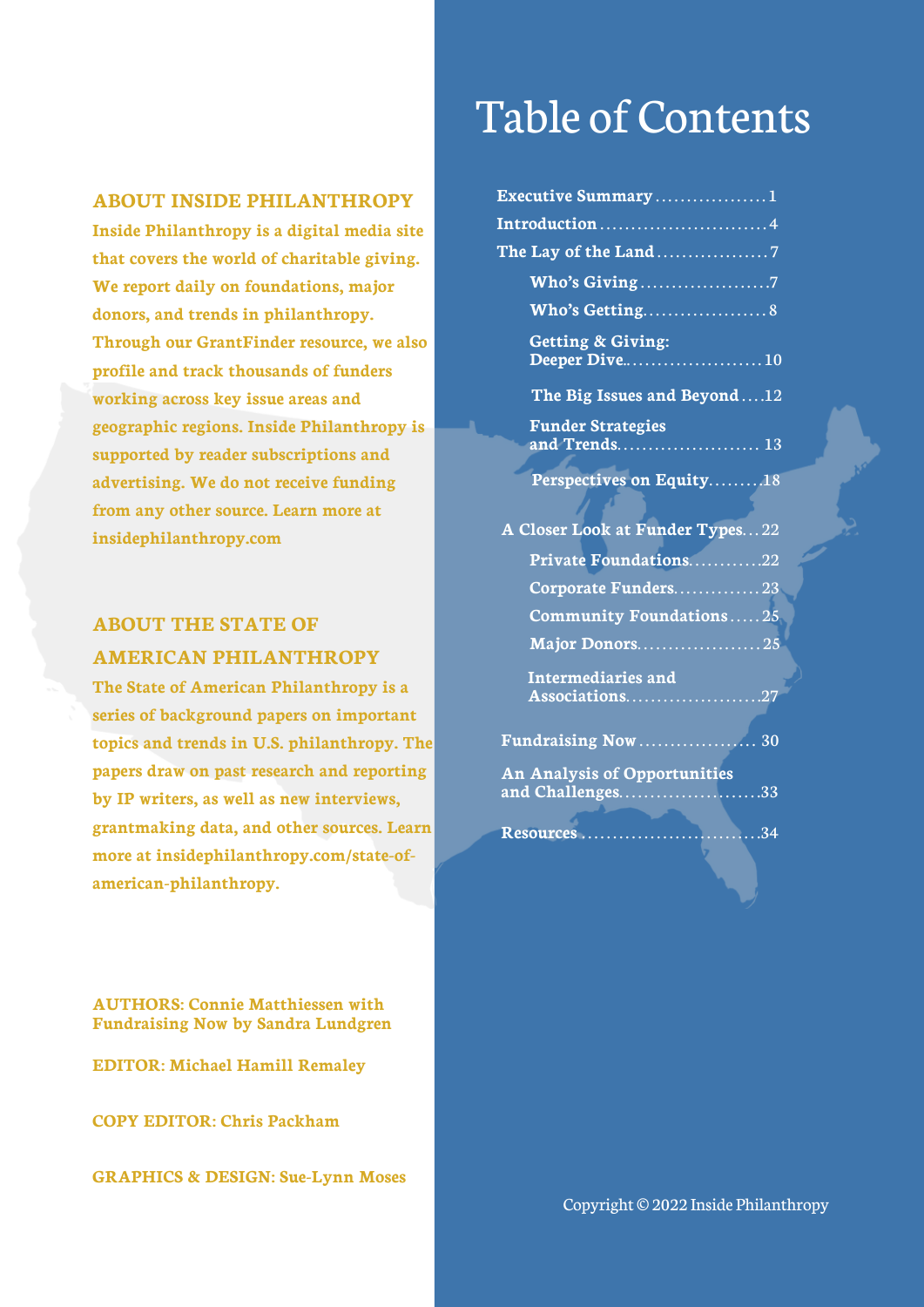# EXECUTIVE SUMMARY

Until recently, philanthropy has neglected early childhood education (ECE) in favor of higher-profile funding areas, like K-12 education and healthcare. But that has begun to change in recent years as it has become increasingly clear that investments in the earliest years can yield outsized and life-long benefits in many areas of concern to philanthropy. Advances in brain science have helped bring about that shift. We now know that the brains of infants and young children grow at an astounding rate and that early experiences and environments can have a tremendous impact on development.

With growing awareness of research on early childhood development, more funders — including wellestablished legacy giants and younger philanthropies fueled by tech fortunes — are including early childhood in their funding priorities. But ECE remains underfunded, given the vast number of families without quality care and the daunting impediments to creating a coherent system from the disarray.

The U.S. early care system isn't a system at all, but a disconnected agglomeration of day care facilities, preschools and home-based family care centers with inconsistent requirements and insufficient funding. Many parts of the country are now considered child care "deserts" because there aren't enough facilities to meet the need. Many families can't afford the rising cost of care, and many child care workers can't live on the low wages most early care facilities can afford to pay.

As consensus builds that the dearth of early education options for families is costing the nation dearly, funders are deploying a broad variety of strategies to improve programs and systems. We will explore this and other issues in this brief, including:

#### Who's Giving

- Private foundations provide the most charitable dollars for ECE, and for the most recent years for which data is available, those included household names like the Bill & Melinda Gates and W.K. Kellogg Foundations, as well as funders with an exclusive ECE focus, like the Buffett Early Childhood Fund and the Pritzker Children's Initiative.
- Tracking of donations by categories is challenging, but ECE funding from all categories of private funders totaled at least \$4.6 billion.
- Community foundations and corporations give far less than private foundations, but still provide substantial, usually targeted support.

#### Who's Getting

Nonprofits that receive funding for Early Childhood work include those that provide direct services, conduct research, support educator training and improved compensation, and advocate for reform on the state and national levels; some focusing on just one of those areas, but others leading on several fronts.

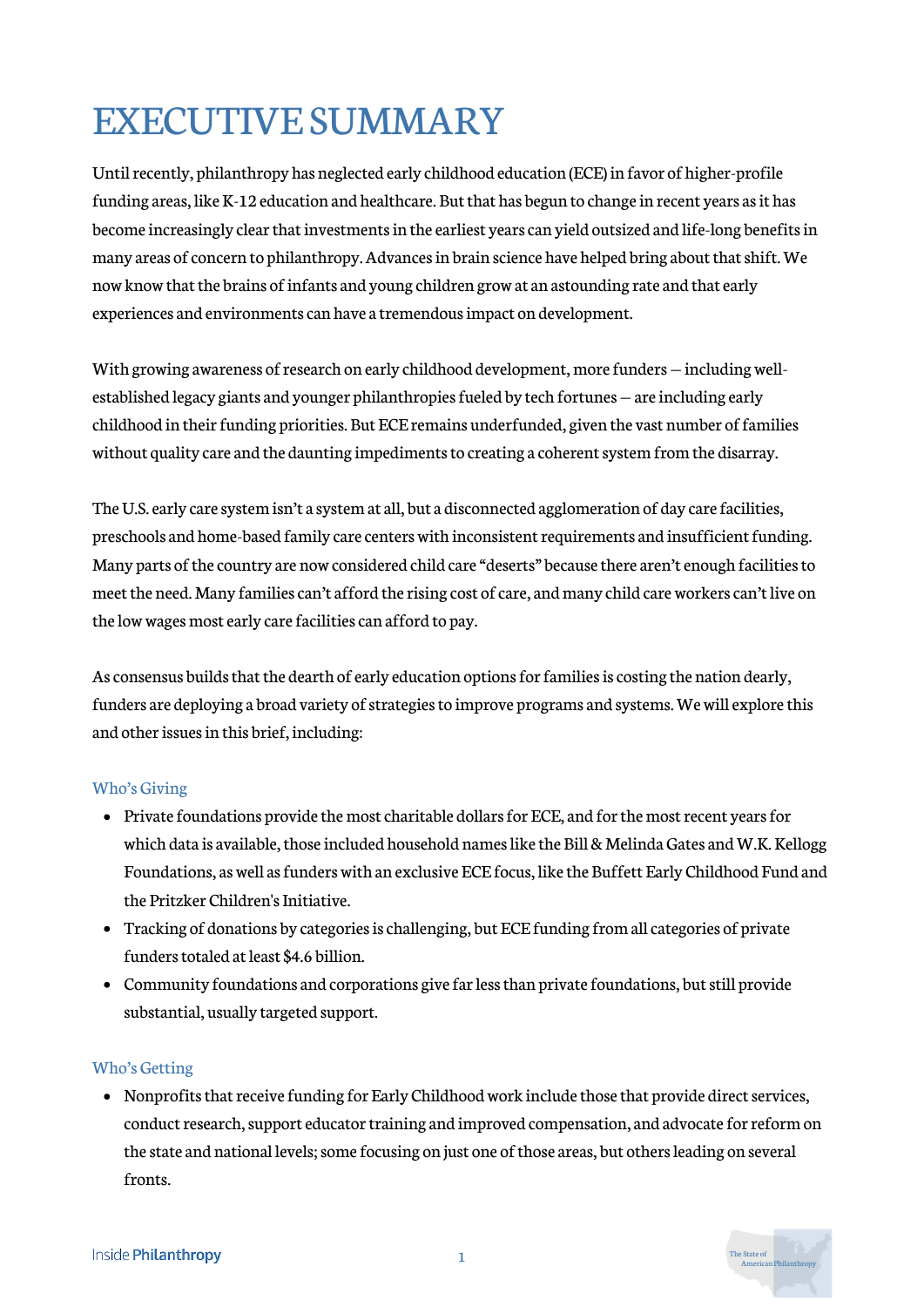- Start Early, the largest recipient of ECE funds according to the most recent Candid data, employs a range of strategies to improve early care, including direct care, research, educator training and advocacy.
- Looking past some of the largest recipients of funding, most ECE grantees (and funders) focus on particular regions, states or communities.

#### The Big Issues and Funding Trends

- Improving access, quality, and affordability are goals that virtually all ECE funders share, but pursue with wide-ranging strategies.
- How to develop and support a skilled and fairly-compensated ECE workforce is another big issue for ECE funders.
- Support for the "whole child," including providing healthcare and family support before birth and beyond, as well as quality early care, is a focus for many ECE funders.
- Increasing reliance on funder collaborations is happening with many philanthropic concerns, but especially in early childhood, which enables funders to pool resources and share information and best practices.

#### Equity in the Sector

- For many funders, equity analysis is integral to their ECE giving strategies since low-income children and children of color are less likely to have access to quality early care, and funders have long recognized the need to target funding to communities with the most need.
- Many ECE funders focus on the low-wage workforce of early care educators, many of whom are women of color, so funders are working to improve both training and compensation.
- There is an ongoing need for more funding for early care for children with special needs, dual-language learners, foster children, unhoused children, and children whose parents or caregivers are incarcerated.

#### Fundraising Now

- The pandemic has increased public and funder awareness of the importance of early care, and ECE nonprofits IP interviewed said there is increased funding and more diverse funding streams.
- Some ECE nonprofits are seeking funding for apprenticeship and mentorship programs to address the lack of early educators.
- While some are hopeful President Joe Biden's plans for a major influx of federal funding for ECE systems will eventually advance through Congress in some form, funding for ECE providers today is coming primarily from a mix of federal government (often via block grants through state intermediaries) and from private foundations and individual donors, with volunteers, staff, and board members alike still hustling to cover the gaps left by public dollars.

It's encouraging that funders are directing more resources toward early childhood education, but there is a lot more work to do. The Biden administration had ambitious proposals to establish universal pre-K

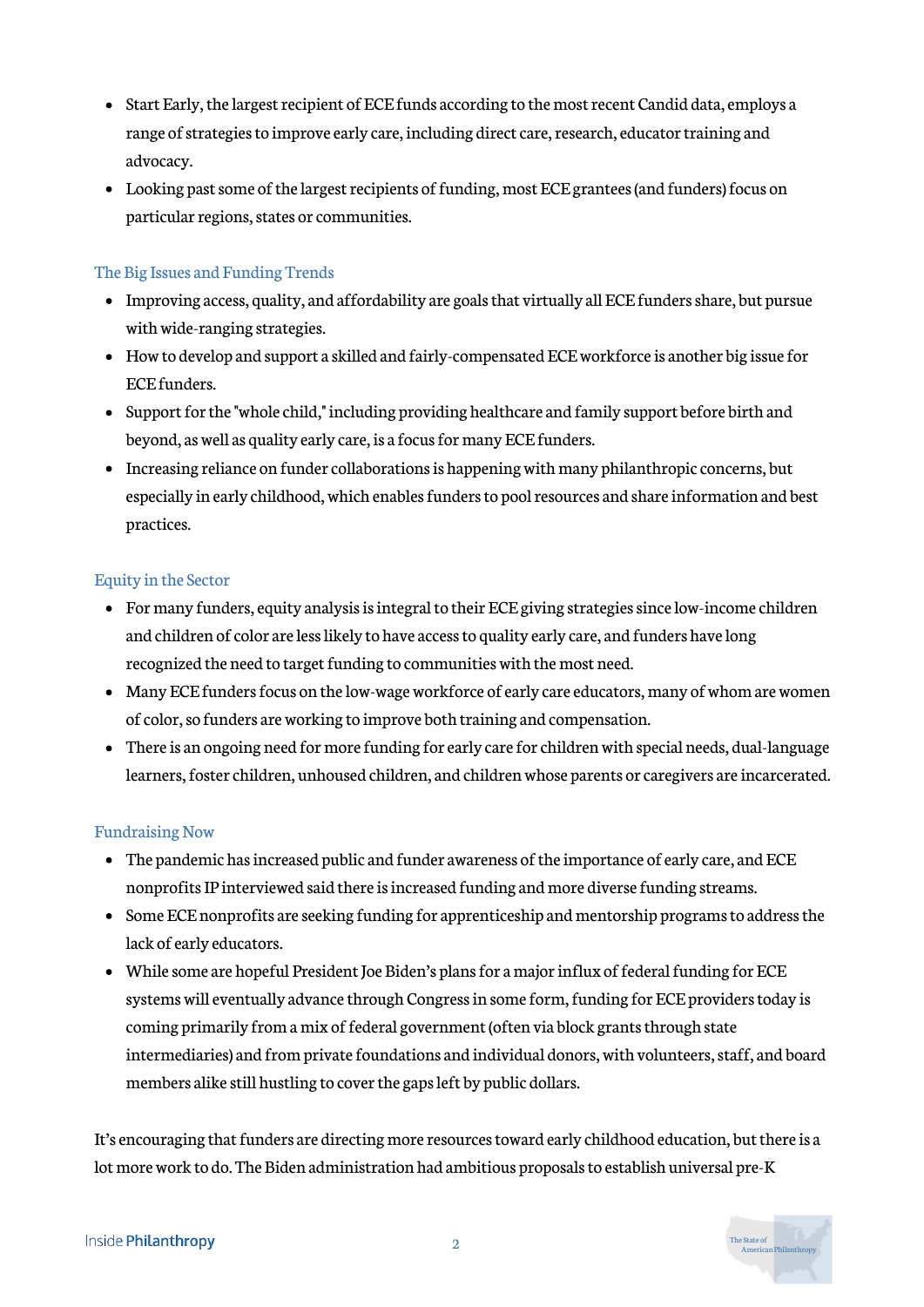nationwide, but legislation that could provide both massive funding and huge advances toward a more coherent child care system is currently stalled in Congress.

Whatever happens on the federal level, there will be a critical role for philanthropy going forward. If the Biden administration's child care plan becomes law, philanthropy can support implementation of what promises to be sweeping and complicated changes. If the administration's child care dreams end up on the cutting room floor, philanthropy will be left to recommit and enhance its support for ECE, including advocacy efforts to continue the push for reform.

"Many of us have been using the phrase 'moment in time,'" said Jessie Rasmussen, president of the Buffett Early Childhood Fund. "This is a moment in time and we can't blow it. We don't want to miss this opportunity to create the kind of lasting, durable early interventions that are going to make such a difference in the lives of so many children and so many communities."

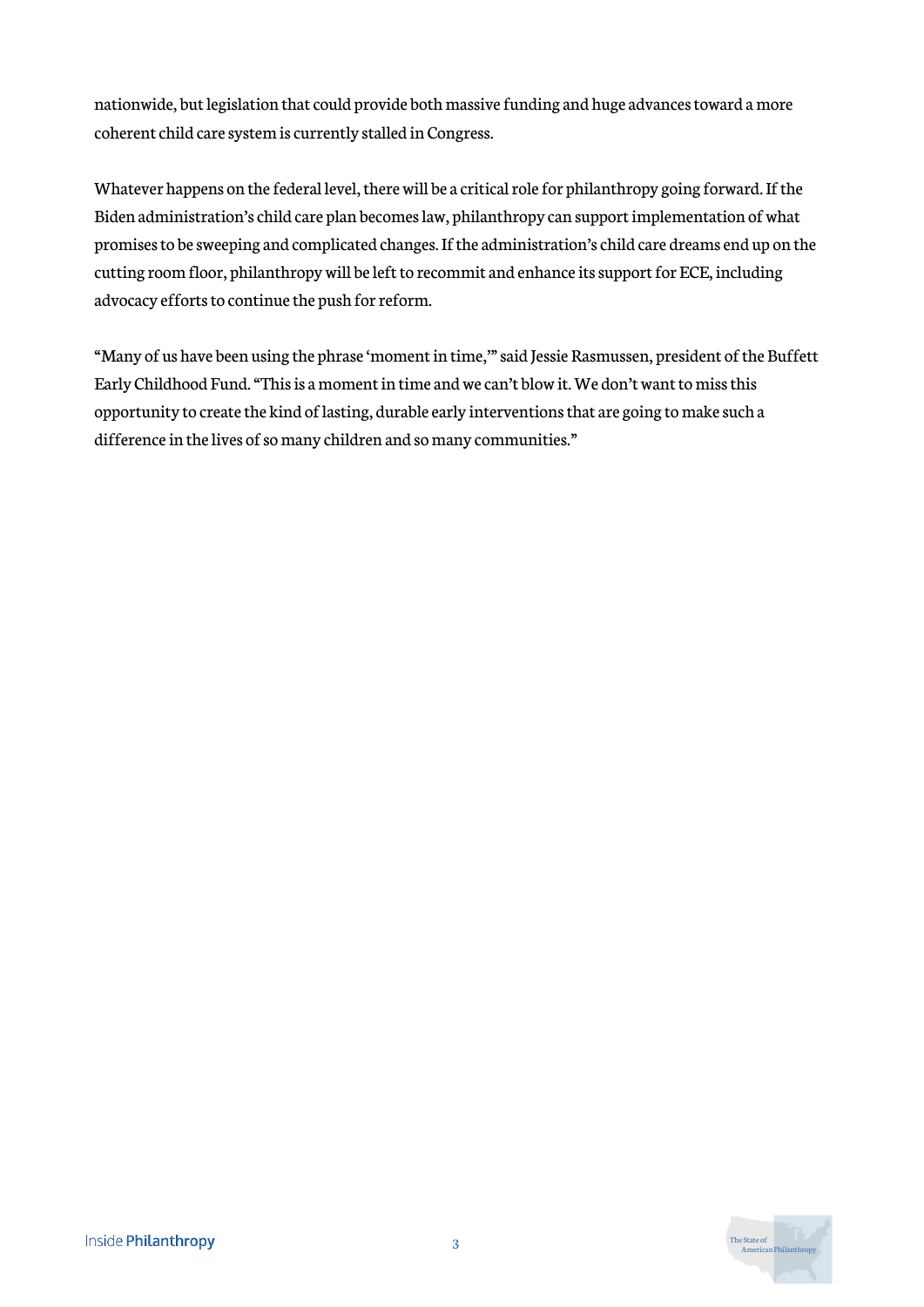# Introduction

Philanthropy has a long history of showering resources on K-12 education, but has paid less attention to the care and education of children in the years before they start school. That has begun to change over the last several decades, and today, philanthropists, along with government and corporate leaders, are joining experts and advocates who have been working for years (and in some cases, decades) to improve our system of early childhood education (ECE).

The early education system in the U.S. isn't a system at all, but a random collection of government-run facilities, day care centers, preschools and small family child care operations. For many families, child care costs are prohibitive, while the facilities themselves run on paper-thin profit margins and few can afford to offer their teachers sustainable wages.

The U.S. has not made early childhood education a funding priority; a [Learning Policy Institute](https://learningpolicyinstitute.org/product/early-childhood-education-system-2021-brief) report points out that "... funding for ECE represents a remarkably small portion of public spending: less than 0.2% of gross domestic product compared to an average of 0.7% in other economically developed countries. As a result, many children do not get any formal early learning opportunities before age five, creating a structural disadvantage from the start that even the best K-12 public schools will struggle to address."

The early childhood sector was already struggling before 2020 and the pandemic only made things worse. ECE experts say that minor fixes around the edges aren't enough; the system needs a complete overhaul. "The fact is that the American child care system is deeply broken," Elliot Haspel, the author

[of "Crawling Behind: America's Childcare Crisis](https://elliothaspel.com/) and How to Fix It," and program officer for the Robins Foundation [told IP](https://www.insidephilanthropy.com/home/2021/8/27/as-the-child-care-sector-struggles-new-funding-flows-for-state-level-advocacy). "It doesn't just need incremental patches, it needs wholesale reinvention."

Experts like Haspel point out that among other flaws, the current approach is failing to keep up with the latest brain science, which confirms that the brains of even the tiniest babies are powerful learning machines that can be positively or negatively affected by early experiences. Quality early education experiences nurture young brains and help children develop skills that prepare them for kindergarten and beyond. If we were to design an effectively holistic education system today, we would start much earlier than age five, said Scott [Moore, executive director of Kidango, a Bay Area](https://www.insidephilanthropy.com/home/2021/5/27/an-education-funder-tackles-the-achievement-gapone-preschooler-at-a-time)based early education program. "If you don't start until five, you are missing so much."

But far too many children don't have access to [quality early education. According to the National](https://nieer.org/policy-issue/universal-pre-k-5-faqs) Institute for Early Education Research, "less than 5 million of the nation's roughly 8 million three- and four-year-olds attend any preschool, most of their programs are not high-quality, and 45% are partday. The situation is worse for three- and four-yearolds in poverty, as more than half do not attend any program, even though Head Start and other targeted programs have been around for more than 50 years."

Most kids enter kindergarten at age five, but sometimes age four. The growing movement for expanding public education downward to pre-K usually only serves ages three and older, so expanding the public education system to children from birth to two doesn't seem to be on the table. In the early years of public education, school started at

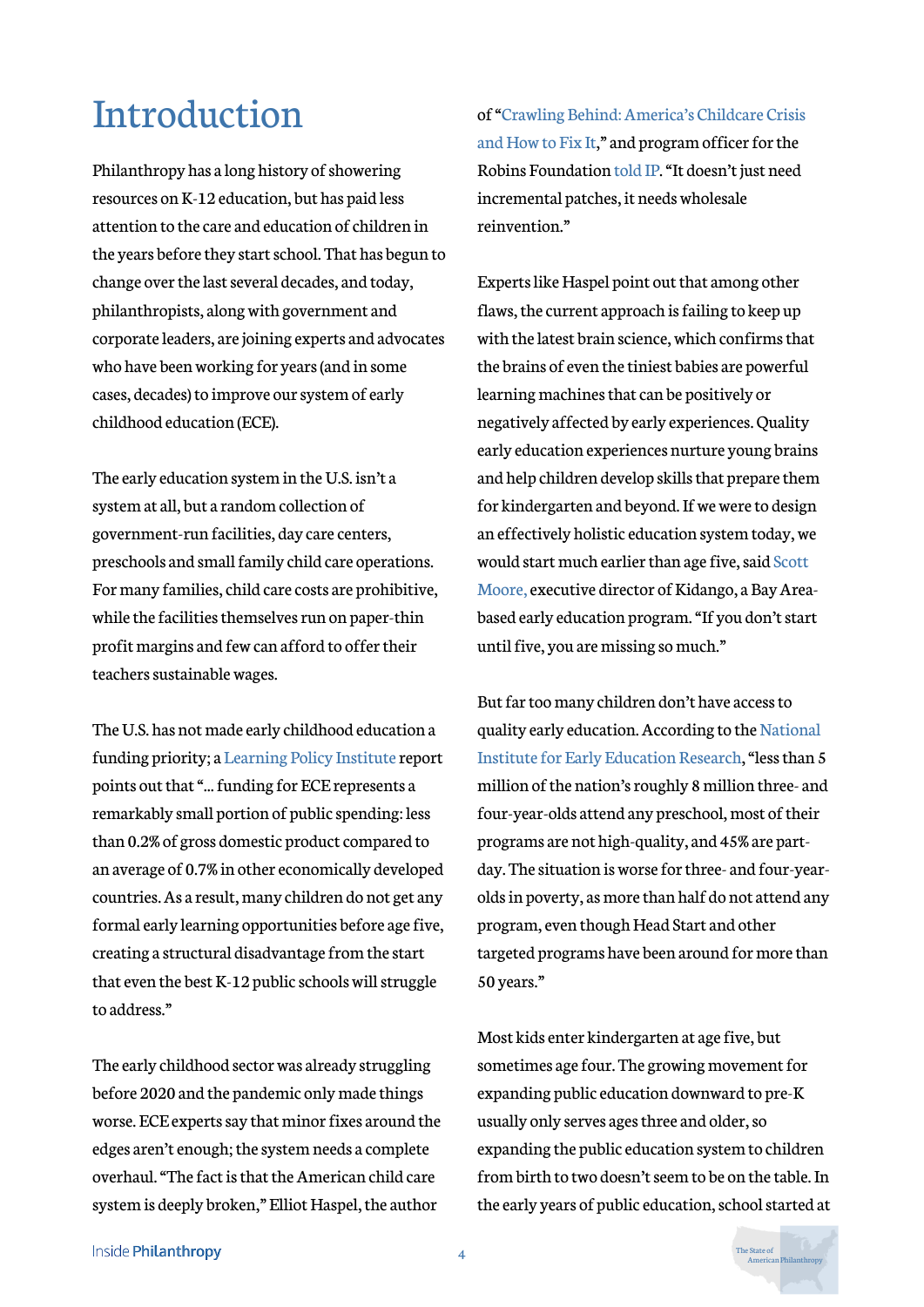first grade (six years old), and in [the 1950s,](https://daily.jstor.org/kindergarten-become-just-another-grade/) only half of all five-year-olds were enrolled in kindergarten, which gradually became a fairly universal part of public school systems. And now, some districts notably the nation's largest, New York City — are instituting universal pre-K, which attempts to give low-income families the same educational programming most middle-class and wealthy parents have been paying to provide their kids in preschool programs for decades.

Many people assume that Head Start, which was established in 1965 as part of President Lyndon Johnson's War on Poverty, makes quality early education available to all disadvantaged children. That was the program's intention, but as the [National Institute for Early Education Research](https://nieer.org/research-and-resources) outlines in its report, "[The State of Preschool 2020,](https://nieer.org/wp-content/uploads/2021/08/YB2020_Full_Report_080521.pdf)" the government has inadequately funded Head Start, and many children who qualify don't have access.

While there is some government funding, there are many yawning holes in our early care apparatus, and federal and state-funded programs cover a shockingly small portion of the children who qualify. The federal funding program intended to help families pay for child care, Child Care and Development Block Grant (CCDBG), is badly underfunded: Only 1 in 6 eligible children receives a [subsidy, according to the](https://www.americanprogress.org/issues/early-childhood/reports/2018/11/15/460970/understanding-true-cost-child-care-infants-toddlers/) Center for American Progress.

Furthermore, the high cost of infant and toddler care is rarely covered by the subsidy payments that providers receive, potentially discouraging them from accepting subsidy-eligible infants and toddlers. Philanthropic donations fill in some of the gaps in patchwork public funding for ECE; they also play a critical role by funding research, seeding and

growing new ideas, supporting innovative ECE programs, helping to build a diverse and skilled early education pipeline, and advocating for overall system reform.

"I think the role of philanthropy is to spark new ideas, to do things that wouldn't get done otherwise," said Helene Stebbins, executive director of the [Alliance for Early Success.](https://earlysuccess.org/) "You need someone to say it's possible and to give people sustained support over time — and I can't say that enough — sustained support over time. To not change the goal posts or switch the funding. The advocacy community will figure out how we bake it into our public funding streams and our public institutions so that once we've developed it, we can sustain it. Philanthropy's role is not to sustain it forever, but they have a very important role to play."

The COVID-19 pandemic simultaneously boosted awareness of the critical role ECE plays — and pushed it to the brink. Many facilities shut down in 2020, creating [child care deserts](https://coloradosun.com/2021/08/16/routt-colorado-childcare-crisis/) around the country. Facilities that are now open face higher costs because of COVID safety requirements and other related costs, as well as labor shortages.

There is evidence of growing public support for increased investments in early learning, and many U.S. philanthropies are stepping up, as well. The sector has increased its support for early education in recent years, according to Grantmakers for [Education. In its 2018–2019 "Trends in Education](https://edfunders.org/sites/default/files/GFE_Benchmarking_2018-19.pdf) Philanthropy Benchmarking" report, GFE identified early education as an area of greatest increase for philanthropic funding (along with postsecondary education and preparation for career and workforce). According to the report, "Overall, one-third of education funders responding to the

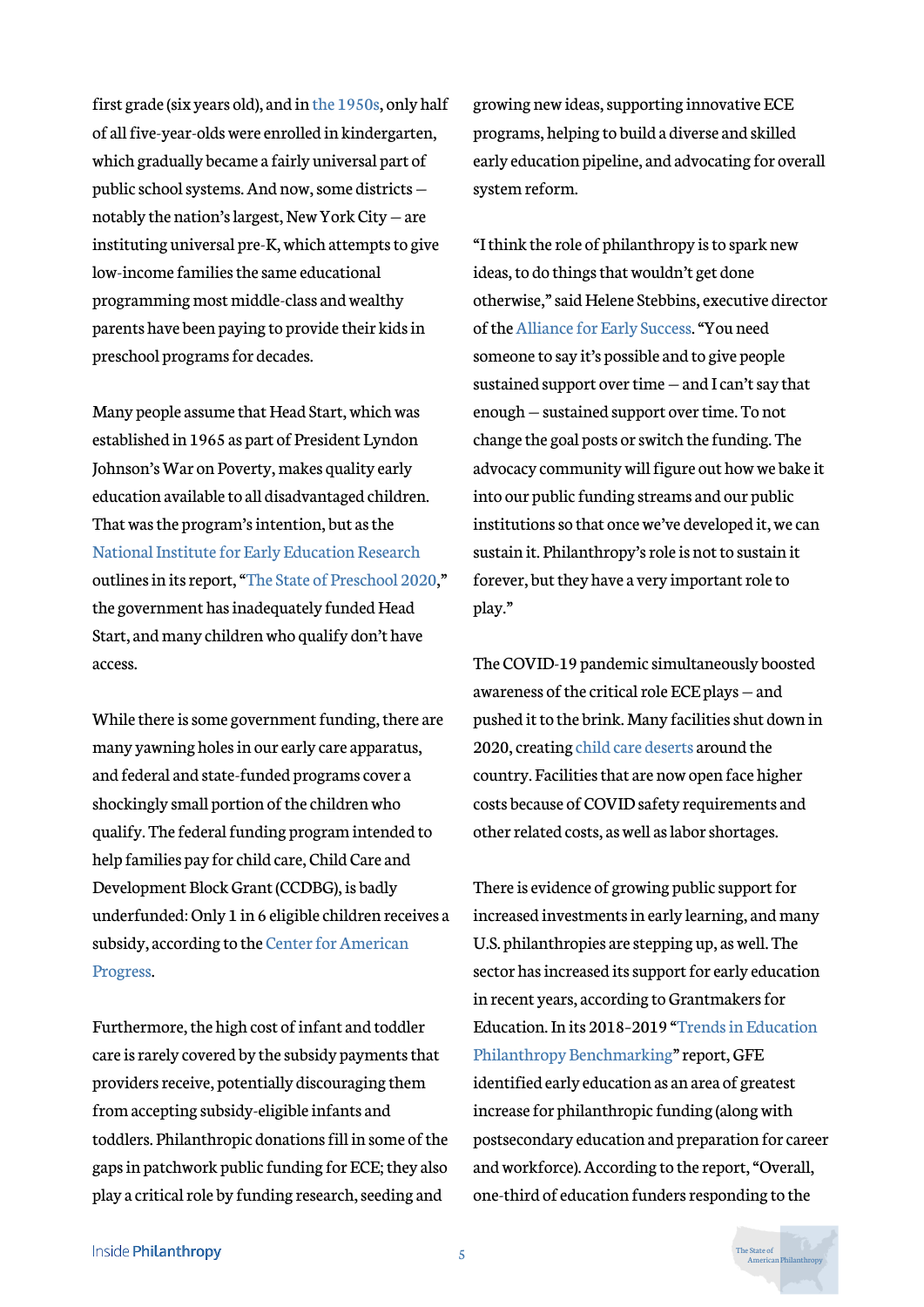2018 survey funded efforts to provide access to early learning and/or to ensure the quality of these programs. Well over half of these funders (58%) also anticipate increasing their funding for this priority over the next two years—the highest percentage reported among all of the education priorities tracked in the latest survey."

Despite growing funder support, ECE continues to receive only a small proportion of philanthropic dollars, as the GFE authors noted: "Early learning has benefited from an increased focus by education funders on the learning stages before and after K-12 education, although it accounts for a small share of grant dollars."

This brief explores the many philanthropic approaches to ECE. Some funders support research on the brain and child development, others focus on direct services including prenatal and healthcare; still others are advocating for increased access. Some funders are focused on increasing preparation and compensation for ECE educators, and others support advocacy for comprehensive systems change to boost access and affordability for all families.

A number of ECE advocates and funders believe it will take a synergy of all these strategies to successfully overhaul the system. They are pushing for a comprehensive approach to early care that starts even before birth, with prenatal care, continues through infancy with home visits, nutrition and healthcare, and provides quality care all along the way. The experts we talked to for this brief — including advocates, researchers and funders large and small — were cautiously hopeful that the early child care issue has finally reached a critical mass, and that forces may be aligning for fundamental change.

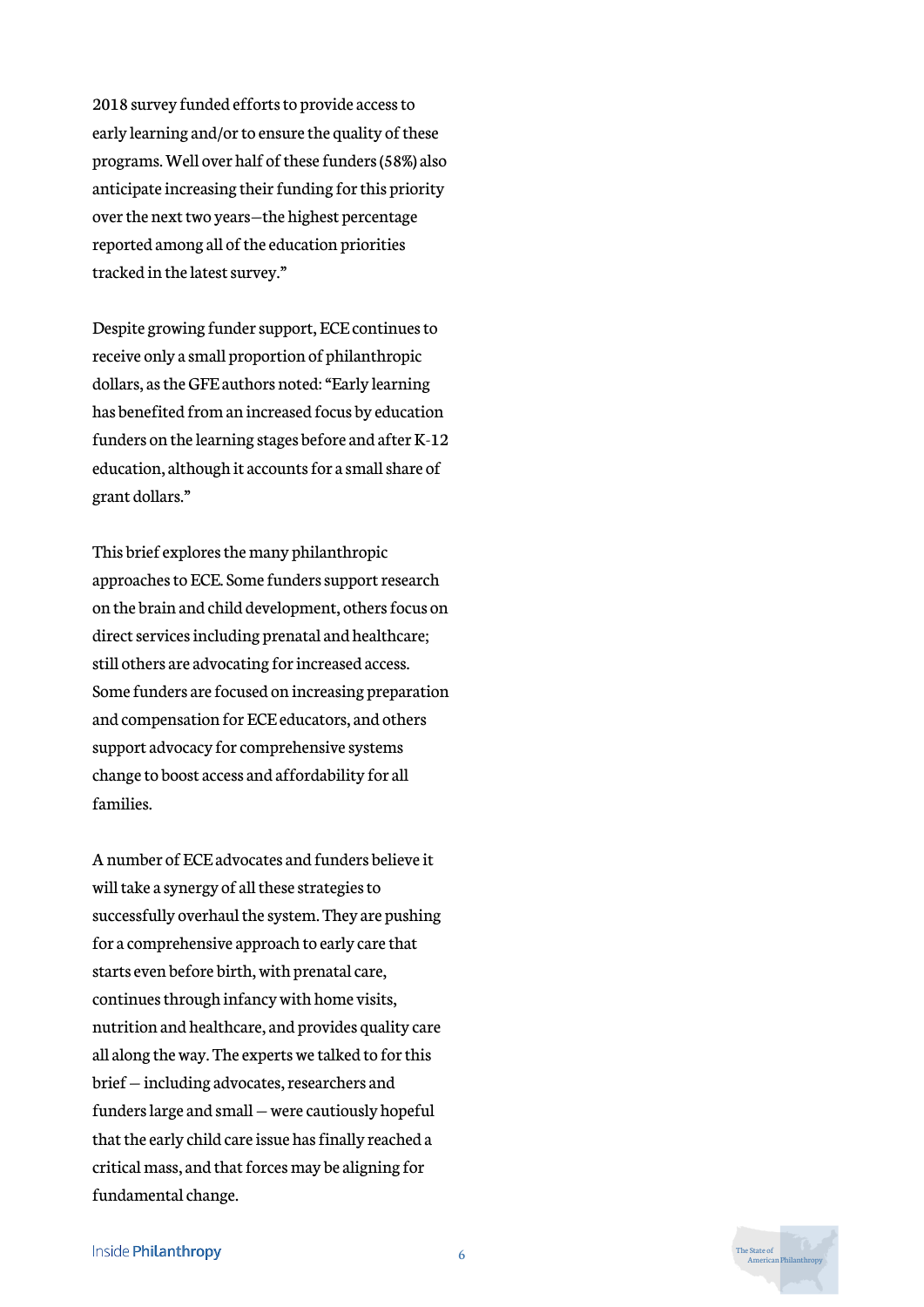# The Lay of the Land

### Who's Giving

Over the last several decades, more funders have broadened their focus to include early care and education, especially high-profile private foundations. Still, support for the education of young children remains glaringly small compared to funding for K-12. ECE funding from all categories of funding, including private foundations, corporations, community foundations and collaborative funds documented by Candid between 2014 and 2018 (the most recent data available for this brief) totaled at least \$4.6 [billion. Analysis by the Early Childhood Education](https://ecfunders.org/funding-landscape/) Funding Collaborative incorporates data from 2006 to 2016. Its [ECE Funding Landscape](https://ecfunders.org/funding-landscape/) project, a tool developed in partnership with Heising-Simons Foundation based on Candid data, found that "since 2006 private foundations in the U.S. have made grants of more than \$6 billion toward improving early childhood care and education..."

The funders who give the most for early childhood education include some of the country's largest and most well-known philanthropies, including the Bill & Melinda Gates Foundation and the Robert Wood Johnson Foundation, as well as legacy funders like W.K. Kellogg Foundation. Candid captures as much private giving data as it can, and its tracking indicates that the 10 private funders giving the most to early education provided close to \$900 million from 2014 to 2018.

Early childhood has long been a major focus for the J.B. and M.K. Pritzker Family Foundation, which, through its Pritzker Children's Initiative, has made early learning a priority for over two decades. The Einhorn Collaborative (formerly the Einhorn Family Charitable Trust) emphasizes the

importance of emotional connection for healthy child development.

ECE is an area that receives considerable support from funders that prioritize local and/or regional giving. The Lilly Endowment, for example, gives its substantial support for ECE only to organizations in Indiana, and the North Carolina Partnership for Children supports ECE in that state. The Charles Stewart Mott Foundation supports nonprofits in Flint, Michigan. Local giving overall for ECE is significant, according to Candid data, totalling over \$820 million between 2014 and 2018.

#### **10 Early Childhood Funders to Know** 1

Annie E. Casey Foundation Bill & Melinda Gates Foundation Buffett Early Childhood Fund Chan-Zuckerberg Initiative David and Lucile Packard Foundation Early Childhood Funders Collaborative Foundation for Child Development Heising-Simons Foundation Pritzker Children's Initiative

W.K. Kellogg Foundation

Source: Candid

Community foundations, which distribute almost all of their funds locally, often include ECE in their giving portfolios—from the Boston Foundation on the East Coast to the Silicon Valley Community Foundation on the West Coast, and the Chicago Community Trust in between.

Even though only a tiny number of U.S. employers provide child care support for their employees (just 6% of employers provide child care services or child care stipends, according to a 2020 survey by

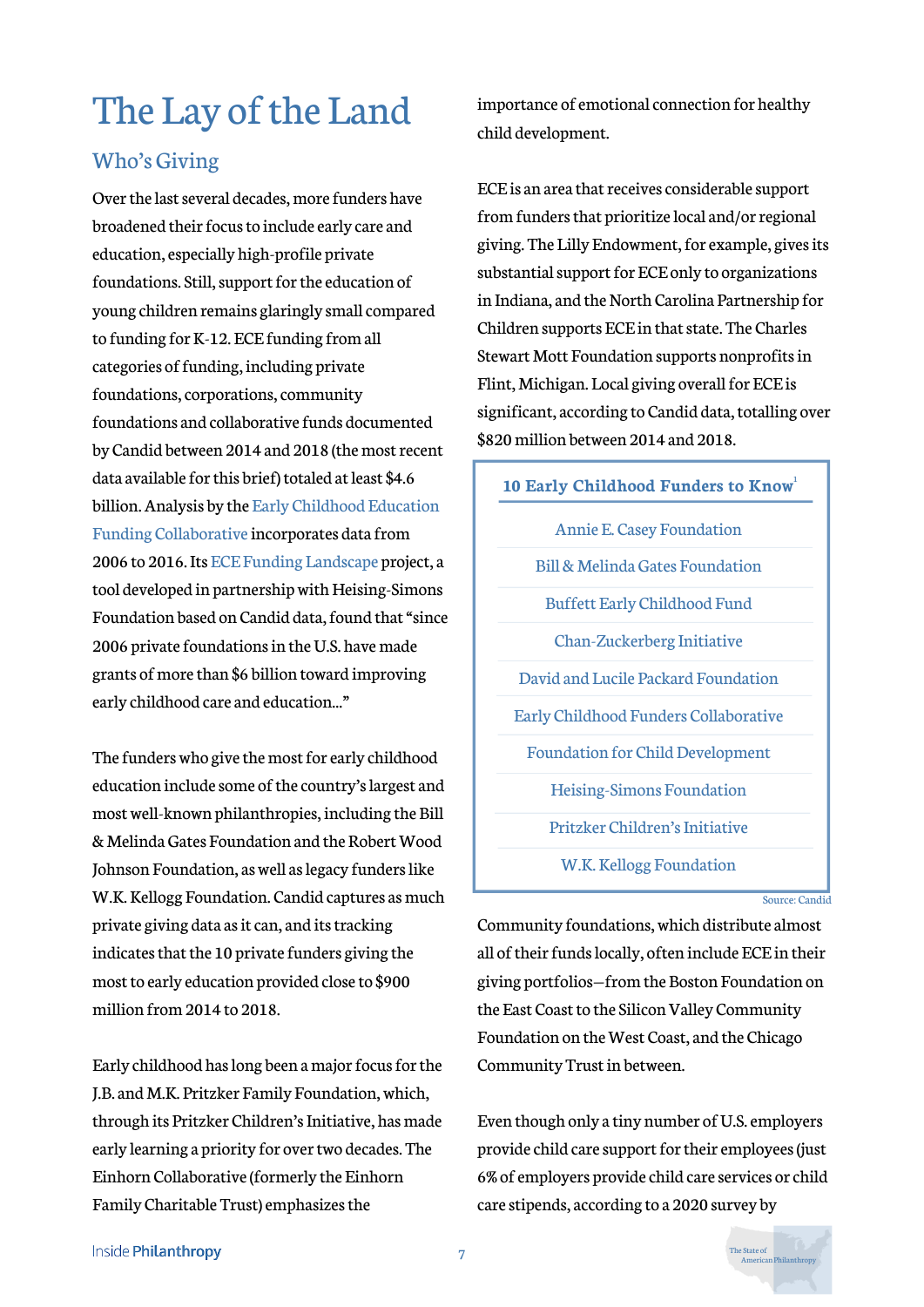[Clutch](https://clutch.co/hr/resources/how-to-offer-childcare-benefits) ), a number of corporations are making ECE a funding priority. Many corporations give locally for early childhood education, while others support national ECE efforts. Still, corporate funding constitutes a small percentage of the revenue mix for most ECE-focused nonprofits. The ECE supporters detailed in the "Corporate Funders" section of this brief are a range of technology, financial services, apparel and healthcare companies, reflecting the fact that corporate support for early childhood isn't particularly linked with any one subsector or type of business.

#### [Jumpstart for Young Children](https://www.jstart.org/) [CEO Naila Bolus told](https://www.insidephilanthropy.com/home/2021/9/1/funders-seek-to-jumpstart-early-ed-with-a-focus-on-educators)

IP that she has seen more corporations stepping up to support early education in recent years. Jumpstart's corporate funders include Franklin Templeton, TJX and Vanguard, among other companies. "More foundations are coming to this space and more corporate funders are coming to this space, as well," Bolus said. "You're seeing businesses being able to articulate the importance of early childhood for their own workforce, but also for the workforce of the future."

Two huge managers of donor-advised funds have been significant funders in this space between 2014 and 2018. The Silicon Valley Community Foundation gave more than \$56 million and Fidelity Investments Charitable Gift Funds gave more than \$31 million.

ECE is a philanthropic area that seems to lend itself to collaboration. Many early education funders work together, like those who teamed up to create the [Early Childhood Funders Collaborative](https://ecfunders.org/) (ECFC), for example, which calls itself "a venue for funders interested in early childhood." ECFC has a [long list](https://ecfunders.org/our-members/) [of members,](https://ecfunders.org/our-members/) many of them dazzling names in the constellation of mega-donors; others that have a

lower profile. ECFC provides information, resources and networking opportunities for members across the country, and in turn, spawns and partners with other collaboratives like the Early Educator Investment Collaborative.

Eight funders already working in the early education space teamed up to create the Early [Educator Investment Collaborative. The goal o](https://earlyedcollaborative.org/)f the collaborative, as IP reported, is to tackle one of the thorniest issues in ECE: how to create an educator workforce that is diverse, professionally trained and mentored, and fairly paid. Partners include the Foundation for Child Development, the Bill & Melinda Gates Foundation, the Buffett Early Childhood Fund, the Ballmer Group, the David and Lucile Packard Foundation, and the Heising-Simons Foundation (see entire list of partners [here](https://earlyedcollaborative.org/who-we-are/)).

# Inside **Philanthropy**

*"[There is a growing] recognition by the larger community how important access to high-quality early childhood education is to the economy [and how] early childhood education supports the current and future workforce."*

—Fundraiser,Walled Lake, Michigan

#### Who's Getting

Funding for early childhood programs supports a wide range of nonprofits, a few with a national focus, but most addressing ECE locally or regionally. Start Early, which, according to Candid data from 2014 to 2018, was the recipient of the most ECE philanthropic dollars, was founded almost 30 years ago, and worked initially on Chicago's South Side and in rural Illinois. Over the years, it expanded its reach, and now has partnerships in 25 states.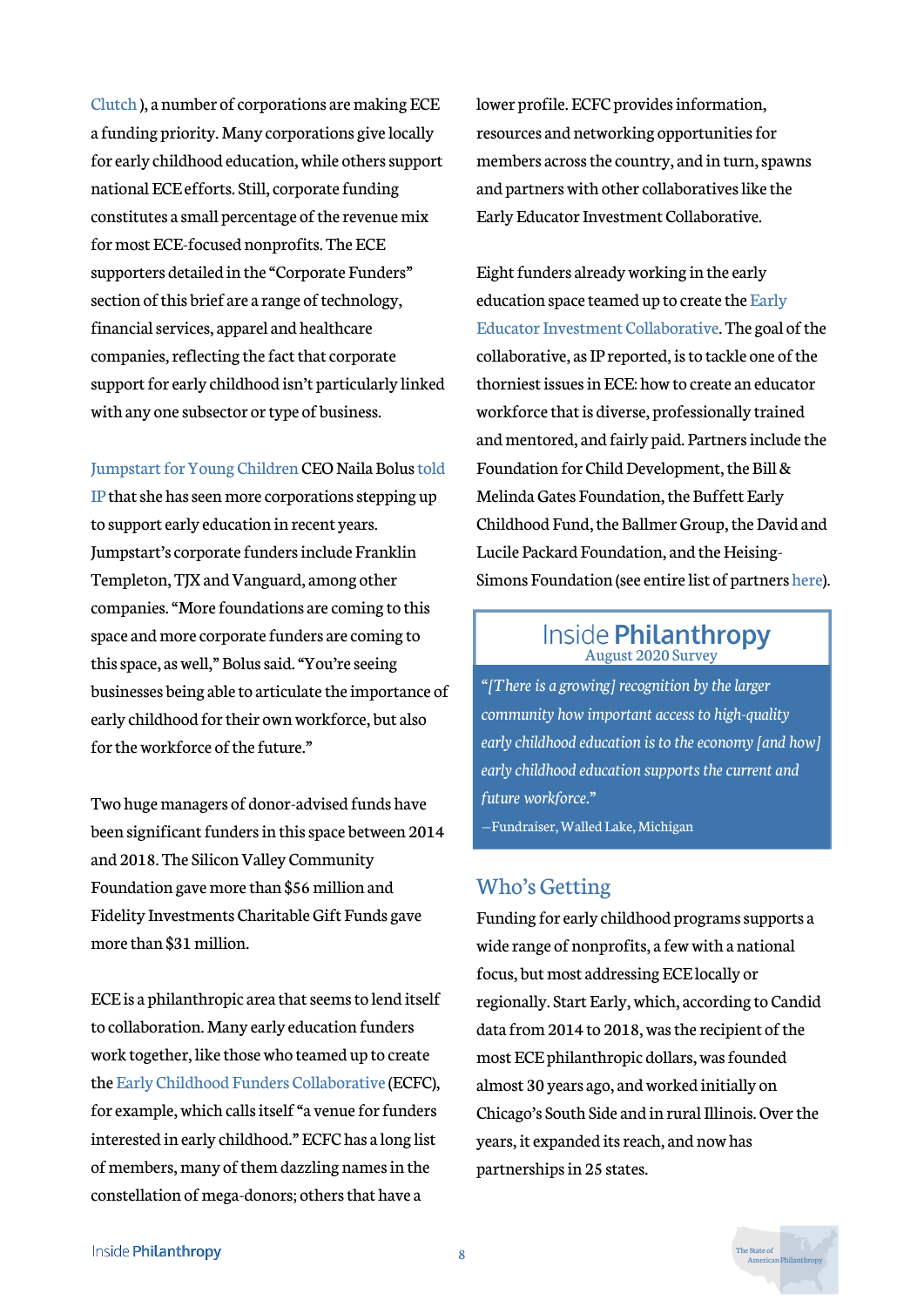Many of the largest recipients of ECE dollars are providers of direct services. Some provide early education; others provide birth-through-five care, including prenatal care, ongoing healthcare, and wrap-around supports for parents, families and communities.

Research is a major focus for many recipients of ECE dollars. Research by organizations like Harvard's [Center on the Developing Child](https://developingchild.harvard.edu/) and the [Erikson Institute](https://www.erikson.edu/) (which also provides graduate studies in early childhood development and education) have improved our understanding of brain development, adverse childhood experiences (ACEs), trauma-informed care, social emotional learning and other areas. [James Heckman](https://heckmanequation.org/) has conducted path-breaking research on the benefits of ECE. [Zero to Three](https://www.zerotothree.org/) provides information for parents and caregivers on issues like the value of home care and the importance of play. Other [grantees, like the Early Childhood Funders](https://ecfunders.org/) Collaborative provide research on the ECE sector.

| 10 Leading Grantees in Early Childhood <sup>1</sup> |
|-----------------------------------------------------|
| <b>Alliance for Early Success</b>                   |
| All Our Kin                                         |
| <b>BUILD</b> Initiative                             |
| <b>Child Trends</b>                                 |
| First Five Years Fund                               |
| Harvard Center for the Developing Child             |
| Heckman                                             |
| <b>Jumpstart for Young Children</b>                 |
| <b>Start Early</b>                                  |
| <b>Zero to Three</b>                                |

Other nonprofits in this arena, like [All Our Kin](https://allourkin.org/) and [Jumpstart for Early Success,](https://www.jstart.org/) focus on the educators in early childhood settings, recruiting and preparing a diverse, skilled workforce and ensuring that caregivers, teachers and administrators have ongoing professional development and support. Increasing compensation for early childhood educators is another priority area for some grantees.

Communications and advocacy are major line items [on the agendas of many ECE grantees, like Start](https://www.startearly.org/what-we-do/policy-advocacy/) Early and [Alliance for Early Success.](https://earlysuccess.org/) Groups advocate locally and at the state and federal levels for increased child care access and affordability, paid family leave, better preparation and compensation for educators, and overall systems change, among other areas.

Many ECE grantees, including national groups like the [Build Initiative](https://buildinitiative.org/), regional organizations like [Sheltering Arms](https://shelteringarmsforkids.com/) in Georgia, and local organizations like the [Glide Family, Youth and Childcare Center](https://www.glide.org/program/family-youth-and-childcare-center/) in San Francisco, focus specifically on boosting access to quality early care and education for lowincome children and children of color.

Some recipients of ECE funding conduct research, including [Child Trends](https://www.childtrends.org/), which explores a wide range of issues affecting children and youth, such as racial discrepancies in maternal and child health and the benefits of the expanded child tax credit. Improving the quality of preschools is one of the areas the research institution [MRDC](https://www.mdrc.org/) focuses on, along with K-12 education, health, and juvenile justice.

[Other grantees have targeted goals. Jumpstart for](https://www.jstart.org/) Young Children, for example, works with colleges and universities to recruit students to work in preschools in disadvantaged communities.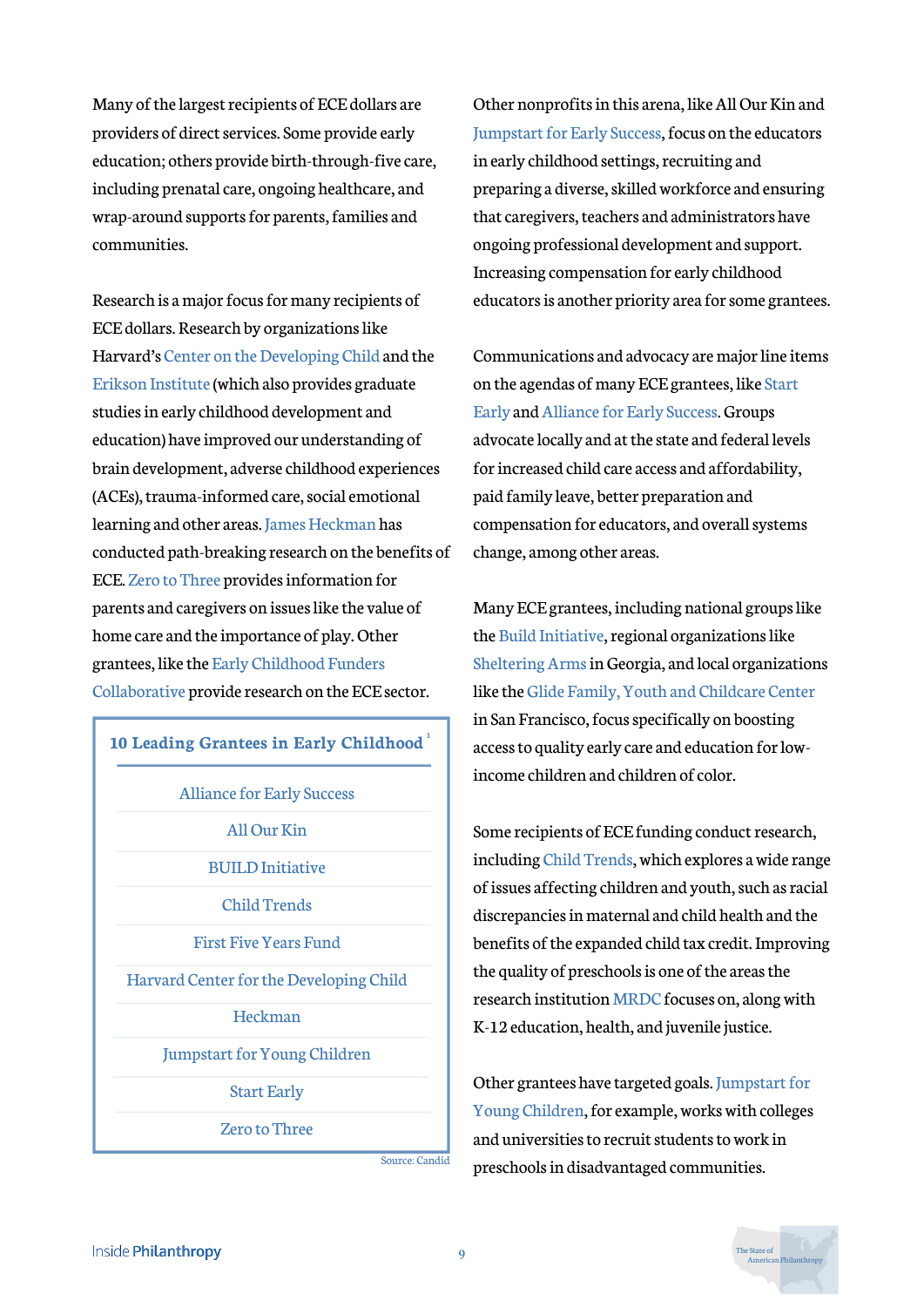Many organizations in the ECE sector have a programmatic focus that starts even before birth with prenatal and maternal care. These grantee organizations take a "whole child" approach, and provide not only early education but address other factors, including access to nutrition, housing and healthcare, and provide ongoing support for parents and guardians, as well as early education programs.

The vast majority of ECE nonprofits large and small support local and/or regional causes, and provide direct care to young children and their families [through a wide range of services. The Early](https://www.elcbroward.org/) Learning Coalition of Broward County, for example, supports early learning. [New Moms](https://newmoms.org/) supports young, pregnant women and new mothers in the Chicago area, helping to strengthen families by providing pathways to employment, housing and other services. Other grantees, like Kidzcare [Pediatrics in Wilmington, North Carolina, t](https://kidzcare.com/)he largest pediatric group in the state, provide healthcare to children regardless of their ability to pay. With two facilities in Omaha, Nebraska, the [Children's Respite Care Center](https://crccomaha.org/) supports children with special needs from birth through 21 years of age, and their families.

### Funder Spotlight **Buffett Early** Childhood Fund investing in the early years

The Buffett Early Childhood Fund invests in organizations that "maximize the potential of the youngest and most vulnerable children and their families," through its grantmaking. Buffett also partners with other funders to redefine U.S. education systems to include a child's first five years. Current co-investors include the George Kaiser Family Foundation, Irving Harris Foundation, and the Heising-Simons Foundation.

### Giving&GettingDeeperDive

The subcategories of funding within the larger set of grantmaking for early childhood programs that receive the most support from institutional philanthropy, according to Candid classifications and data, include early childhood education, child care, child development, parent education, and single parent support. On the ground, these areas often overlap. And other categories of funding, like advocacy and research, also receive significant funding.

Many of the leading ECE funders are mammoth foundations that support many other causes, as well. The Bill & Melinda Gates Foundation, for example, also channels funds to global health and K-12 education, among other funding areas. The Robert Wood Johnson Foundation, a longtime advocate for healthcare access, includes early childhood under its Healthy Children and Families program area. The Heising-Simons Foundation, a longtime champion of ECE, also funds climate and energy, human rights, community and opportunity, and science.

W.K. Kellogg Foundation was set up by its cereal mogul founder with the mandate to improve the lives of children. The organization's tagline is "Putting Children First," and it cites "improving access to high quality early childhood education" as a major focus. The Buffett Early Childhood Fund, a top ECE funder, focuses exclusively on early childhood, as its name makes clear. It funds handson early education through its Educare Schools, and also supports policy advocacy and research.

The Bezos Family Foundation, started by Jeff Bezos's parents, is a longtime funder in this area, and their son now gives for ECE, too, through the Bezos Day One Fund, which he seeded with a \$2

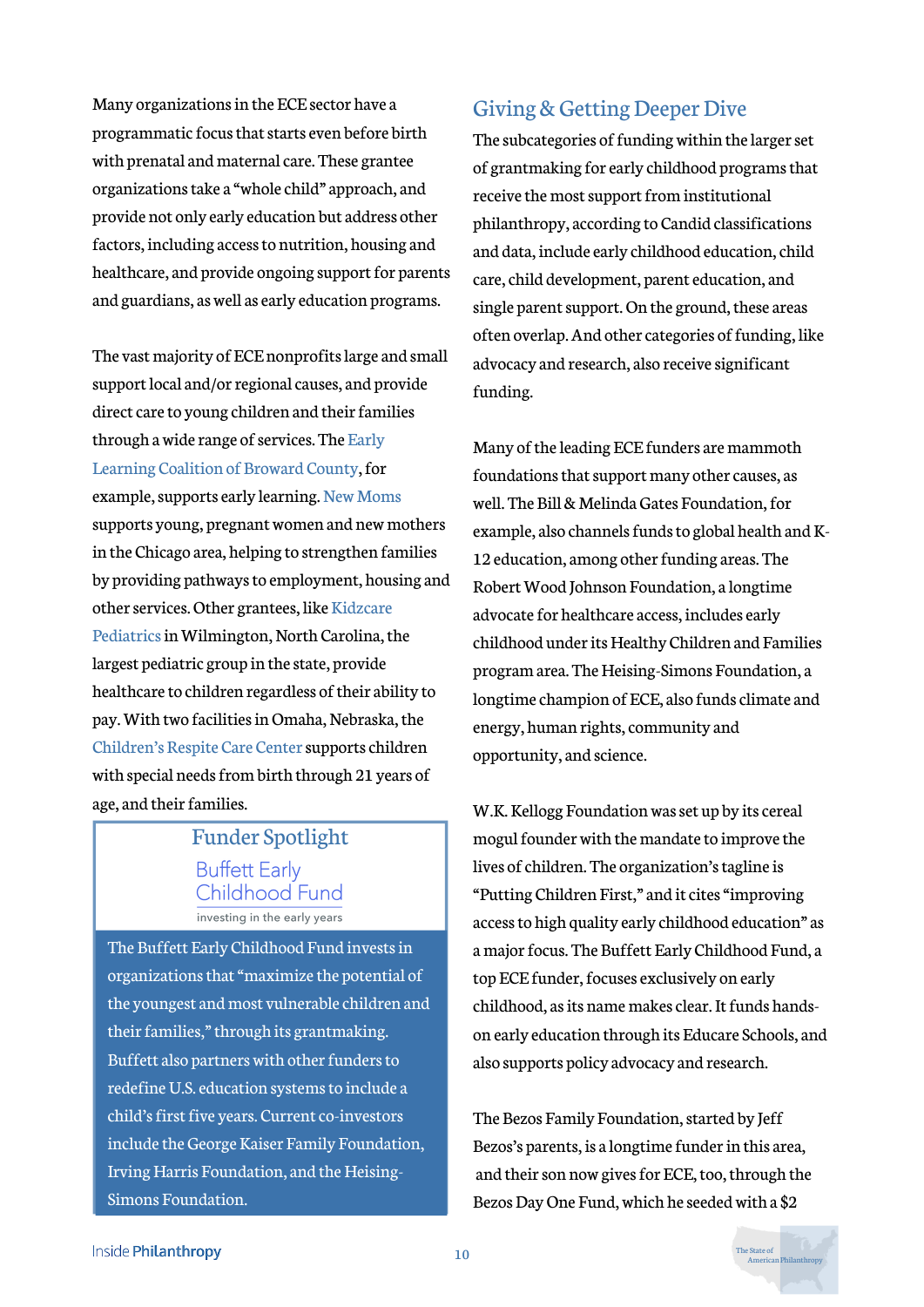billion commitment. The fund is working to build a [network](https://www.bezosacademy.org/) of free, Montessori-inspired preschools in underserved communities.

The Annie E. Casey Foundation, another top ECE funder, promotes the wellbeing of children and youth, and its KIDS COUNT Data Center provides in-depth analysis of issues impacting children, families and communities. Child and Family Wellbeing is one of the Duke Endowment's four programs, and it funds ECE under that umbrella.

Many funders pursue a local agenda when it comes to ECE funding. The Lilly Endowment, for example, invests in early learning in its home state of Indiana by supporting [Early Learning Indiana,](https://earlylearningin.org/) the state's oldest and largest education nonprofit. The Robin Hood Foundation, which works to alleviate poverty [in New York City, created the Fund for Early](https://www.robinhood.org/programs/special-initiatives/fuel/) Learning in 2016, a \$50 million effort to support ECE in the city. The foundation also collaborated with Columbia University to create the Early Childhood Poverty Tracker, an ongoing survey of 1,500 families with young children that explores how low-income families manage child care and other basic needs.

The [Kresge Foundation](https://www.insidephilanthropy.com/fundraising-in-chicago/kresge-foundation-grants-for-michigan) also acts locally to support ECE. The foundation's overall mission is to expand opportunities in the areas of health, education, the environment, and arts and culture in American cities, but it invests in early education primarily in its home town, Detroit. The foundation launched a major five-year initiative that included investments in high-quality early childhood centers, and support for early childhood educators. Kresge Foundation partnered with WKKF to create [Hope Starts Here,](https://hopestartsheredetroit.org/) an organization that invests in ECE in Detroit, coordinates programs, supports educator preparation and works to influence state policy.

Kresge also spearheaded a new cradle-to-college center in urban Detroit, a[s IP reported](https://www.insidephilanthropy.com/home/2021/10/8/a-historic-detroit-school-was-near-the-end-heres-how-kresge-rallied-to-give-it-new-life).

The Omaha-based Sherwood Foundation, another ECE funder, does the opposite: While it primarily supports nonprofits in its home state, it funds regional and national early education through the Buffett Early Childhood Fund. The Kaiser Family Foundation in Tulsa, Oklahoma, funds several ECErelated initiatives, including Tulsa Educare, which serves over 500 low-income children in year-round care, and its Birth Through Eight Strategy for Tulsa (BEST) provides support for families of infants and young children through a comprehensive network of services.

#### Grantee Spotlight Early Learning INDIANA

Early Learning Indiana was founded in 1899 by the King's Daughters Society and initally focused on providing child care for working mothers. Since then, it has evolved to include expanded access to high-quality Pre-K , competency-based early childhood workforce preparation programs, and reducing barriers to early education access. Though the Lily Endowment is by far the largest supporter of Early Learning Indiana, it has received consistent funding from other organizations including the Nina Mason Pulliam Charitable Trust, the Ayres Foundation and the Richard M. Fairbanks Foundation.

Advocacy is another major focus for many [recipients of ECE funds. The Alliance for Early](https://earlysuccess.org/) Success grew out of an effort by the Buffett Early Childhood Fund to encourage government policy to catch up with the latest brain science. Other prominent ECE funders now back the alliance as well, including the Bill & Melinda Gates Foundation, the W.K. Kellogg Foundation, the

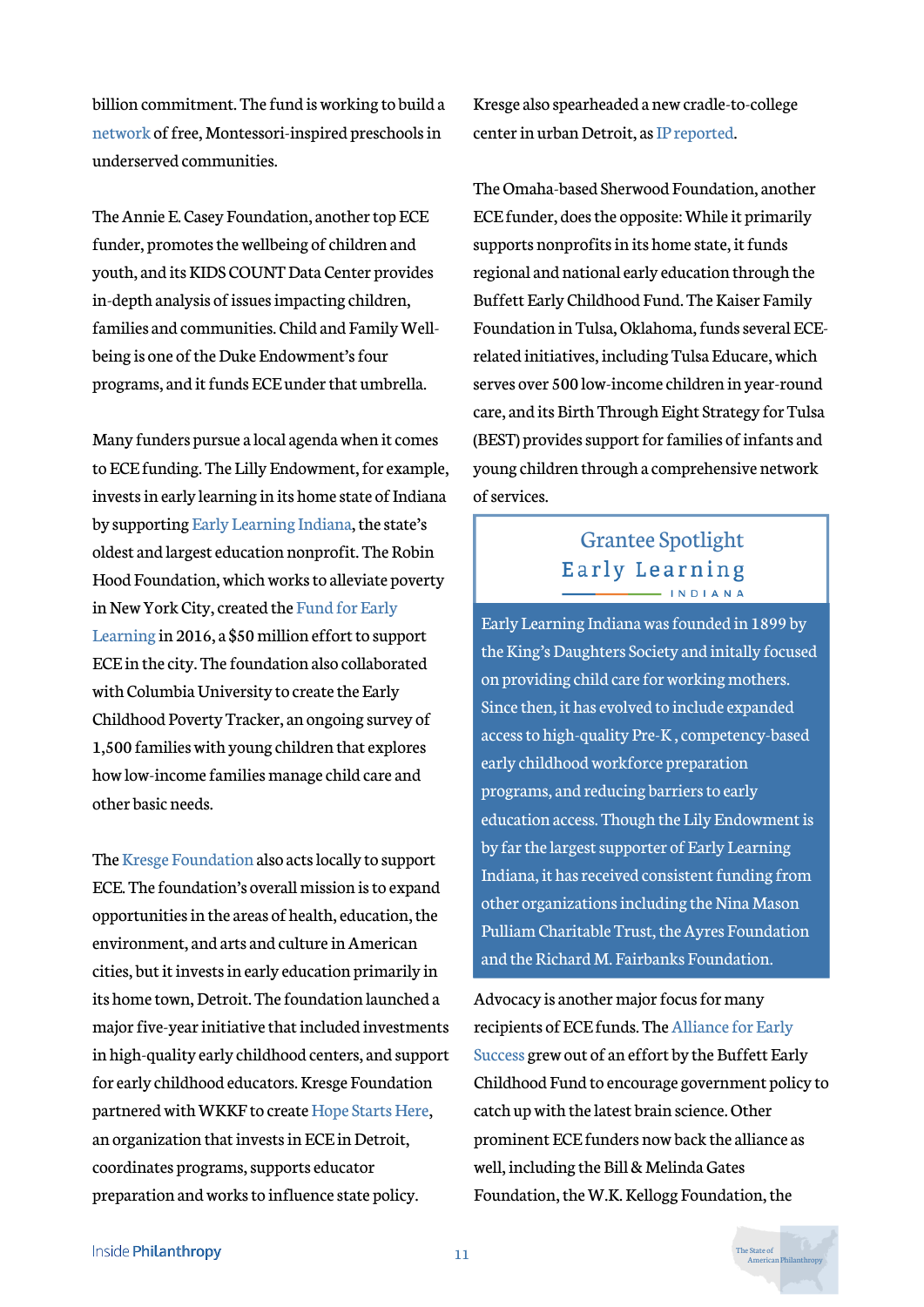Annie E. Casey Foundation, and the J.B. and M.K. Pritzker Family Foundation (see a complete list [here](https://earlysuccess.org/aboutus/national-early-childhood-funders/)). The alliance advocates for systemic change by supporting state advocacy efforts around the country, as [IP reported](https://www.insidephilanthropy.com/home/2021/8/27/as-the-child-care-sector-struggles-new-funding-flows-for-state-level-advocacy).

The work of some nonprofits in the early childhood space cuts across nearly all subcategories. Start [Early, which tops the list of ECE grantees, does](https://www.startearly.org/) all of the above. It provides direct care to pregnant women and new mothers through its doula and home visiting services, offers early education through its Educare early learning programs, supports families with parenting classes and other resources, conducts research to evaluate programs and develop best practices, prepares early childhood educators, and advocates for ECE.

[All Our Kin](https://allourkin.org/), which was founded in the mid-1990s, provides training, support and other resources for family child care educators who operate small, typically home-based programs. The organization works with family child care educators across Connecticut and New York City, and the model has been so successful that the organization is now training agencies in 18 states and the District of Columbia. Jessica Sager, All Our Kin CEO and cofounder, points out that in New York City, 70% of children under three who receive subsidies are cared for in family child care settings. "It's a very common form of care, especially for infants and toddlers, and for families working non-standard hours and families who have barriers to accessing transportation," she said.

#### The Big Issues and Beyond

Big issues for early child care organizations include those that are inherent to the fractured system of care in United States (access, quality, cost), and other issues that leaders of the field are currently

debating or considering how to address (improving educator training and pay, whole child education, and improving early care for children with special needs and for dual-language learners). These issue types are often intertwined, and they are central to the work of both grantees and funders.

**Access to care.** Probably first among the often overlapping issues that animate ECE funders is access—how to make early childhood education available to more families with children in more places. As noted earlier, many U.S. children lack such access, either because of availability or cost, and only a small percentage of qualified children are enrolled in federally funded Head Start and Early Head Start because these programs have been consistently underfunded and there are not enough slots available. Head Start reaches only one-third of preschoolers below the poverty line, and about 10% of infants and toddlers in poverty.

Access is also determined by geography: Child care is simply not available in many areas of the country, particularly in rural areas where facilities are scarce [and slots are quickly filled. According to the Center](https://act.americanprogress.org/page/27595/petition/1) for American Progress, "More than 50% of Americans and 60% of rural Americans live in child care deserts, which are defined as areas where there are either no licensed child care providers for children under the age of five or less than one slot in a licensed child care center for every three children."

**Quality of care.** Is it just babysitting, or real brainscience-based educational development? Quality is a hot-button issue for ECE funders because even when children have access to safe care, often, the education element is substandard. "Quality" includes factors that are easy to measure, like student-to-teacher ratios and the safety of the

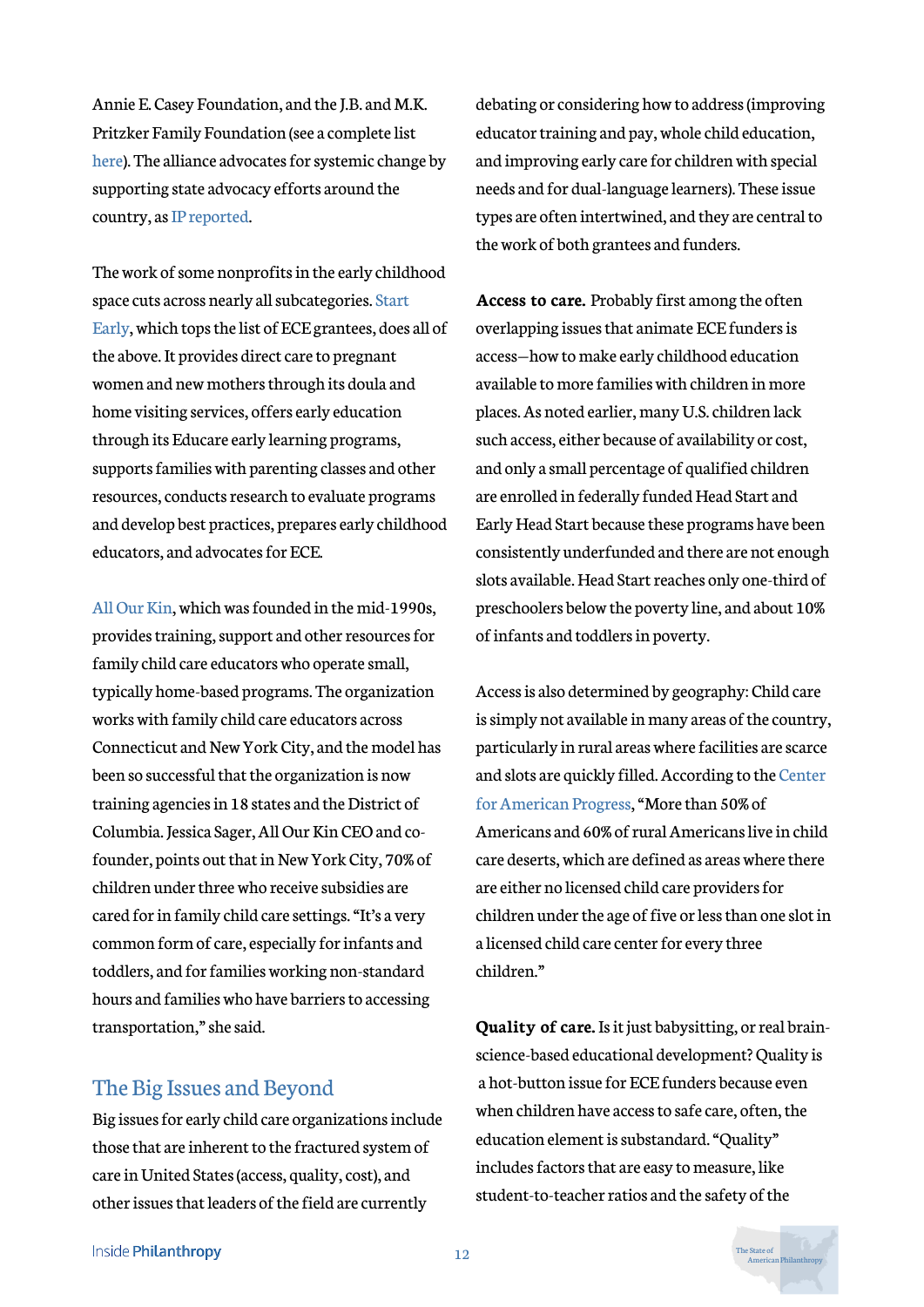physical environment, as well as less-quantifiable factors having to do with the nature of adult/child interactions. According to a study by the National [Institute of Child Health and Human Development](https://www.nichd.nih.gov/sites/default/files/publications/pubs/documents/seccyd_06.pdf), "... the data suggest that most child care settings in the United States provide care that is 'fair' (between 'poor' and 'good'). Fewer than 10% of arrangements were rated as providing very high-quality child care."



*"One of the things that early education funders understand—and it's really so evident now because of the pandemic— is the biggest issue in early childhood: We have no system. We have no publicly funded system. And so while funders are doing their best to fill in gaps in their local communities, there is a widespread recognition that early education is a public good, and that we're going to need to increase public investment. So I see more funders opening up to funding in the advocacy space, and I see more funders funding organizing."*

—Shannon Rudisill, executive director, Early Childhood Funders Collaborative

**Increasing Affordability, Expanding Public Investment.** Quality is directly linked to cost and affordability. The cost of child care and preschool are daunting for many families. The State of [American Children 2020, a report by the Chi](https://www.childrensdefense.org/wp-content/uploads/2020/02/The-State-Of-Americas-Children-2020.pdf)ldren's Defense Fund, found that "center-based infant care cost more than public college tuition in 30 states and the District of Columbia in 2018. In one study,child care costs exceeded rent for 81% of twoparent, two-child families surveyed." Many funders support advocacy efforts to increase government investment in early care. (See below.)

**Preparing and fairly compensating the ECE workforce**. The high cost of care doesn't mean that

early childhood educators are taking home posh salaries. In fact, salaries for child care workers are notoriously low. "The median pay rate for [preschool teachers](https://stats.bls.gov/oes/current/oes252011.htm) is \$14.67 per hour, according to data from the U.S. Bureau of Labor Statistics," according to [EdSurge](https://www.edsurge.com/news/2021-02-09-the-pandemic-has-compounded-the-turnover-problem-in-early-childhood-education). "For [child care workers,](https://stats.bls.gov/oes/current/oes399011.htm) who often serve in supporting roles such as assistant teachers, floaters or aides, it's even lower, at \$11.65 per hour. Employer-provided benefits such as health insurance, vacation time and sick leave are scarce, due to the thin margins many programs operate on." Many child care workers left their jobs during the pandemic, and today, the sector faces an employment crisis, which in turn creates fewer options for parents.

Shannon Rudisill of Early Childhood Funders Collaborative said, "You've got people working for very low wages, working long hours, potentially exposing themselves to COVID and frequently without health insurance. We can't turn away from it anymore. It's a fundamental social justice issue, is a gender and racial equity issue, and many funders are recognizing that we can't continue on this way."

**Improving ECE for special needs kids and dual-language learners.** For children with special needs, there is abundant evidence of the value of early intervention that happens in ECE programs, but quality programs with the resources to meet their learning needs are often far out of reach for low-income families. This hasn't received sufficient attention from the ECE funding world. (This brief discusses ECE and special needs children at greater length in the Perspectives on Equity section).

### Funder Strategies&Trends

A good place to start analyzing strategies ECE funders actually prioritize might be to consider how much goes to backstop direct services versus

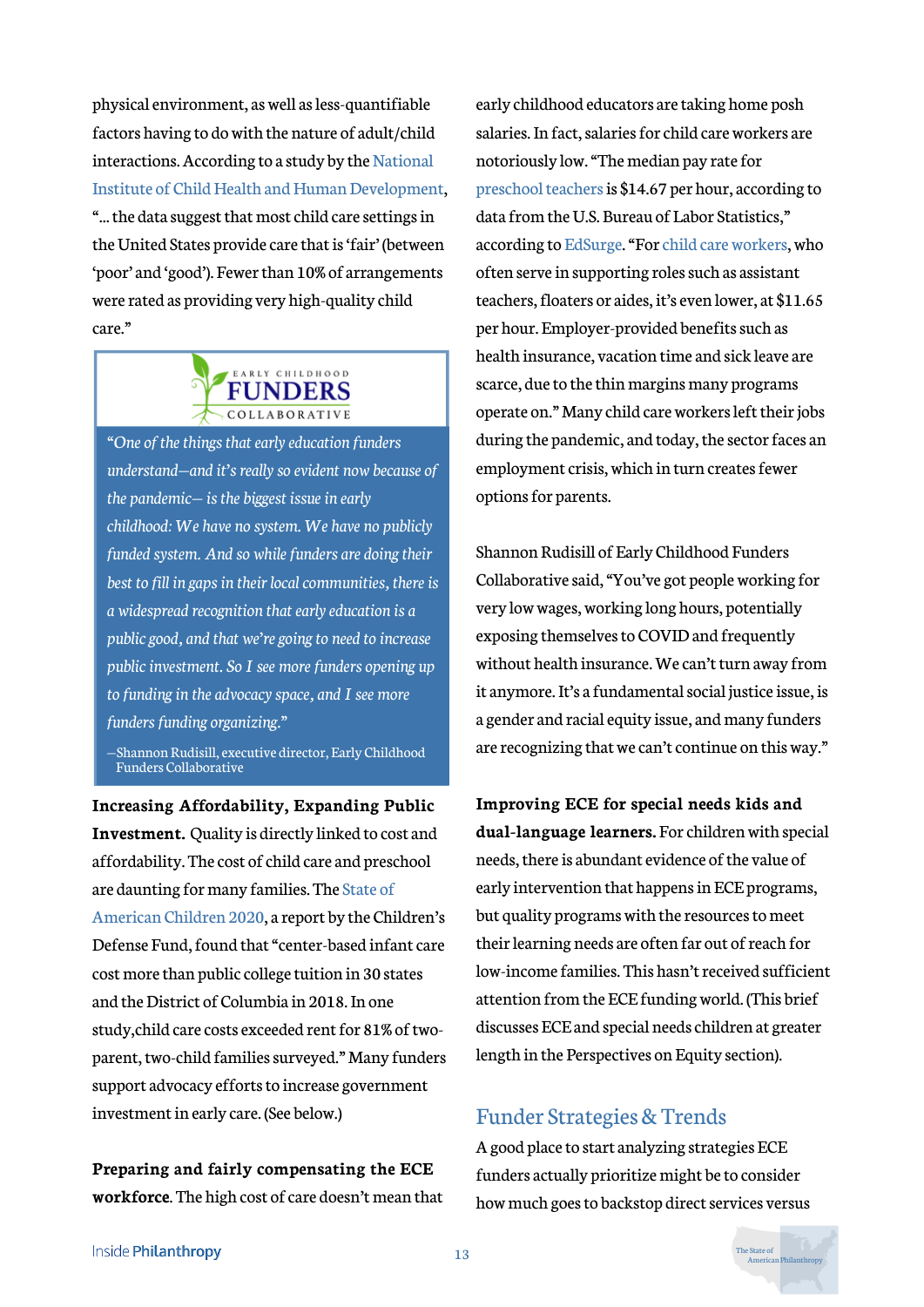how much goes to other strategies outlined in this section. Unfortunately, Candid's data subcategories do not delineate which funds for "child care" and "child development" include activities such as conducting research or advocacy related to them, and which are for direct services. Shannon Rudisill of Early Childhood Funding Collaborative told IP that there isn't currently good data available regarding how much private funding is aimed at direct services and how much to other strategies.

Anecdotally, a major portion of philanthropic dollars for ECE in the U.S. is spent on direct services, for example, the Buffett Early Childhood Fund's Educare schools, and the network of preschools launched by Bezos's Day 1 Academies Fund. But ECE funders also commit considerable resources to improving the fractured system of early care—from research on effective approaches to advocacy for state and federal policy reform. What follows are some of the strategies experts told IP ECE funders are employing to some degree and may be gaining traction:

**Research, innovation models, and information dissemination.** Research is a strategy that many funders employ to improve our understanding of young children and what they need to learn and thrive. The Buffett Early Childhood Fund, for example, identifies Science, Practice and Policy as the three pillars of its investment strategy. The foundation's science [investments support work by the Harvard Center](http://developingchild.harvard.edu/) on the Developing Child, Nobel laureate in economics [James Heckman](https://heckmanequation.org/) (whose work focuses on early childhood and the lifelong advantages of ECE), and the [FPG Child Development Institute](https://fpg.unc.edu/) at the University of North Carolina.

The Annie E. Casey Foundation conducts its own [extensive research through its Kids Count Data](https://datacenter.kidscount.org/) Center, which collects data in states around the country to chart the well-being of U.S. children. The data center produces regular research reports on topics including its annual Kids Count Data Book, which provides state rankings on child well-being based on factors including poverty, access to healthcare, and education.

# Funder Spotlight<br>BEZOS DAY ONE FUND

The Bezos Day One Fund has two main programs. Its Day 1 Academies Fund launches and operates tuition-free Montessori inspired preschools in underserved communities. Its Day 1 Families Fund operates more like a traditional grantmaking program. It offers leadership awards to groups providing "shelter and hunger support to address the immediate needs of young families." The Families Fund has awarded nearly \$400 million in grants since 2018.

Research on understanding and promoting healthy brain development is supported by many ECE funders. Harvard's Center on the Developing Child is at the forefront of this work; its research has also enhanced understanding of the impact of toxic stress and adverse childhood experiences (ACEs) on child development. Research has also elevated our understanding of the key role relationships with caring, responsive adults play in child development at every stage, and today, social-emotional learning is also a priority for many ECE funders (see more in the Whole Child subsection).

**Public-private partnerships**. Public-private partnerships are necessary because public funding for ECE is inadequate, according to Rudisill.

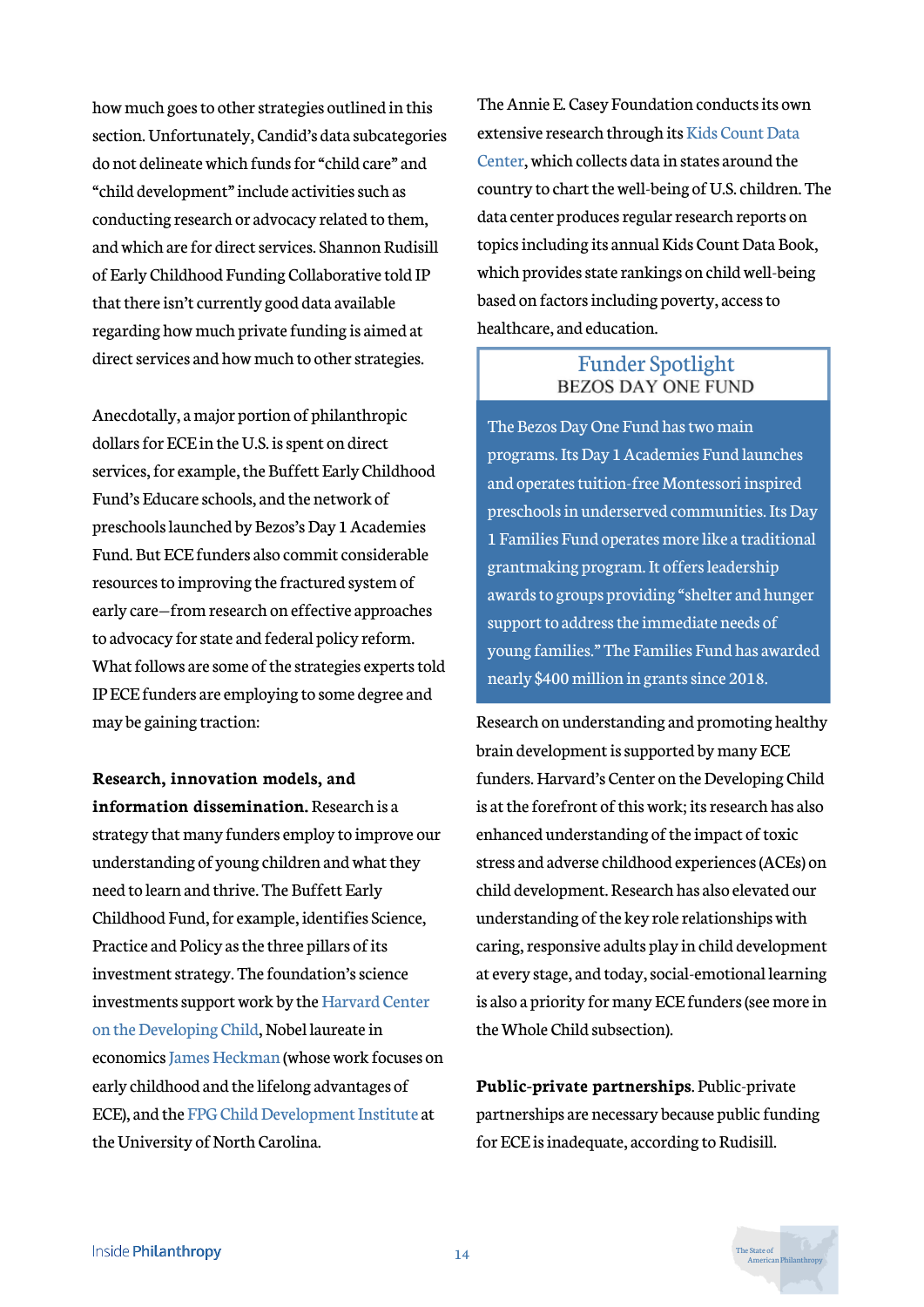"There is a widespread understanding among private funders that private philanthropy cannot make up for the lack of a public EC system," she said. "Therefore, strategic private investors at every level (local, state, national) fund with this in mind. They do this through leveraging public funding through partnerships or by funding advocacy that might lead to more public investment."

### $\overline{\text{Inside Philanthropy}} \\ \text{August 2020 Survey}$

*"The child care system could be on the verge of collapse without a blended funding model/government funding. This will adversely affect low-income families. Not only will this have a huge impact on our children, but the economy as well."* —Fundraiser, Kansas City, Missouri

As funder interest in ECE has increased over the last 10 to 15 years, so has the trend toward publicprivate partnerships. "I've been a part of orienting quite a few funders who were new to early childhood," Rudisill said. "I've watched quite a few go on an intellectual and funding journey starting with primarily private-sector solutions and coming to the conclusion that private solutions will be inadequate if they don't have a stable public commitment to build on."

The [Educare Learning Network](https://www.educareschools.org/our-approach/educare-learning-network/) is built on a thriving public-private partnership. In 2000, the nonprofit Start Early (formerly named The Ounce) teamed up with the Irving Harris Foundation to start Educare Chicago. In 2003, the Buffett Early Childhood Fund helped Start Early form the Educare Learning Network, which today includes 21 Educare schools around the country. Buffett and other funders supplement federal Head Start and [Early Head Start s](https://eclkc.ohs.acf.hhs.gov/programs/article/early-head-start-programs)upport for the Educare schools, which provide early education for children ages six months up to kindergarten age.

#### **Training and diversifying the ECE**

**workforce**. A relatively small number of ECE funders focus on the educators themselves. In one recent example, eight funders already working in the early education space teamed up to create the Early Educator Investment Collaborative "to elevate the early care and education workforce, break down systemic barriers in higher education for early educator students of color, and promote professional compensation for a workforce frequently paid unjust wages." Collaborative partners include the Foundation for Child [Development, the Bill & Melinda Gates Fou](https://www.fcd-us.org/)ndation, the Buffett Early Childhood Fund, the Ballmer Group, the Bezos Family Foundation, the David and Lucile Packard Foundation, the Heising-Simons Foundation and the Stranahan Foundation.

The collaborative directed a [round of grants](https://earlyedcollaborative.org/assets/2021/06/F_Innovation-Grant-Press-Release_060321v2.pdf) to innovative teacher preparation programs around the country, as IP [reported.](https://www.insidephilanthropy.com/home/2021/6/23/why-are-these-funders-teaming-up-to-support-early-educators) One grantee, Georgia State University, will use the funding to underwrite its newly launched [Project SEED.](https://education.gsu.edu/ecee/academicsecee/support-for-project-seed-scholars/) According to Tonia Durden, Georgia State clinical associate professor and the coordinator of the college's Birth Through Five program, many early educators want more training but can't afford to give up their paychecks or cover tuition. Project SEED is designed to overcome such barriers.

[Jumpstart for Young Children](https://www.jstart.org/) recruits college students, then trains and places them in lowincome early education programs, which lowers student/teacher ratios and improves learning, while helping to build a more skilled and diverse early educator workforce, as [IP reported.](https://www.insidephilanthropy.com/home/2021/9/1/funders-seek-to-jumpstart-early-ed-with-a-focus-on-educators) The organization, which was created almost 30 years ago, relies on federal and state government dollars,private donors, and funders including the Stranahan and Pinkerton Foundations. Jumpstart's

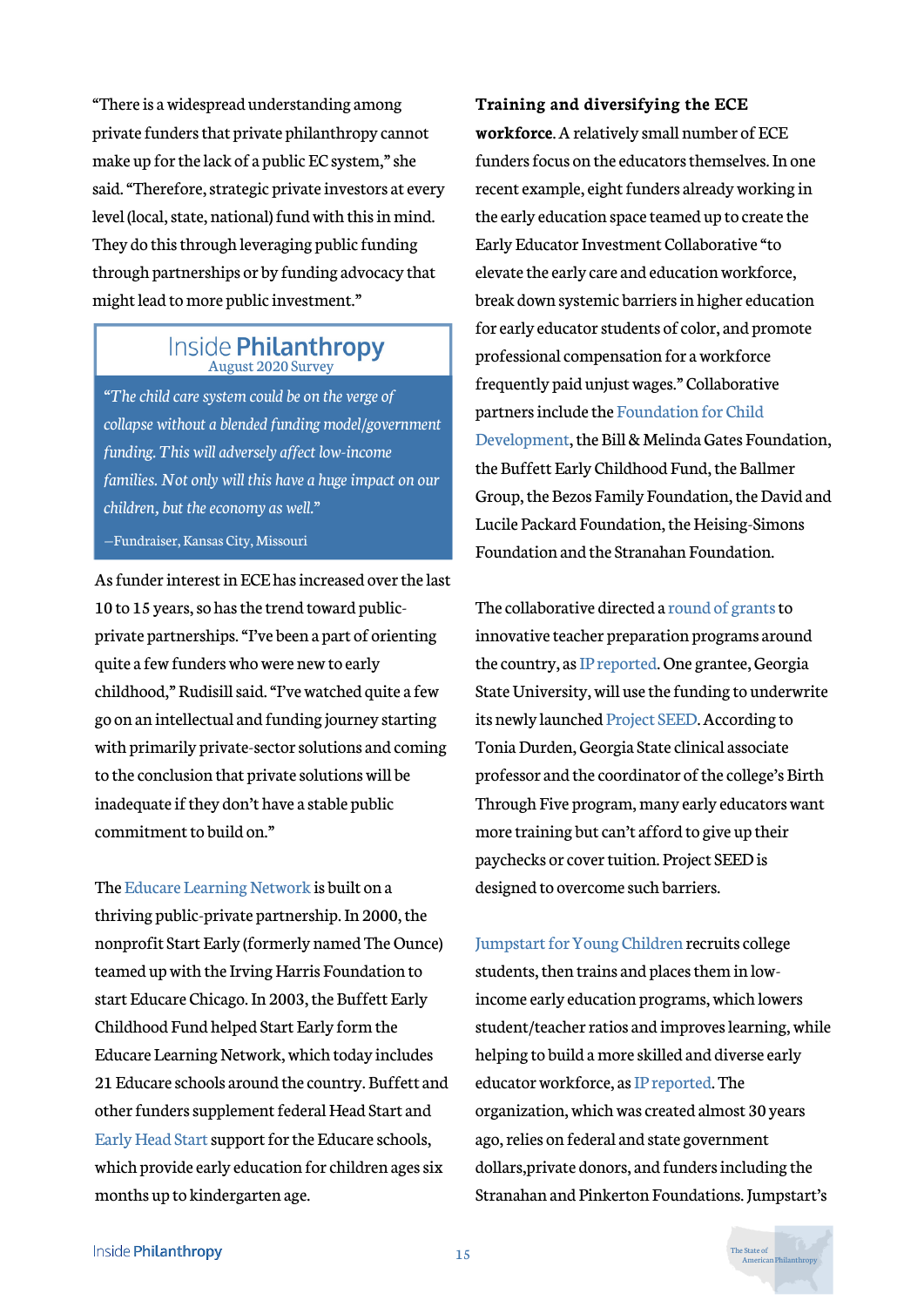corporate funders include Franklin Templeton, TJX, and Vanguard, among other companies.

**Support for innovation and evaluation**.

Innovation is a somewhat vague term in the ECE space, but experts told IP it is an important strategy for certain funders. [Promise Venture Studio](https://www.promisestudio.org/) helps ECE entrepreneurs develop their ideas and innovations and bring them to scale, and receives support from Omidyar Network, the Overdeck Foundation, Harvard's Center on the Developing Child, Pivotal Ventures, and [other organizations.](https://www.promisestudio.org/our-partners)

Other funders focus on innovative ways to improve ECE quality and effectiveness. The Rainin Foundation, for example, supports an approach called [SEEDS of Learning,](https://www.fluentseeds.org/) which it introduced to Oakland schools in 2014, with impressive results. As [IP reported,](https://www.insidephilanthropy.com/home/2021/5/27/an-education-funder-tackles-the-achievement-gapone-preschooler-at-a-time) Rainin is now evaluating the program's effectiveness with early learners at [Kidango](https://www.kidango.org/) preschools. SEEDS teachers receive indepth training that includes roleplay and intensive coaching.

Ola Friday, who directs the Early Educator Investment Collaborative, said, "Support for innovation broadly in all areas of the sector is really helpful and needed. Private funding can do a lot to help bring about new, bold ideas."

**Advancing the "whole child" approach.** This perspective, sometimes referred to as "whole learner," considers children's welfare before birth, and includes the family and environmental context in which that child grows and thrives, including access to housing, healthcare and other needs.

The [BUILD Initiative](https://buildinitiative.org/), which was created by the [Early Childhood Funders Collaborative](https://ecfunders.org/), addresses the whole child through its concept of the early

childhood system, which includes and connects all the factors that touch the lives of children, their families and communities. The BUILD Initiative tackles ECE from several directions, supporting state partners, advocating for home-based caregivers, promoting quality ECE, and helping early education leaders navigate and maximize government funding streams.

Initiative Spotlight

Launched in 2002, the BUILD Initiative describes itself as a "constortium of private foundatons" working together to "invest private funds to stimulate public investments in early learning." The initiative promotes equitable, high-quality early childhood development and learning and cross-sector issues including physical health, mental health, nutrition, child welfare and family support and engagement.

Despite the demonstrated effectiveness of family support programs, they are badly underfunded, as the [Children's Defense Fund](https://www.childrensdefense.org/wp-content/uploads/2020/02/The-State-Of-Americas-Children-2020.pdf) found: "Voluntary, evidence-based home visiting programs provide impressive short- and long-term gains for children and families who participate. However, in FY2018, the Maternal, Infant and Early Childhood Home Visiting Program (MIECHV) served only a small portion of at-risk parents and children across the country."

Many funders are stepping in to support such programs. In Colorado, for example, Intermountain's Healthy Kids initiative is working to combat the impact of adverse childhood experiences (ACEs). Healthy Kids provides ACEs screening and evidence-based trauma therapy for children who show signs of serious stress. It

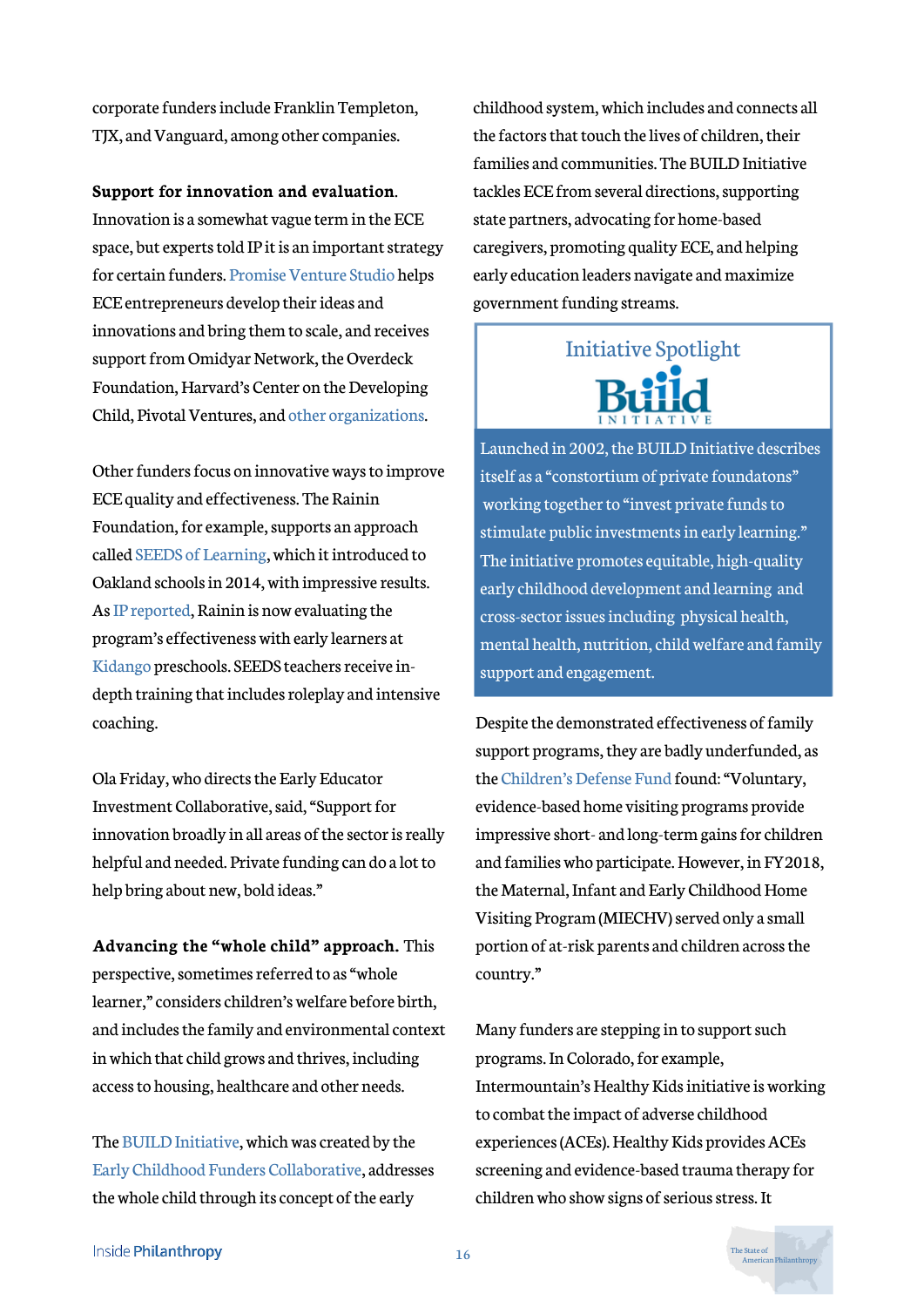addresses risk factors by supporting [the](https://www.nursefamilypartnership.org/) Nurse-[Family Partnership. Other foundations tackling](https://www.nursefamilypartnership.org/) ACEs include Robert Wood Johnson Foundation, St. David's Foundation, Hogg Foundation for Mental Health and Tauber Family Foundation, as IP has previously [reported](https://www.insidephilanthropy.com/home/2018/6/29/a-big-regional-health-funder-takes-on-childhood-trauma-and-resilience). Buffett Early Learning, through the Educare Learning Network, and the Chan Zuckerberg Initiative (CZI), which has made it a [centerpiece of its K-12 education programs,](https://www.insidephilanthropy.com/home/2018/10/31/what-kids-need-to-succeed-czi-looks-to-advance-a-whole-child-approach-to-education) are taking whole-child approaches. [The Primary School,](https://www.theprimaryschool.org/) which Priscilla Chan founded, integrates the model into its early care education, including healthcare and family support.

The Einhorn Collaborative teamed up with the W.K. Kellogg Foundation, Overdeck Family Foundation, the Packard Foundation, Perigee Fund, and the J.B. and M.K. Pritzker Family Foundation to create [Pediatrics Supporting Parents.](https://www.pediatricssupportingparents.org/) The group uses pediatric wellness visits to proactively promote children's social and emotional development and nurture parent-child relationships. It also screens for developmental issues that require early intervention. Packard integrated its early education and health programs. As [IP reported](https://www.insidephilanthropy.com/home/2019/4/21/critical-connections-a-foundation-breaks-down-silos-to-boost-its-impact-on-early-childhood), this new team structure has allowed Packard to invest in both health and education within communities to ensure both sets of needs are met simultaneously.

**Concentrating on local, under-resourced communities.** Many ECE funders pursue a local or "place-based" strategy to address the needs of disadvantaged communities. The Charlotte, North Carolina-based Duke Endowment launched a 10 year program called Get Ready Guilford to disrupt the cycle of generational poverty in that county via targeted investments in early childhood. According to the foundation's [website,](https://www.dukeendowment.org/our-work/get-ready-guilford-initiative) "By expanding proven programs and weaving disjointed early childhood resources into one seamless system of care, the Get

Ready Guilford Initiative aims to ensure those critical developmental needs are met."

The Brindle Foundation, a small foundation based in New Mexico, supports early education in that state, including direct services to babies and toddlers up to age three, as [IP reported](https://www.insidephilanthropy.com/home/2019/3/22/the-brindle-foundation-an-early-childhood-funder-for-nonprofits-in-new-mexico).

**Supporting advocacy.** Promoting effective policy [is one of the goals of the Early Childhood Funders](https://ecfunders.org/) Collaborative. ECFC also promotes grassroots organizing through its [Raising Childcare Fund](https://ecfunders.org/), a pooled fund that moves private funds to grassroots organizations with the goal of bringing parent and provider voices to the policy table. "We recognize that most of our funders at ECFC are already funding advocacy, which is a critical part of what we need to make change," said Rudisill. "But we believe that the direct voice of parents and providers is a complementary piece to a funder's advocacy investment. It is direct organizing of the people most impacted, which is an equity issue, as well."

The Pritzker Children's Initiative's [recent grants](http://pritzkerchildrensinitiative.org/wp-content/uploads/2020/12/PCI-Community-Grantees-Announcement-FINAL-12-03-20.pdf) went to 10 community-based coalitions around the [country, as I](https://www.policyinstitutela.org/)[P reported](https://www.insidephilanthropy.com/home/2021/1/29/prenatal-to-three-how-the-pritzker-childrens-initiative-is-backing-early-learning)[. One grantee, the Louisiana](https://www.policyinstitutela.org/) Policy Institute for Children, works with other organizations and agencies to advocate for early childhood education in a state where less than 15% of children have access to quality early care. Said the institute's Libbie Sonnier, "The Pritzker funding allows us to leave our silos and see our children as a collective whole—not through the perspective of the Department of Education, or the Department of Family Services, or through the health department. This partnership is so important because no single organization has all the answers."

The Alliance for Early Success supports efforts by state advocates to push for ECE funding and reform

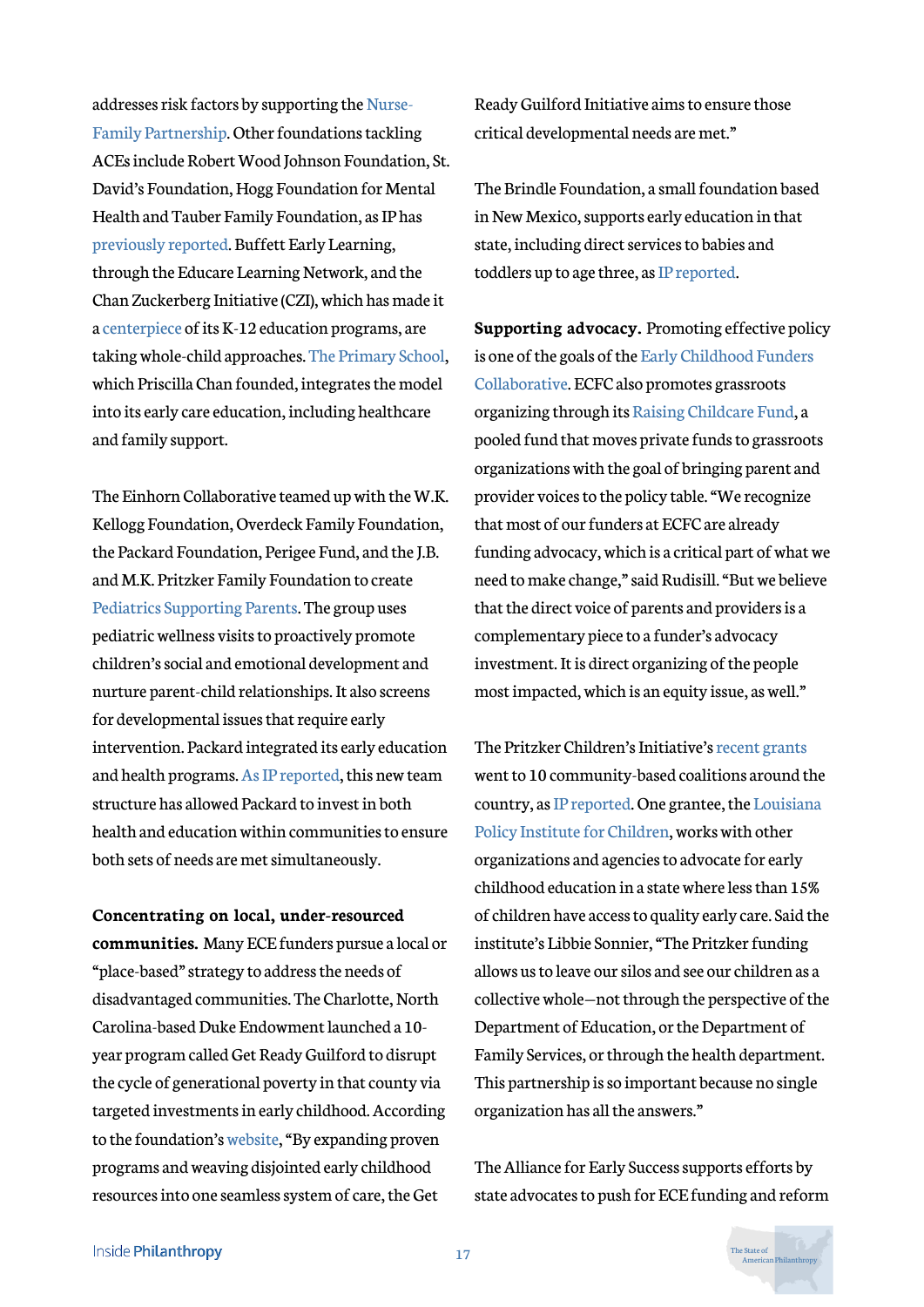[through its C](https://www.insidephilanthropy.com/home/2021/8/27/as-the-child-care-sector-struggles-new-funding-flows-for-state-level-advocacy)[hild Care NEX](https://earlysuccess.org/resource-centers/childcarenext/overview/)[T Initiative, as IP](https://www.insidephilanthropy.com/home/2021/8/27/as-the-child-care-sector-struggles-new-funding-flows-for-state-level-advocacy) reported. Elliot Haspel, who designed Child Care NEXT, believes philanthropic support for state initiatives will be essential. "We're looking at how philanthropy can catalyze work the states are doing. Look, if the federal government really pulls something off, I'll be shouting from the rooftops. But traditionally, states have tended to lead the way —whether it's Romneycare in Massachusetts leading to Obamacare or … many other examples of states acting as laboratories for new ideas." Child Care NEXT received initial funding from [P](https://www.pivotalventures.org/)ivotal [Ventures, an investment and incubation compan](https://www.pivotalventures.org/)y created by Melinda French Gates. Imaginable Futures, Spring Point Partners and the Richard W. Goldman Family Foundation also provided support.

Start Early sees advocacy for ECE as a key part of its mission. Its website includes an [Action Center](https://www.startearly.org/get-involved/action-center/) that encourages families and others to support early childhood initiatives. Start Early also launched the [Build it Back Better Initiative](https://www.startearly.org/what-we-do/policy-advocacy/build-it-back-better/), an effort to include parents, educators, advocates, and policy experts in the work of rebuilding—and improving—the ECE system in the wake of COVID-19.

#### Perspectives on Equity

Equity is a major focus for ECE funders because, while high-quality early education can be costprohibitive even for middle-class families, the flaws in our fragmented, poorly funded ECE system do the greatest, most enduring harm to low-income children and children of color. Attending poorquality child care programs—or none at all— sets children up for failure; as a result, many fall into the achievement gap before they get to kindergarten.

**Expanding the number of programs in key communities**. A 2016 study by the Center for [American Progress concluded that when Africa](https://www.americanprogress.org/issues/early-childhood/reports/2016/04/05/132750/how-much-can-high-quality-universal-pre-k-reduce-achievement-gaps/)n

American and Hispanic children start kindergarten, they are from nine to 10 months behind their white peers in math, and seven to 12 months behind in reading. Low-income children begin school at a similar disadvantage. A report by the [Economic Policy Institute](https://www.epi.org/publication/books_starting_gate/) shows children from low-income communities enter kindergarten 60% behind their more affluent peers. And a [Brookings](https://www.brookings.edu/wp-content/uploads/2016/06/0319_school_disadvantage_isaacs.pdf) report concluded that just 48% of poor children are ready for school at age five, compared to 75% of children from families with moderate and high incomes. (The fact that kindergarten has become [increasingly academic](https://journals.sagepub.com/doi/full/10.1177/2332858415616358) in recent years, a reality that many [educators decry,](https://www.washingtonpost.com/education/2019/05/08/kindergarten-teacher-why-our-youngest-learners-are-doomed-right-out-gate-road-map-fix-it/) is an important issue, but one that is outside the scope of this brief. This shift has served to widen the gulf between advantaged and disadvantaged children.)



*"Our whole child care system is built on the underpaid or unpaid labor of women of color. Starting with Black women who were caring for white children without any pay at all under the system of slavery, and then building through a system that exploited the labor of women in care-giving. If we are to move toward a system of equity, we have to acknowledge that we can't run a child care system that is funded through that continued exploitation and asking Black and brown women to take less than they are worth."*

—Jessica Sager, co-founder, All Our Kin

Most major ECE funders prioritize disadvantaged children and children of color in their program priorities. The [Heising-Simons Foundation](https://www.hsfoundation.org/programs/education/) states this explicitly: "The goal of the foundation's grantmaking in education is to facilitate the creation and strengthening of early childhood systems necessary for children from low-income families and children of color to reach their full

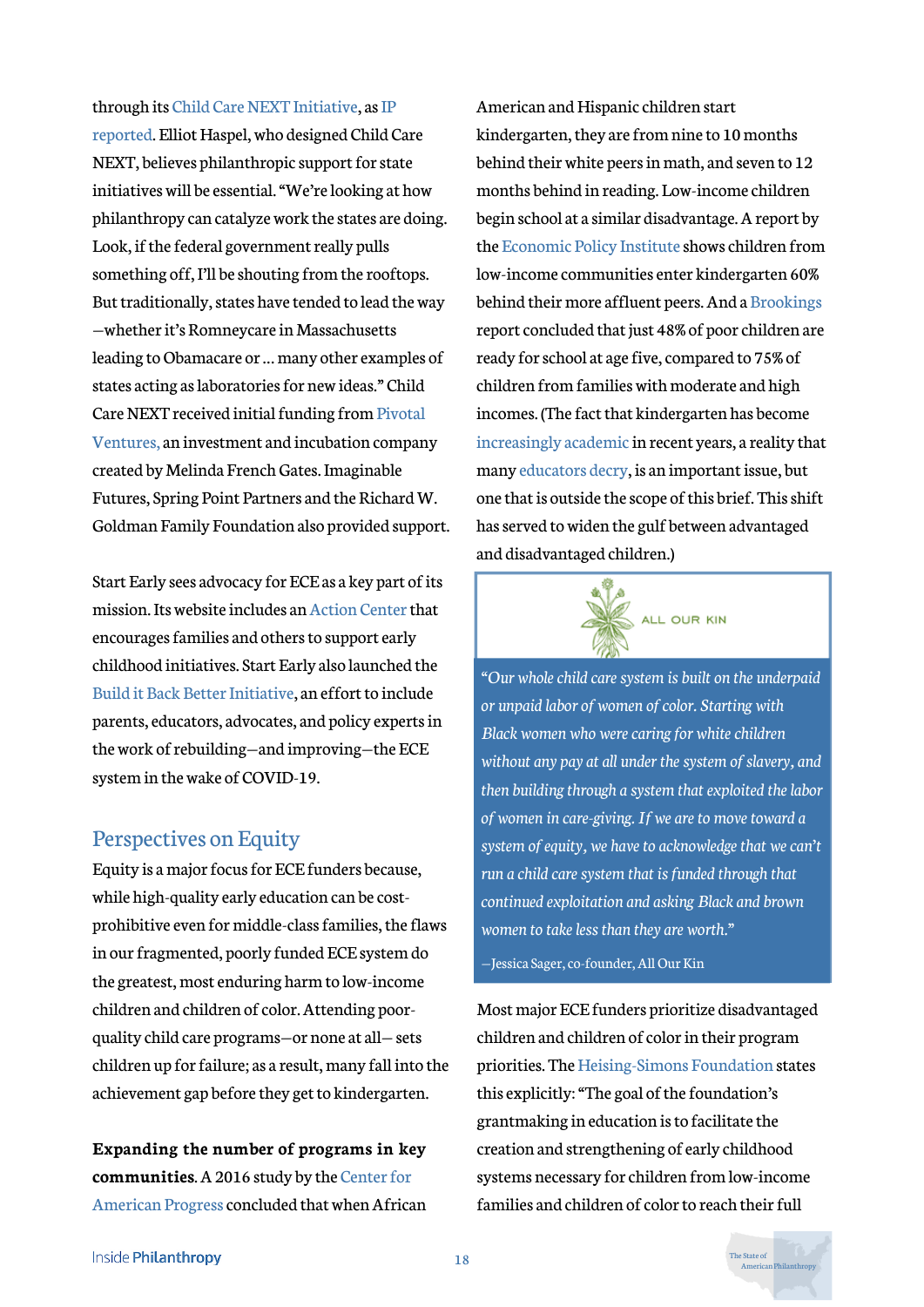potential by the year 2044, the year when the U.S. becomes majority-minority."

WKKF, the largest ECE funder, includes Equitable Communities as one of its three priority areas, along with Thriving Children and Working Families. According to the foundation [website](https://www.wkkf.org/what-we-do/overview#equitable), "Advancing racial equity and racial healing, engaging communities in solving their own problems and developing leaders capable of guiding change on this scale is essential to creating vibrant, equitable communities." In one example, under its Thriving Children priority area, WKKF supported the American Indian College Fund's Wisdom of [Children to increase the number of ECE teachers](https://collegefund.org/programs/indigenous-early-childhood-education/for-the-wisdom-of-the-children-strengthening-the-teacher-of-color-pipeline/) of color, particularly Native teachers.

### Funder Spotlight KELLOGG OUNDATION<sup>®</sup>

In addition to its grantmaking, the Kellogg Foundation makes mission-driven investments in the ECE space. For example,Wireless Generation received \$5 million in quasi-equity for its instruction and reading platform focused on PreK through 12th grade; Acelero Learning received \$500,000 in private equity to support its ECE and family engagement services; and Happy Family received a \$4.6 million in private equity and fixed income to grow its work providing organic food for babies, toddlers and children.

At Packard Foundation, the racial reckoning of the last several years spurred the foundation to launch an [internal review,](https://www.packard.org/insights/perspectives/an-update-on-our-justice-and-equity-journey/) and to commit to advance justice and equity in their work. The foundation also created a new senior staff role: the senior advisor for diversity, equity, inclusion and justice.

[The BUILD Initiative created the Equity Leaders](https://buildinitiative.org/work/elan/) Action Network (ELAN) with funding from WKKF

and the Ballmer Group. ELAN is a fellowship program for multiracial and multiethnic ECE leaders who receive mentoring and other opportunities for learning and professional development during their fellowships.

**Supporting a women-led, highly diverse workforce**. Other funders are focusing on equity and the ECE workforce, which a report by [Berkeley's Center for the Study of Childcare](https://cscce.berkeley.edu/racial-wage-gaps-in-early-education-employment/) Employment (CSCC) calls "one of the most underpaid workforces in the country." The report says, "The early care and education (ECE) sector is comprised almost exclusively of women, 40% of whom are people of color." The study was funded by the Alliance for Early Success, the W. Clement and Jessie V. Stone Foundation, and the Heising-Simons Foundation.

The Alliance for Early Success in its 2020 Child [Care Policy Roadmap, has an explicit call for act](https://earlysuccess.org/ChildCareRoadmap)ion: "For too long, early childhood educators, disproportionately Black and brown women, have worked for near poverty wages, without benefits, even as they are asked to continue to build their competencies and credentials. After tinkering around the edges on this issue for years, it is time to prioritize compensation, and give ECE professionals a more unified voice in the policymaking process—from who gets included, to how they are trained, and how much they are paid."

The [Early Educator Investment Collaborative](https://earlyedcollaborative.org/our-vision/equalitystatement/) also makes equity a priority, and states on its website, "Through grants and partnerships, the collaborative will intensify its efforts to elevate the early childhood workforce, particularly the nearly half who are educators of color who do not have equal access to higher education and ongoing professional development."

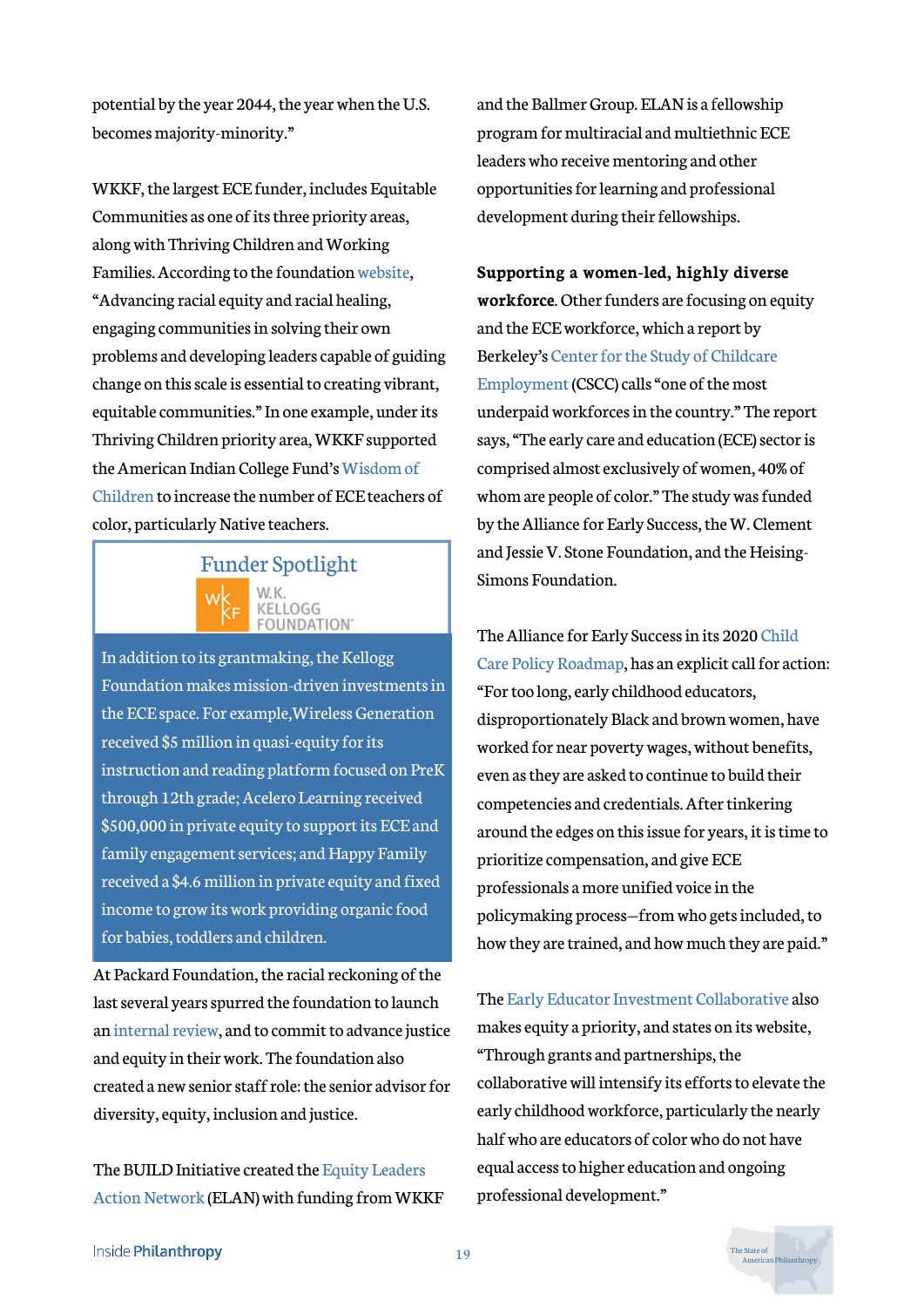#### **Increasing dual-language learning programs**.

Most ECE programs are not equipped to meet the needs of dual-language learners in many parts of the country. According to [Early Edge California,](https://earlyedgecalifornia.org/ece-priorities/dual-language-learners/) "Loss of home language in the early years due to lack of support, combined with incomplete English development, causes dual-language learners to fall behind in kindergarten, and many never catch up." There is a large body of [research](https://www.sciencedirect.com/science/article/abs/pii/S0885200615000113) showing that duallanguage learners (DLLs) benefit from ECE that [supports both](https://www.nationalacademies.org/our-work/fostering-school-success-for-english-learners-toward-new-directions-in-policy-practice-and-research) their English language development and maintenance of their home language.

The Early Childhood Funders Collaborative (ECFC) includes children in immigrant families and dualand multi-language learners as priority areas. It created a resource for funders, the Championing [Equity for Children in Our Communities Toolkit](https://ecfunders.org/investing-in-immigrant-children/) "to help funders understand the makeup of their communities and in turn, provide greater support for the children in immigrant families who comprise them." The collaborative identifies [funders supporting DLLs in its ECE Funding](https://ecfunders.org/funding-landscape/) Landscape mapping project. The tool breaks out [dual language](https://maps.foundationcenter.org/#/map/?subjects=all&popgroups=all&years=all&location=6252001&excludeLocation=0&geoScale=ADM1&layer=recip&boundingBox=-157.58789062499997,18.895892559415024,-43.06640625,58.21702494960191&gmOrgs=all&recipOrgs=all&tags=all&keywords=dual%20language&pathwaysOrg=&pathwaysType=&acct=earlychildren&typesOfSupport=all&transactionTypes=all&amtRanges=all&minGrantAmt=0&maxGrantAmt=0&gmTypes=all&minAssetsAmt=0&maxAssetsAmt=0&minGivingAmt=0&maxGivingAmt=0&andOr=0&includeGov=1&custom=all&customArea=all&indicator=&dataSource=oecd&chartType=facets&multiSubject=1&listType=grant&windRoseAnd=undefined&zoom=4) specifically, and found that since 2006, funders have made 140 grants in this category, for a total of only \$17.7 million indicating this is an area ripe for more philanthropic attention.

The BUILD Initiative prioritizes DLLs, and is working to support "state actions to better serve young bilingual learners and help them reach their full potential by supporting state efforts" through its [Emerging Bilingual Learners](https://buildinitiative.org/work/bilingual-learners/) project.

In California, which has the nation's largest DLL population, Early Edge California is supporting expansion of ECE DLL programs, more teacher

training for teachers working with DLLs, and advocating for increased funding for effective programs throughout the state. Early Edge is a project of the New Venture Fund, and their funders include Packard, Heising-Simons, and the Ballmer [Group. The Ballmer Group also supports Sobrato](https://seal.org/) Early Academic Language, which provides an evidence-based approach to dual-language literacy beginning in preschool.

**Resourcing programs for special-needs children.** When children have access to quality ECE they are more likely to have learning issues or other disabilities identified early and addressed, and [research](https://caldercenter.org/sites/default/files/WP%20121.pdf) shows that early intervention can decrease the likelihood that a child will need to participate in special education once they enter grade school. While there is some public funding for early intervention and special education preschool, these programs are underfunded, and many children do not have access.

Advocacy Spotlight

Formerly known as the Ounce, Start Early works "directly with children and families, support and train the early childhood workforce, and partner at the local, state, and federal levels to ensure policies put families first." Through its work it has reached over 200,000 children and families; helped build more equitable early childhood policies and systems, reached nearly 2.3 million kids between the ages of 0 and 5; and has connected with more than 2,300 early childhood system learners to help accelerate system-wide progress across the country.

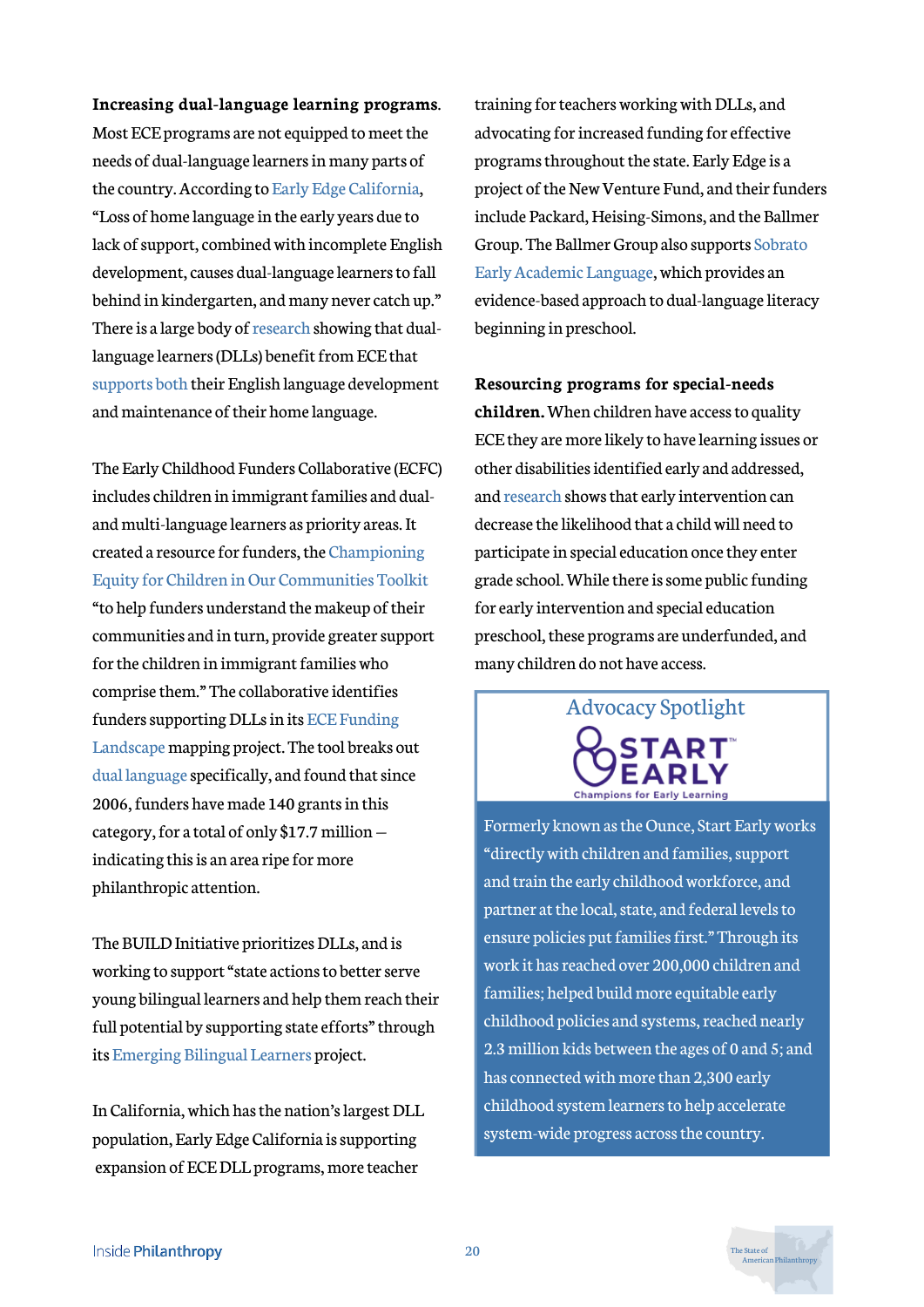"There is a tremendous shortage of services for children with disabilities," says Cynthia Jackson, executive director of the Educare Learning Network. She points out that under Head Start, 10% of slots are reserved for children with special needs. "That's just not enough. There are thousands of children—probably more than that—that could benefit from early intervention services, but there has to be a larger investment."

Kristin Bernhard, senior vice president of advocacy and policy for Start Early, identified several other categories of children that too often lack access to quality ECE: children in child protective services and those whose families are in the justice system, and children experiencing homelessness. "In terms of children experiencing homelessness in particular, the K-12 sector has made real advances in understanding the unique experiences and needs of kids who don't have access to stable housing," she said. "I think those same considerations need to be given to kids in terms of early childhood education."

**Funders looking inward.** Many ECE funders are also addressing equity in their internal operations: boosting staff diversity and ensuring that they include a range of voices and interests in their decision-making processes. The Heising-Simons Foundation's [Equity Framework,](https://www.hsfoundation.org/about/equity-framework/) for example, includes a commitment to "ensure that our HR practices and policies align with our commitment to equity and opportunity." The Chan-Zuckerberg Initiative, which employs a vice president of diversity, equity and inclusion, devotes a [page](https://chanzuckerberg.com/dei/#dei-at-czi) on its website outlining its commitment to DEI at the organization, and features color-coded charts that illustrate the diversity of its staff. The David and Lucile Packard Foundation has made a commitment to increase trustee and staff diversity,

according to a [blog post](https://www.packard.org/insights/news/change-starts-within/) by David Orr, board president and grandson of the organization's founder.

# **Grantma**

*"One of the things that traditional K-12 funders have had to grapple with is the fact that many kids who come from marginalized backgrounds start school well behind their more affluent peers on different measures—from vocabulary to just basic selfdiscipline skills. So many funders are saying, 'OK, maybe we need to start earlier.' Also, the brain science tells us a lot about how much development happens from the zero-to-five age range. This leads a lot of funders to think about how we make sure kids get off to a good start."*

-Celine Coggins, executive director Grantmakers for Education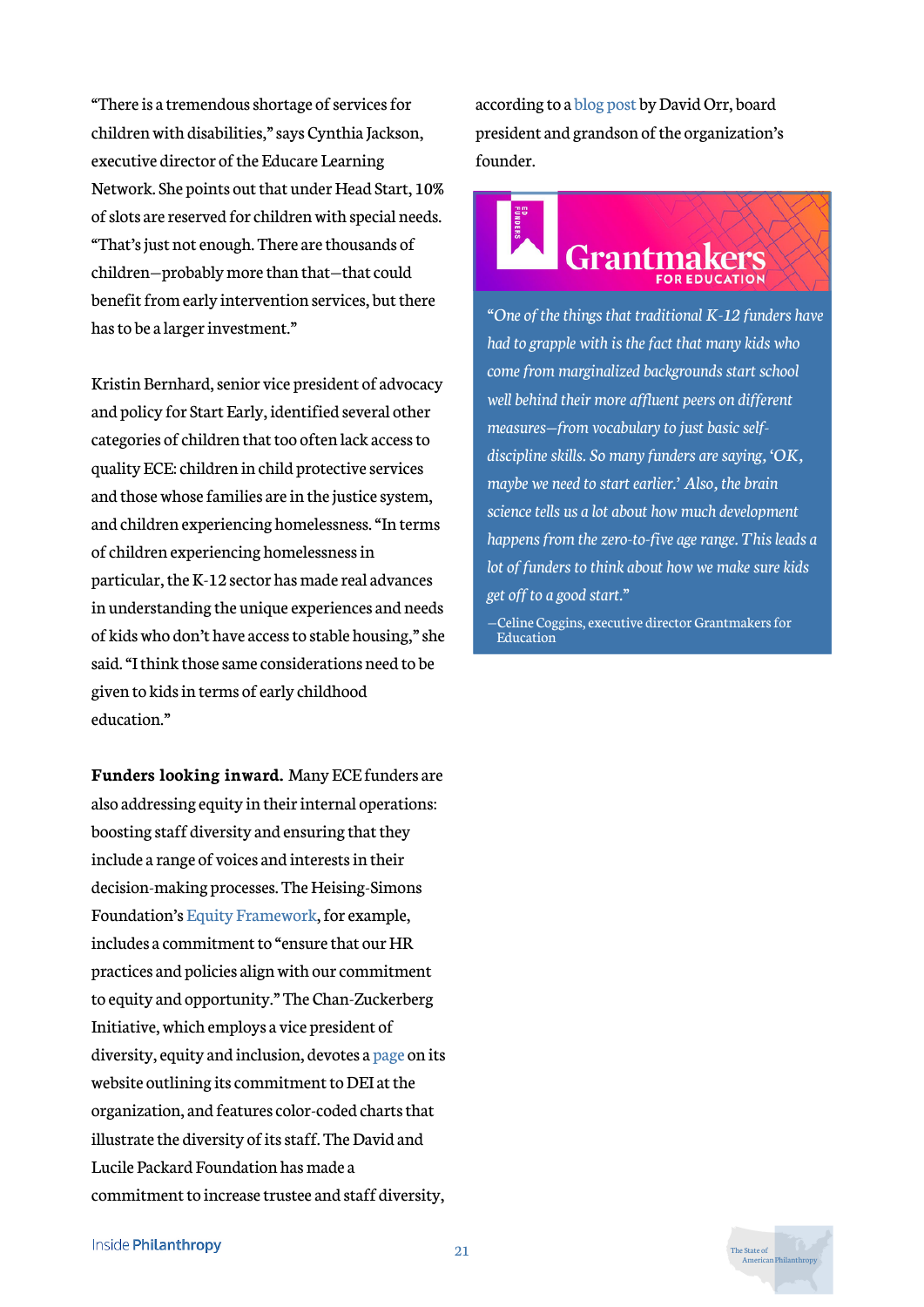### ACloser Look at Funder Types

### Private Foundations

Most philanthropic dollars for ECE come from private foundations, including stalwart legacy institutions like WKKF, Walton and RWJF, as well as organizations built on the fortunes of local philanthropists with less prominent names, like the Irving Harris and Robert M. McCormick Foundations.

WKKF is consistently at the top of the list of major ECE funders; the foundation donated more than \$323 million to ECE work between 2014 and 2018, according to analysis of Candid data. Not just one of the largest foundations in the nation, it is also among the oldest, having celebrated its 90th anniversary in 2020. WKKF has assets of \$8.2 billion and gives away several hundred million dollars in grants every year to a portfolio that cuts across Thriving Children, Working Families and Equitable Communities programmatic objectives. Within its Thriving Children priority area, WKKF maintains a focus on early childhood education, supporting schools and community programs that "are rooted in a community's culture and language" and that foster parent involvement in education. Thriving Children also includes grants to support maternal and infant health, oral health, nutrition, and to promote health equity by uplifting community voices, as IP has [reported.](https://www.insidephilanthropy.com/home/2021/9/21/funder-spotlight-now-over-90-years-old-the-wk-kellogg-foundation-focuses-on-children-first)

RWJF, with assets endowed from a Johnson & Johnson Company fortune, has a mission "to build a culture of health" in the U.S. and has a large portfolio of interests it supports under the healthcare rubric. Healthy Children and Families is

one of its primary focuses, and [early childhood](https://www.rwjf.org/en/our-focus-areas/topics/early-childhood.html) is a specific priority. RWJF partners with organizations employing multiple strategies in support of early childhood. Grantee [Child Care Aware p](https://www.childcareaware.org/our-issues/research/ccdc/)rovides state-by-state data on the sector, as well as information and support for parents and providers. The [State of Childcare](https://stateofchildcare.org/index.html) is a national partnership that advocates for increased funding for the Child Care and Development Block Grant (CCDBG), the main funding source for child care subsidies for lowincome families. Grantee [Project Hope's g](https://www.movinghealthcareupstream.org/nemours-project-hope/)oal is to ensure access to health services and healthy development opportunities for children under five and their families.

The [Foundation for Child Development](https://www.insidephilanthropy.com/grants-f/foundation-for-child-development) may not be a household name, but it plays an important role. At 100 years old, it's the oldest grantmaking foundation in the nation "with a sustained focus on improving the well-being and developmental trajectory of young children," according to its [website.](https://www.fcd-us.org/about-us/history/) The foundation supports research, specifically in areas of child development that have been overlooked, and provides funding to fill in those information gaps. It doesn't support direct services, but funds transformative change in early childhood education, along with research, advocacy and strategic communications. It also has a "Young Scholars Program" that funds projects by earlycareer researchers working in the area of ECE. The [foundation also supports the highly respected NYC](https://earlychildhoodresearchny.org/) Early Childhood Research Network.

Since its founding in 1946, the Irving Harris [Foundation, whose founder's businesses incl](https://www.insidephilanthropy.com/h-grants/irving-harris-foundation)uded the Toni Home Permanent Company and the Pittway Corporation, has supported programs for high-school-aged children. But the foundation followed the latest brain science, and gradually shifted the foundation's focus to brain

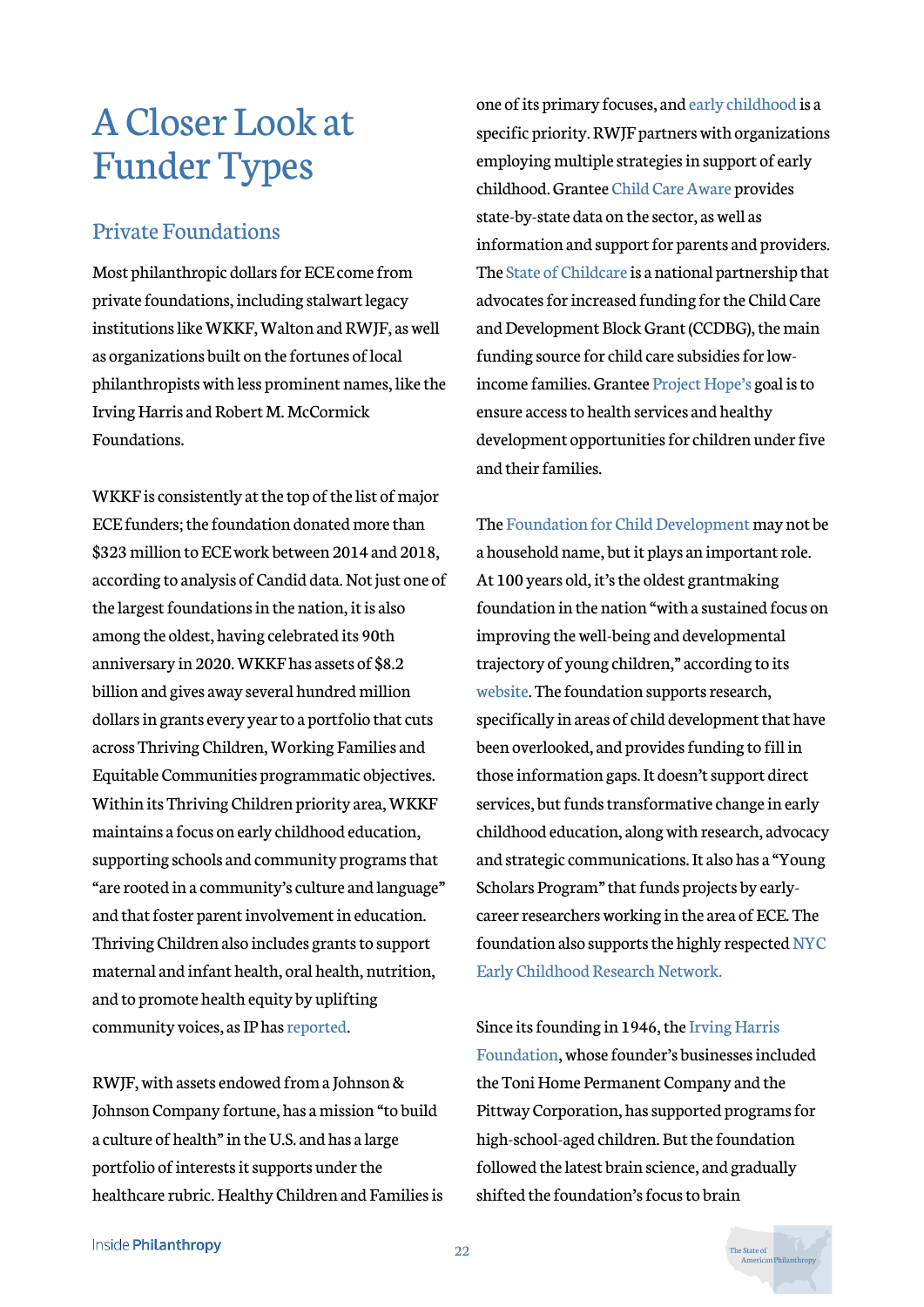development before and in the first years after birth. "Our focus is on the youngest children, and our approach to early childhood incorporates the full constellation of care that surrounds and supports their families and communities to nurture them, from prior to conception forward," its website says. "We are particularly focused on the infant and early childhood mental health field, which we help to advance through innovative programs, leadership training, research, public policy, and grassroots movement building."

As noted in the "Who's Giving" section, a large portion of ECE funders direct their money locally, including the [William Penn Foundation,](https://www.insidephilanthropy.com/fundraising-in-philadelphia/william-penn-foundation-philadelphia-grants.html) which supports a range of causes in Philadelphia. Early [childhood is one of its priorities through its Strong](https://williampennfoundation.org/what-we-fund/strong-start-strong-readers) Start, Strong Readers funding areas. The foundation supports organizations that promote early literacy, preparation for early childhood educators, and direct services through quality early childhood education centers.

### Funder Spotlight

Robert Wood Johnson Foundation

The Robert Wood Johnson Foundation (RWJF) is the largest philanthropy in the U.S. dedicated solely to improving health and healthcare. Early childhood related interests are largely addressed through its Healthy Children and Families program. The Health Federation of Philadelphia is a recent grantee. It received a \$3 million grant to support its Home Grown funder collaborative. The program strengthens practices and policies impacting home-based child care. RWJF also supported early childhood related work at Johns Hopkins, Boston University, and the National Partnership for Women and Families.

The Toledo, Ohio-based [Stranahan Foundation](https://www.insidephilanthropy.com/grants-for-k-12-education/stranahan-foundation-grants-for-k-12-education.html), built on proceeds from the Champion Spark Plug Company, has also tended to fund ECE locally, but supports the national Alliance for Early Success. The [Robert R. McCormick Foundation,](https://donate.mccormickfoundation.org/home) another local funder, is the legacy of the editor and publisher of the Chicago Tribune. It funds many causes locally, including journalism, education, social services, civic engagement, and veterans' programs, and its [early childhood funding](https://donate.mccormickfoundation.org/education/focus-areas#teachers) [emphasizes](https://donate.mccormickfoundation.org/education/focus-areas#teachers) kindergarten readiness, with programs for Outstanding Leaders, Quality Teachers, and Engaged Families.

### Corporate Funders

Corporate leaders were growing increasingly aware of the early childhood crisis before the pandemic, and COVID-19 made it considerably harder to ignore. There are indications that some in the [corporate world are stepping up with more child](https://www.npr.org/2022/01/04/1064124004/child-care-is-getting-more-support-from-some-private-companies) care support for their own employees.

"I can tell you that years ago, business was not a partner in the push for high-quality early education," Felicia DeHaney, director of program and strategy at the Kellogg Foundation, [told IP](https://www.insidephilanthropy.com/home/2021/5/11/funders-fighting-child-poverty-see-bidens-plans-as-a-victory-and-potential-game-changer). "But after years of advocacy and tying early childhood to workforce, the business community has come on board and they now understand that they play a very important role in early education not only in investment, but also in partnership and thought leadership."

Corporate leaders may now be aware of the importance of early education, but so far, this doesn't seem to have translated into substantial dollars. Corporate funding for ECE fell far below that of private funders between 2014 and 2018, according to Candid calculations. And unlike STEM and a few other areas of education where corporate

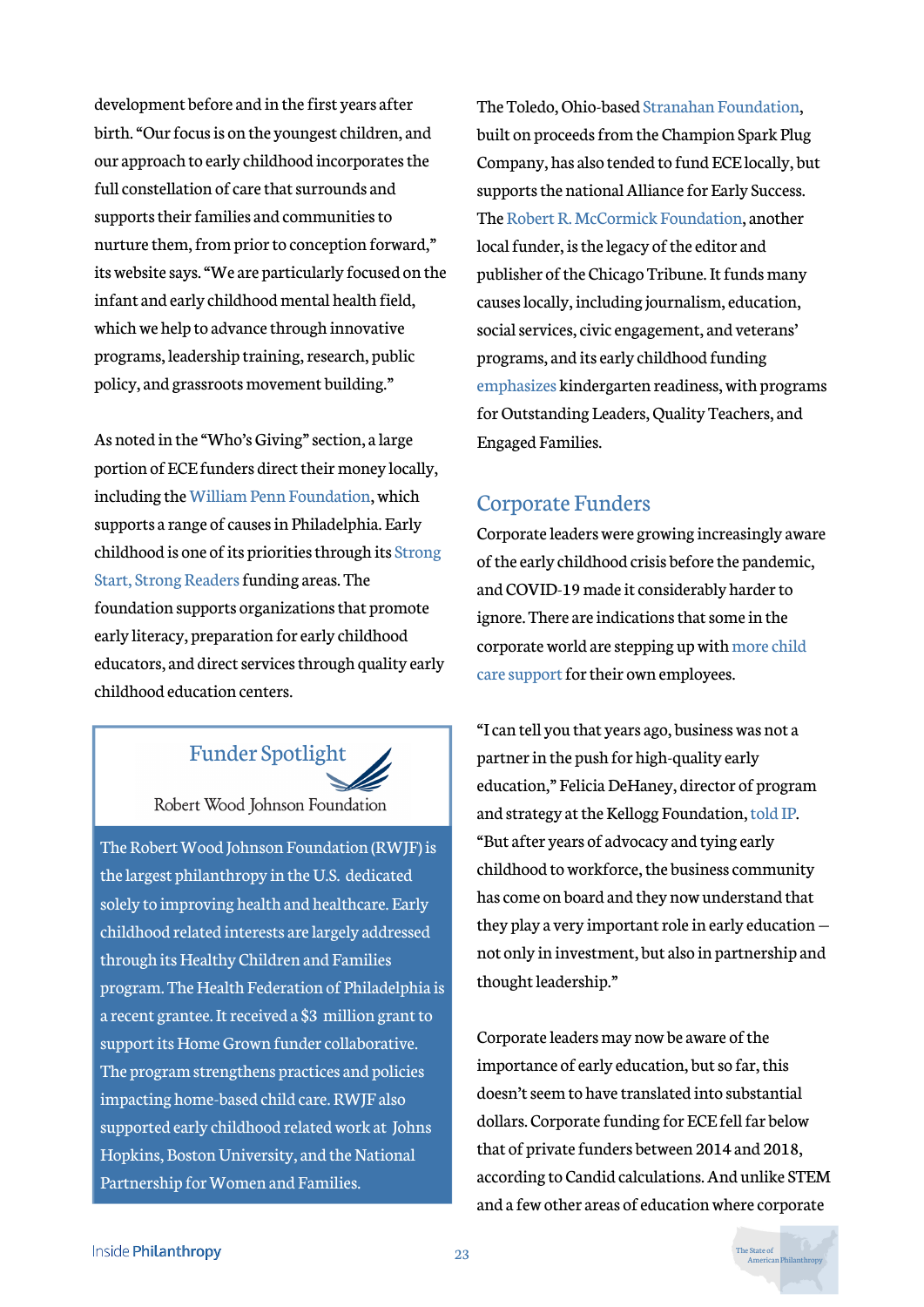America has become an estimable force, funding from corporations is a small portion of the revenue mix for ECE nonprofits.

Kaiser Permanente's Southern California Region Corporate Giving Program made it the largest corporate ECE funder between 2014 and 2018, with gifts totaling \$497,500. Total giving from the top six corporate funders was less than \$1.2 million, according to analysis of Candid data.

Nonetheless, there are some corporations focused on ECE. For example, Vanguard, the mammoth [investment management company, created its Start](https://about.vanguard.com/community-stewardship/starting-kids-off-right/) Strong for Kids program in 2015 and touts grants totaling \$48 million associated with it. The program focuses specifically on kindergarten readiness for low-income children in Arizona, North Carolina and Pennsylvania, where most of the company's employees live and work. Grantees include the [Maternity Care Coalition](https://maternitycarecoalition.org/) in Pennsylvania, which provides home visiting and early care services to pregnant women and mothers of children zero to three. During the pandemic, Vanguard teamed up with the William Penn Foundation to create the Philadelphia Emergency Fund for Stabilization of Early Education to support the early learning sector in that city.

The TJX Companies operates TJ Maxx and Marshalls stores and supports a number of community causes, including education for lowincome and at-risk young people. TJX supports Jumpstart for Early Education, which trains early educators, as [IP reported](https://www.insidephilanthropy.com/home/2021/9/1/funders-seek-to-jumpstart-early-ed-with-a-focus-on-educators). It also supports Save the Children and other education programs in the U.S. and abroad.

[Pitney Bowes](https://www.insidephilanthropy.com/p-grants/pitney-bowes) supports education and early literacy programs. One of its grantees, [Reading is](https://www.rif.org/)

[Fundamental,](https://www.rif.org/) is the largest children's literacy [program in the U.S. The company is also a Read to a](https://readtoachild.org/) Child national partner. Scholastic, the world's largest publisher of children's books, sticks close to its corporate mission in its [giving priorities](https://www.scholastic.com/aboutscholastic/corporate-social-responsibility/). It partners with organizations, including Save the Children, to distribute books to children around the world. Through its Scholastic Possible Fund, it also provides books to children in disadvantaged communities and in areas hit by national disasters.

### Grantee Spotlight Reading

Reading is Fundamental (RIF) is the largest literacy non-profit in the U.S. and is "committed to a literate America by inspiring a passion for reading among all children." It has distributed over 420 million books and impacted more than 72 million children across the country. RIF has a number of corporate funding partners, including Amazon, Dollar General Literacy Foundation, McDonald's, Macy's, and Nestle.

Many corporate funders support early childhood education programs in their local communities. Boston-based [Liberty Mutual](https://www.libertymutualgroup.com/about-lm/giving-back/focus-giving/education), for example, funds Nurtury, which operates 130 child care sites and six early education centers in the Greater Boston area. During the pandemic, with support from Liberty Mutual, Nurtury prepared and delivered early learning resources to families, and opened a child care center for emergency workers and vulnerable children. Liberty Mutual also provided emergency funds and financial information to help [Nurtury](https://www.nurturyboston.org/) managers navigate COVID-related business challenges.

### [Spirit Mountain Community Fund](https://www.thecommunityfund.com/), the philanthropic arm of the Confederated Tribes of

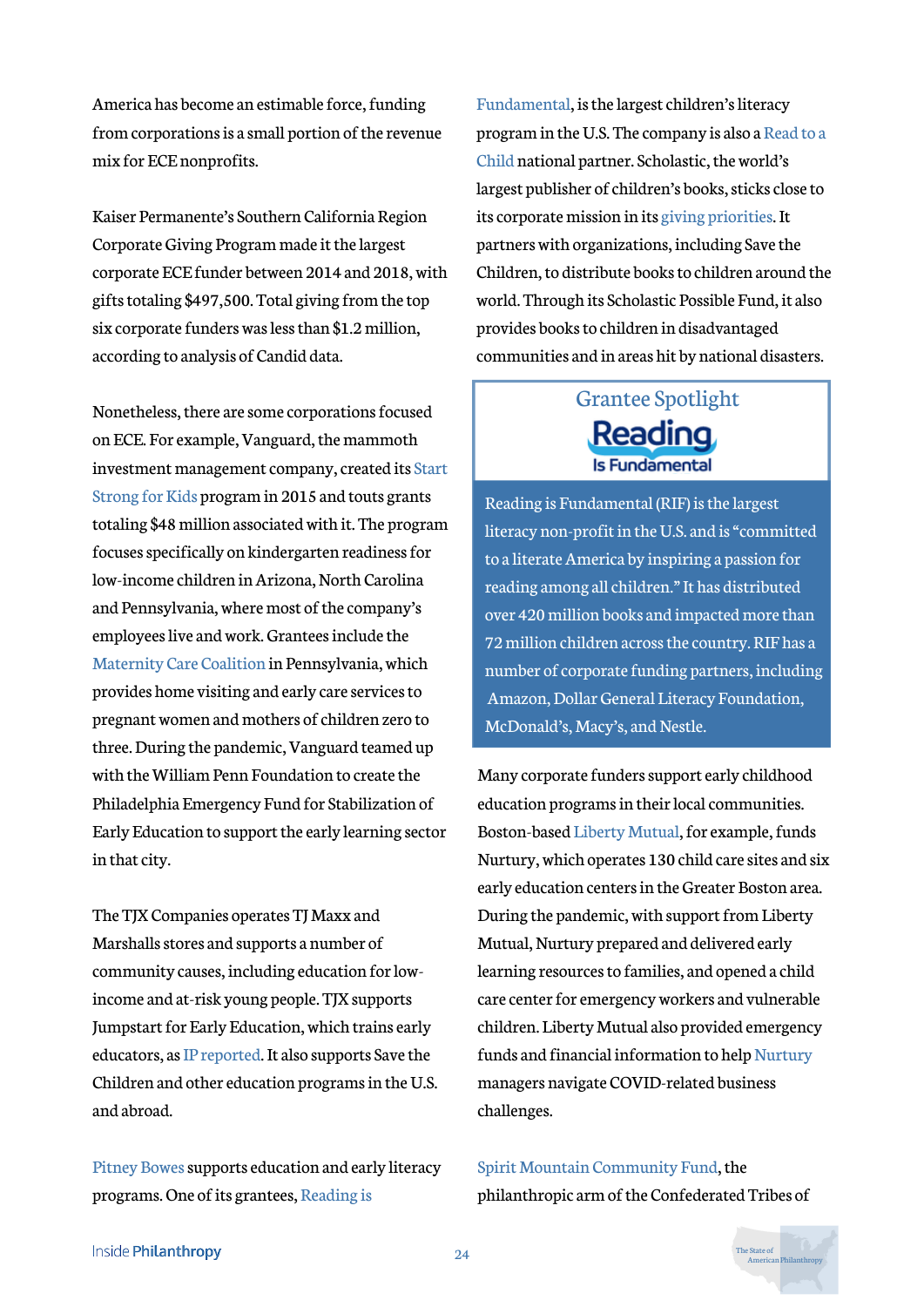Grand Ronde, distributes Spirit Mountain Casino profits and supports early literacy and school readiness, among other priorities, giving \$314,081 for early education between 2014 and 2018. According to the fund's [website](https://www.thecommunityfund.com/grants-programs/priority-funding/): "We support programs that improve early childhood learning to create, inspire and equip young learners with the knowledge to be proficient readers and the readiness to arrive to school ready to learn and be successful."

#### Community Foundations

Many community foundations around the country are working to support early childhood education in their local areas by providing valuable support to local nonprofits.

The Silicon Valley Community Foundation (SVCF), the largest community foundation in the country, highlighted early childhood development and education as one of its key [public policy](https://www.siliconvalleycf.org/public-policy) areas in 2021, along with housing, immigration, and civic engagement. SVCF's [Early Childhood Development](https://www.siliconvalleycf.org/early-childhood-development) program works to expand philanthropic and political support for ECE, provides grants to organizations working to improve ECE, and provides leadership for [The Big Lift](https://www.thebiglift.org/), an effort to transform ECE in San Mateo county.

On the other side of the country, in Massachusetts, the Greater Worcester Community Foundation boosted its funding for ECE in recent years, as IP

[reported.](https://www.insidephilanthropy.com/home/2019/5/25/in-worcester-massachusetts-a-funder-is-giving-attention-to-early-education) [Edward Street,](https://www.edwardstreet.org/) one of its grantees, provides support for early educators and caregivers, and advocates for systemic ECE reforms.

In 2021, the Oregon Community Foundation (OCF) launched a new opportunity called "[GO Kids,](https://oregoncf.org/grants-and-scholarships/grants/go-kids/)" and is seeking to fund organizations tackling the state's opportunity gap. OCF also supports [early educators](https://oregoncf.org/community-impact/impact-areas/education/early-childhood-workforce-training/) by offering scholarships for ECE education and training, and is backing a pilot to diversify the early educator workforce.

The [Cleveland Foundation,](https://www.clevelandfoundation.org/grants/impact-areas/education/) the first community foundation in the world when it was founded in 1914, supports [PRE4CLE](https://pre4cle.org/), a plan to increase the number of quality preschool slots in the city, boost preschool providers' quality ratings, and help families find quality programs.

[The Los Angeles-based California Community](https://www.calfund.org/) Foundation (CCF) is also committed to early education. Since 2000, CCF has supported programs like the Los Angeles Preschool Advocacy Initiative in partnership with the Packard Foundation, which brings parents and nonprofit organizations together to advocate for increased access to highquality preschool.

#### **Major Donors**

A handful of living donor billionaires in the U.S. include early childhood education in their giving priorities. As discussed earlier, funder

### Community Foundation Spotlight



The Oregon Community Foundation's GO Kids program aims to overcome Oregon's opportunity gap and "disparities experienced by children because of where they live, their race or family circumstance." OCF recently awarded \$1 million in GO Kids grants to multiple organizations including Listo, Black Parent Initiative, and Pendelton Children's Center.

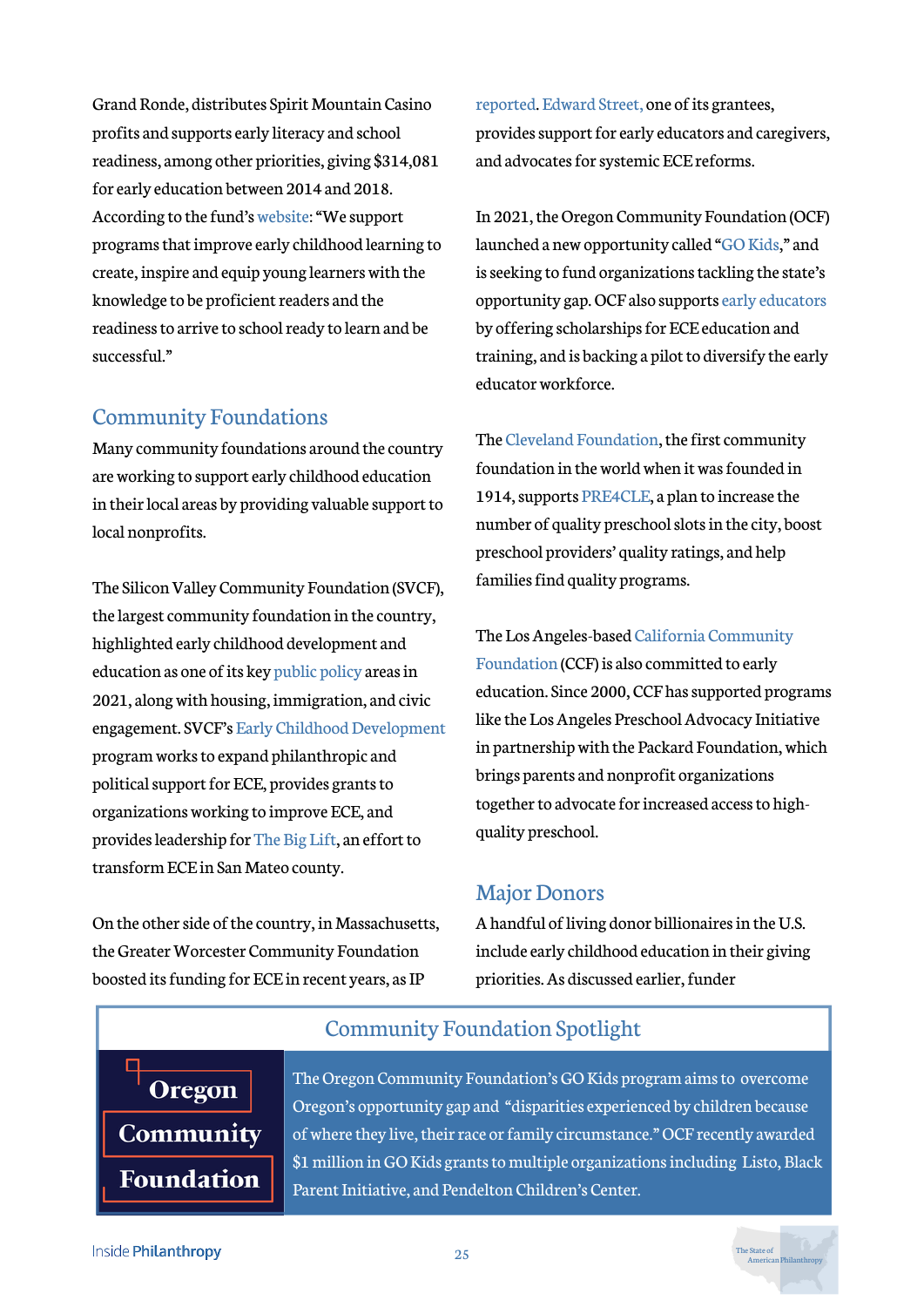heavyweights like Bill and Melinda Gates have provided considerable ECE funding through their foundation.

Some of Amazon's eye-popping profits are underwriting ECE causes through gifts from Jeff Bezos, MacKenzie Scott and other family members. The [Bezos Day One Fund](https://www.bezosdayonefund.org/) provides annual leadership awards to organizations supporting families facing homelessness through its Day 1 Families Fund. Its Day 1 Academies Fund is a nonprofit that operates a network of free preschools in underserved communities.

MacKenzie Scott's giving ranges across myriad social justice causes, and includes some ECE. In 2020, Scott joined many other funders in support of the [Centering Health Care Institute,](https://www.centeringhealthcare.org/) a Bostonbased program that provides parenting support and care from prenatal through early childhood. Scott and her new husband, Dan Jewett, also gave the [Children's Defense Fund](https://www.childrensdefense.org/2021/childrens-defense-fund-receives-20-million-from-mackenzie-scott-and-dan-jewett/) an unrestricted gift of \$20 million, the largest single contribution in the organization's history.

The [Bezos Family Foundation](https://www.insidephilanthropy.com/grants-b/bezos-family-foundation), run by Jeff Bezos' parents, provides ECE grants and its two programs, Mind in the Making and Vroom. Both share research on brain development and learning with early educators, parents and others in the field.

The [Buffett Early Childhood Fund](https://www.insidephilanthropy.com/fundraising-early-childhood/buffett-early-childhood-fund-grants-for-early-childhood-educ.html), one of philanthropy's most prolific ECE funders, was started by Susan Buffett, Warren Buffett's daughter. Her foundation is ubiquitous in the world of ECE philanthropy and often collaborates with other funders to support ECE research, policy and direct services through its Educare Learning Network. It also supports early childhood programs locally in its home state of Nebraska.

Heising-Simons Foundation is led by Liz Simons, an educator who started Stretch to Kindergarten, and husband Mark Heising. Simons' father, billionaire James Simons, is the founder of the hedge fund Renaissance Technologies and is worth over \$24 billion. The Heising-Simons Foundation supports environmental causes, scientific research and human rights, as well as early childhood education. Its early childhood work collaborates with other [organizations on initiatives like the Early Educator](https://www.insidephilanthropy.com/home/2021/6/23/why-are-these-funders-teaming-up-to-support-early-educators) Investment Collaborative and the [Care Fund.](https://www.insidephilanthropy.com/home/2021/5/12/with-a-50-million-launch-a-pooled-fund-looks-to-build-caregiving-infrastructure)

Facebook founder Mark Zuckerberg and his wife Priscilla Chan donate and invest through an LLC, the Chan Zuckerberg Initiative, which supports a number of funding priorities, including education. Chan helped create [The Primary School](https://www.theprimaryschool.org/), which provides an integrative approach to early learning, addressing psychological, physical and social needs of children as part of the education process. According to the [website,](https://www.theprimaryschool.org/about-us/#about-us-banner) "This multidisciplinary approach helps close the achievement gap, ensuring that children and families living in underserved communities receive the support they need to be well, learn and thrive." The first Primary School site opened in East Palo Alto; other sites are opening in Hayward and San Francisco.

EBay founder Pierre Omidyar's [Omidyar Network](https://omidyar.com/) provides tech-based and financial support for both formal and informal caregivers (parents or other family members). The network invested in Wonderschool, a tech platform for home-based child care providers, which is also available to parents. Omidyar has also funded training in business practices for child care centers through its partner, [All Our Kin.](https://allourkin.org/) On the informal side, Omidyar partnered with ParentPowered (Ready4K), which delivers evidence-based curriculum to parents each week via text message, as IP [reported](https://www.insidephilanthropy.com/home/2019/5/16/growing-its-education-work-a-silicon-valley-funder-looks-to-boost-both-early-learners-and-parents).

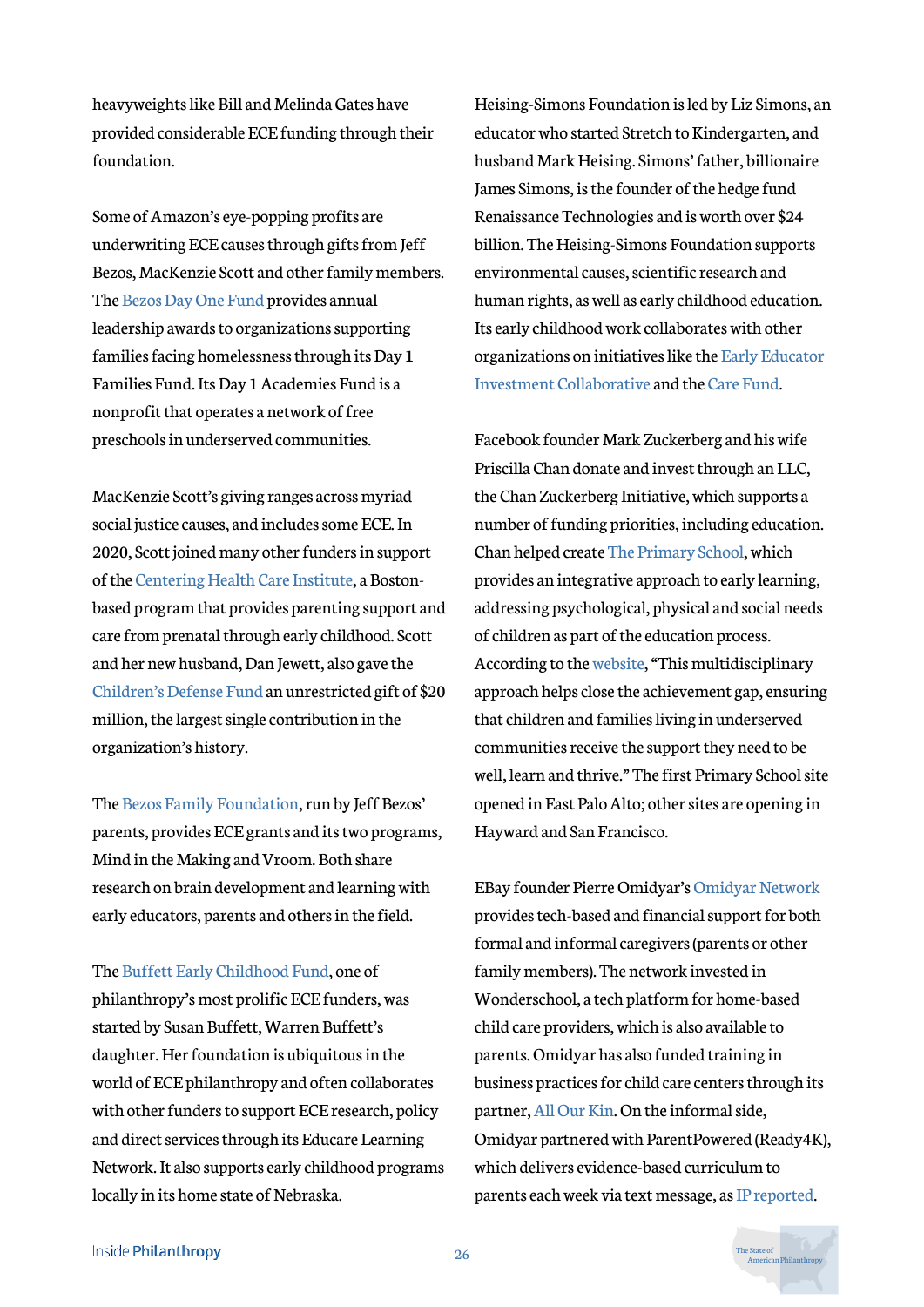J.B. Pritzker, the governor of Illinois, and his wife M.K., have long championed quality early childhood education. The Pritker family earned its fortune from Hyatt Hotels Corporation, and has been active in philanthropy for decades. Their foundation's Pritzker Children's Initiative, which supports research on early learning and child development, works at the state and community level to build ECE access and capacity, funds organizations that advocate for early education, and helps develop innovative programs and bring them to scale.

# Inside Philanthropy

*"Funders talk a lot about systems change, but fail to see how direct service providers are addressing the inequities in the systems and therefore are shifting funding away. There is a lot of ambiguity as well around what systems change actually means."* —Fundraiser, Falls Church,Virginia

Former Microsoft CEO Steve Ballmer supports ECE and other causes through the Ballmer Group, the foundation he started with his wife, Connie. In its Early Childhood & Families program, the foundation invests in nonprofits including the Alliance for Early Success, The Build Initiative, the First Five Years Fund, and the U.S. Chamber of Commerce Foundation's efforts to make the [business case for ECE.](https://www.uschamberfoundation.org/topics/early-childhood-education) The foundation also funds locally, supporting the Los Angeles Unified School District Early Childhood Education Division, funding its summer preschool and expanded transitional kindergarten program, and Washington State's Early Childhood Education and Assistance Program, which provides free early learning and preschool.

George Kaiser, CEO of GBK Corporation and Kaiser-Francis Oil Company, created a family foundation that focuses on early childhood in Oklahoma through a range of initiatives, including Tulsa Educare, a pioneering initiative established in 2006 that now serves over 500 low-income children in year-round care, and its Birth Through Eight Strategy for Tulsa (BEST). BEST provides support for families of infants and young children through a comprehensive network of services "to help break the cycle of intergenerational poverty."

Some major donors work locally, then broaden their sights. The [Rees Jones Foundation](https://www.insidephilanthropy.com/donors/trevor-and-jan-rees-jones), for example, works to prevent child abuse and supports children with disabilities in North Texas, but in recent years, has supported children's causes and human rights in other countries. Fracking entrepreneur Trevor Rees Jones and his wife, Jan, started the foundation with a religion-inspired mission.

### Intermediaries&Associations

[Grantmakers for Education](http://edfunders.org/) (GFE) is the largest association of education funders in the U.S. and is over 20 years old, with a membership of close to 300 organizations. The majority of GFE members focus primarily on K-12 education, but Celine Coggins, who heads the organization, estimates that about one-third of its members also give to ECE causes. Its report, "Trends in Education Philanthropy: [Benchmarking 2018 - 2019," highlights earl](https://edfunders.org/sites/default/files/GFE_Benchmarking_2018-19.pdf)y learning as a growing priority for funders. GFE provides information, networking and educational opportunities for its members, but does not engage in grantmaking of its own or manage collaborative funds.

The Early Childhood Funders Collaborative works to increase the effectiveness of ECE philanthropic dollars, and also promotes policies to improve early education at the local, state and federal levels. Its [members](https://ecfunders.org/our-members/) include well-known ECE national

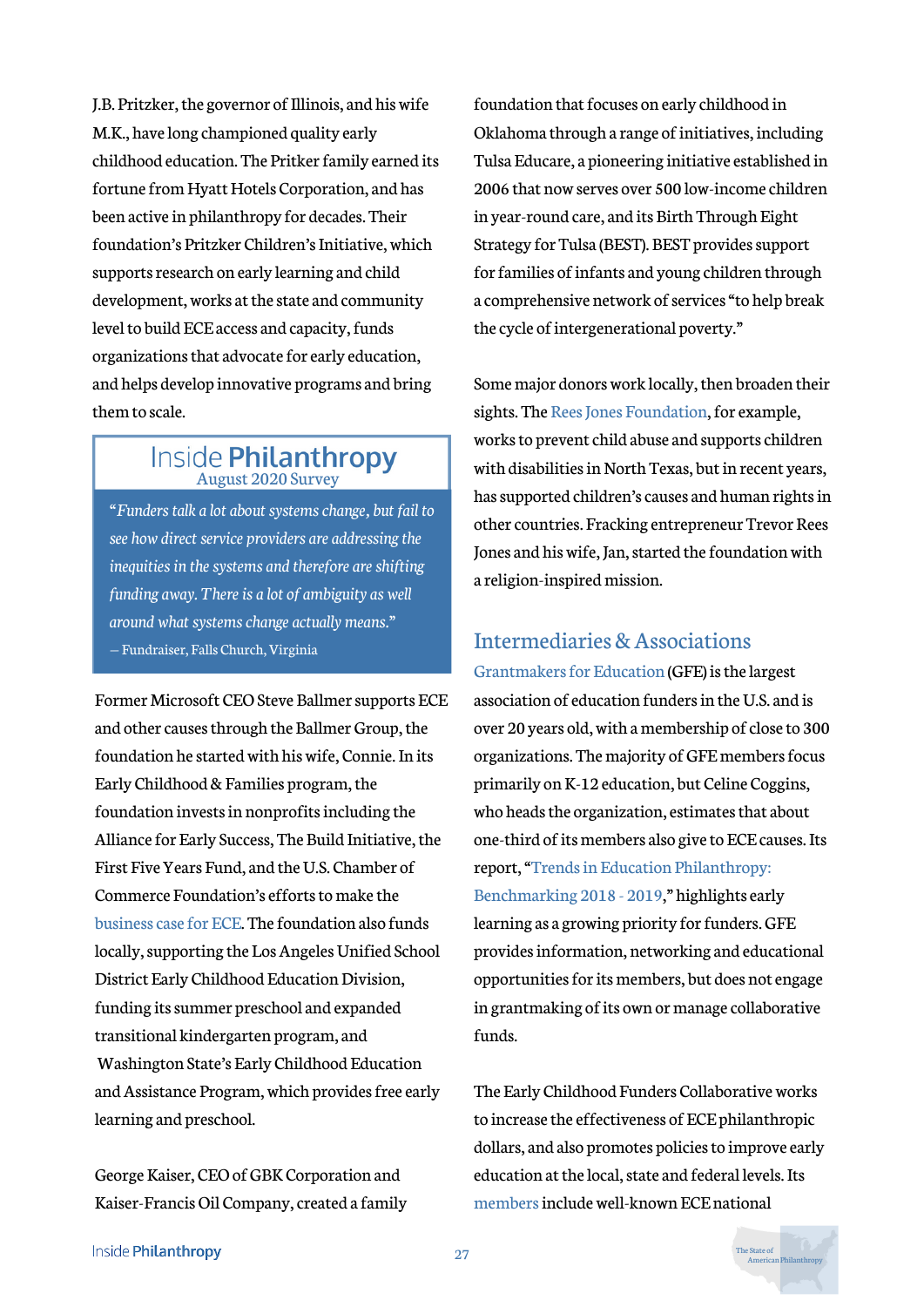funders, as well as local and community foundations. ECFC produces resources, including its ECE Funding Landscape tool and comprehensive reports on early childhood and funding strategies. [In 2018, ECFC launched the Raising Child Care](https://ecfunders.org/rccf/) Fund, pooling investments from member organizations to support grassroots organizations supporting families and caregivers.

ECFC nurtures and supports partnerships between [state and local collaboratives](https://ecfunders.org/collaboratives/) by providing a directory and a platform for organizations to share information and expertise. ECFC is a strong [advocate](https://ecfunders.org/ecfc-statement-on-full-financing-for-early-care-and-education-programs/) for a fully funded system of high-quality early care and education in the U.S., and to that end, "commits to promoting coordinated philanthropic investments in support of early care and education as a public good and securing the public will and policymaker support for the full financing of early care and education."

As this brief noted earlier, the early childhood education funding landscape has a number of important collaborations, and close to 48% of respondents to IP's 2020 survey of funders and fundraisers working in ECE said that collaboration among ECE funders is on the rise.

Rudisill of the Early Childhood Funders Collaborative attributes the high rate of collaboration to the nature of the sector itself. "In early childhood, we really have to work together across lines because there isn't a system," she said. "And I think that carries over to funders. Early childhood people think about the whole child and the whole family, and we know no one group can do it alone. I can't fund everything that we need to fund on the effects of maternal depression on child development, for example. And I can't fund everything that needs to happen to make child tax

credits permanent and getting people out of poverty. We are always thinking of the whole child and the whole family, and so everybody has to work together."

We highlighted other high-profile funder partnerships earlier in this brief, including the Alliance for Early Success, which supports advocates promoting transformative ECE initiatives at the state level, and the Early Educator Investment Collaborative, which works to improve preparation and compensation for early educators.

### Grantee Spotlight **THE PRIMARY**

**SCHOOL** 

The Primary School model was established when Priscilla Chan and Meredith Liu teamed up to develop an education model that focuses on how the health care and education systems could work together to better help children learn and thrive. The first Primary School opened in East Palo Alto in 2016 and has grown to serve more than 300 families in the area. Its main financial supporters have been the Silicon Valley Community Foundation, which has (according to Candid data) awarded the organization \$39.5 million in grants since 2015; and the Chan-Zuckerberg Initiative, which awarded a \$15.6 million grant to the Primary School in 2019. The long-term goal is to build a replicable model that can be sustained on public funding.

Rebecca Gomez, a program officer at Heising-Simons, who also co-chairs the Early Educator Investment Collaborative, explains that in the case of that partnership, the collaboration is more than the sum of its parts, "As funders, we came to the realization that we needed durable policy change,

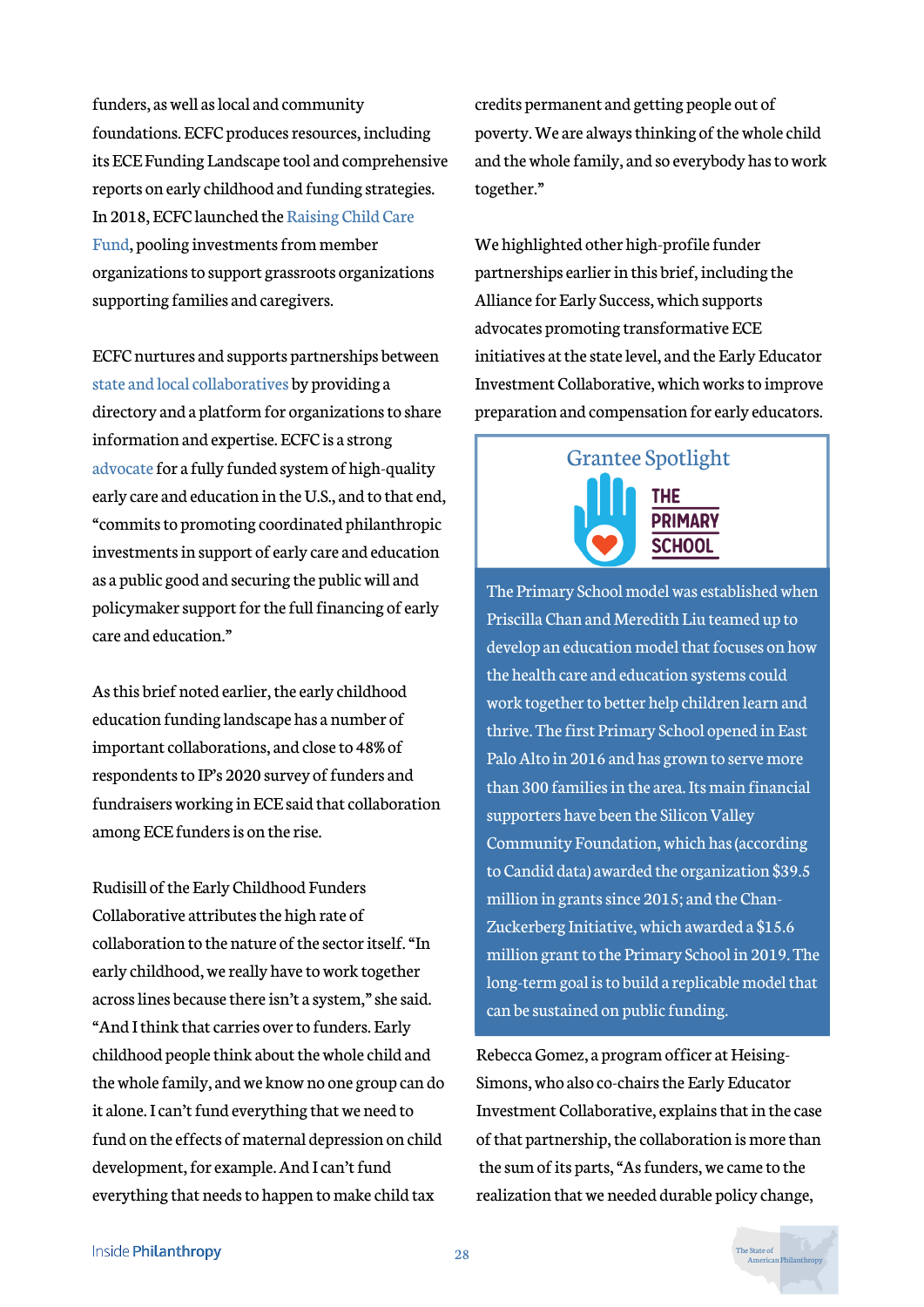and that impacting revenue and finance issues over time was not something any one foundation could do," Gomez [told IP](https://www.insidephilanthropy.com/home/2021/6/23/why-are-these-funders-teaming-up-to-support-early-educators). "We realized we needed to make a collective investment to leverage funds and develop a broad national view on how to support the field going forward. We also thought it was important from a symbolic point of view to focus as a group on the issues impacting the ECE workforce: Compensation is unjust and access to education is insufficient. We wanted to show that we are united in this, we are stronger together, and we are in this for the long term."

[Project Hope](https://www.movinghealthcareupstream.org/nemours-project-hope/) (Harnessing Opportunity for Positive, Equitable Child Development) is a consortium that [includes N](https://www.vitalvillage.org/)[emours Children's Health System](http://www.nemours.org/)[, BMC](https://www.vitalvillage.org/) Vital Village Network, and the [BUILD Initiative](http://www.buildinitiative.org/), and is supported by the Robert Wood Johnson [Foundation. The partnership's goal is to promo](https://www.rwjf.org/)te healthcare access and child development opportunities for children under five and their families "by partnering with states and local organizations on policies and programs that result in systems change," according to a Project Hope [brochure](https://www.movinghealthcareupstream.org/wp-content/uploads/2020/05/Hope-One-Pager-Final.pdf). It grants funds for capacity-building in measurement, evaluation, communication and mobilization.

In some cases, ECE funders combine funds to advance policy. In 2021, for example, the Robin Hood Foundation joined the Century Foundation and Next100 on a report, "From Crisis to Opportunity: A Policy Agenda for An Equitable [NYC." "Building a high-quality child care and ea](https://robinhoodorg-wp-production.s3.amazonaws.com/uploads/2021/07/RobinHood_CrisistoOpportunity-4.pdf)rly learning infrastructure for New York City" was the first item in the agenda's list of priorities.

[Blue Meridian Partners](https://www.bluemeridian.org/), a funders' collaborative with [partners](https://www.bluemeridian.org/our-partners/) including the Bill & Melinda Gates Foundation, the Ballmer Group, the Duke

Endowment, and MacKenzie Scott, works to combat poverty. With that goal as its north star, it doesn't focus exclusively on ECE, but it does support organizations that promote the health and well-being of infants and young children, including [Healthy Steps](https://www.healthysteps.org/) and [Nurse-Family Partnership.](https://www.nursefamilypartnership.org/)

> Pooled Fund Spotlight **THE RAISING CHILD CARE** F U N D Early Childhood Funders Collaborative

The Early Childhood Funders Collaborative established the Raising Child Care Fund to pool and shift private funding dollars to support child care systems promoting racial, gender,and economic equality. Fund grantees include the Alabama Institute for Social Justice, Colorado Children's Campaign, and Mothering Justice. Fund members include the Heising-Simons Foundation, the Heinz Endowments, Pritzker Child Intiaitive and the Annie E. Casey Foundation.

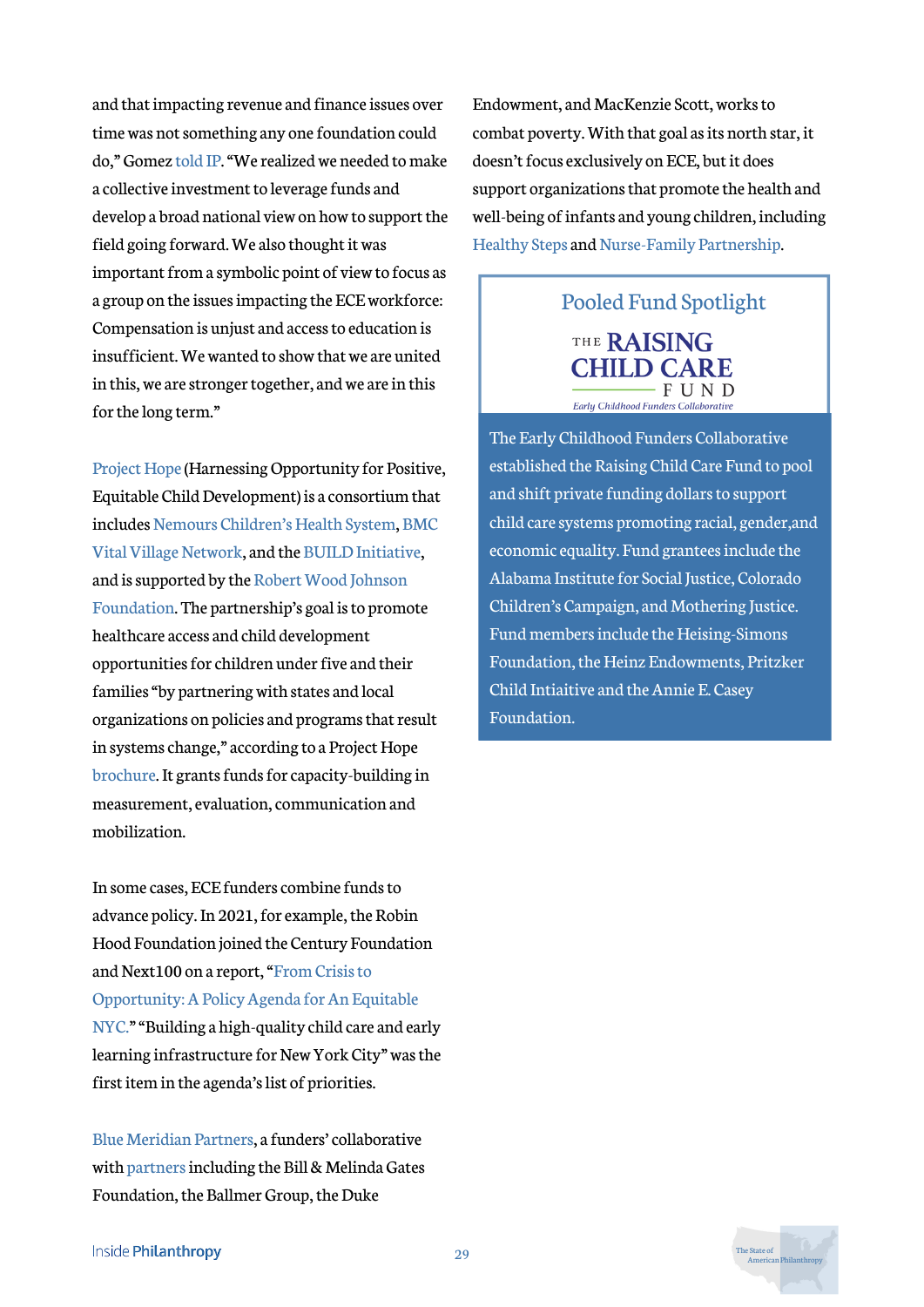# **Fundraising Now**

In the COVID era, "People now understand the importance of child care, that we back up the economy, that we are the workforce behind the workforce. Investment in early childhood is perceived as worthy now," says Jennifer Gioia, communications director for North Carolina's Childcare Services Association (CCSA).

That has some fundraisers feeling optimistic—new opportunities are opening up, particularly from foundations recognizing the many intersecting benefits and consequences associated with early child care. Meanwhile, a similar recognition at the federal government level has policymakers, providers and parents all waiting to see if the elements of Biden's Build Back Better legislation, which had ambitions to create an actual child care and pre-kindergarten system for the nation, eventually become part of stand-alone legislation.

Meanwhile, fundraisers continue working hard to cover the unmet needs of children and families today, doing what they can to seize upon this heightened awareness and cobble together a sufficient budget from a mix of sources. Funds for today's providers are coming primarily from the federal government and from private foundations and donors, with volunteers, staff and board members alike still hustling to cover the gaps left by public dollars.

Muffy Grant, executive director for the North Carolina Early Childhood Foundation, a policy and communications shop, explains that the organization receives federal pass-through funding awarded to the state in the form of a Centers for Disease Control Essentials for Childhood grant, and a Preschool Development grant from the

Department of Health and Human Services. They total 30% of her budget.

At the Arlington, Virginia-based Child Care Aware of America (CCAA), an umbrella organization of child care resource and referral agencies, deputy executive officer Michelle McCready says that some of its revenue is from the Department of Defense to serve military families, and of the rest, 80% is philanthropic and mostly from private foundations and donors, including executive staff, all of whom donate, and the board, 80% of whom give.

In comparison, Mike Lubbe, president and CEO of the Las Vegas, Nevada, YMCA, which runs eight classrooms serving a total of 250 children, gets dollars funneled through the local United Way. The Y won a grant to expand its pre-K education through the state-funded Nevada Ready! Program. Children in the four classrooms covered by this grant pay no tuition because they met the financial qualifications of the program. In the other four classes, costs are covered by a combination of sliding-scale tuition and donations to scholarships from private funders. Overall, the Las Vegas Y preschool gets 50% of its funding from government (federal pass-through, state, and county), 30% from philanthropy and 20% from fees for service.

Lubbe says he is proud of the engagement of his volunteers in fundraising. "It is our 32-member board that is primarily responsible for fundraising and ensuring we can fulfill our mission," he says. "Staff provides the tools, in terms of speaking points, data and hand-outs, as well as training, but the fundraising is totally relationship-based. Pre-COVID it was all in-person; now, it is all personal phone calls." The organization also has a community development director who focuses on grant applications from federal, United Way and

Inside Philanthropy

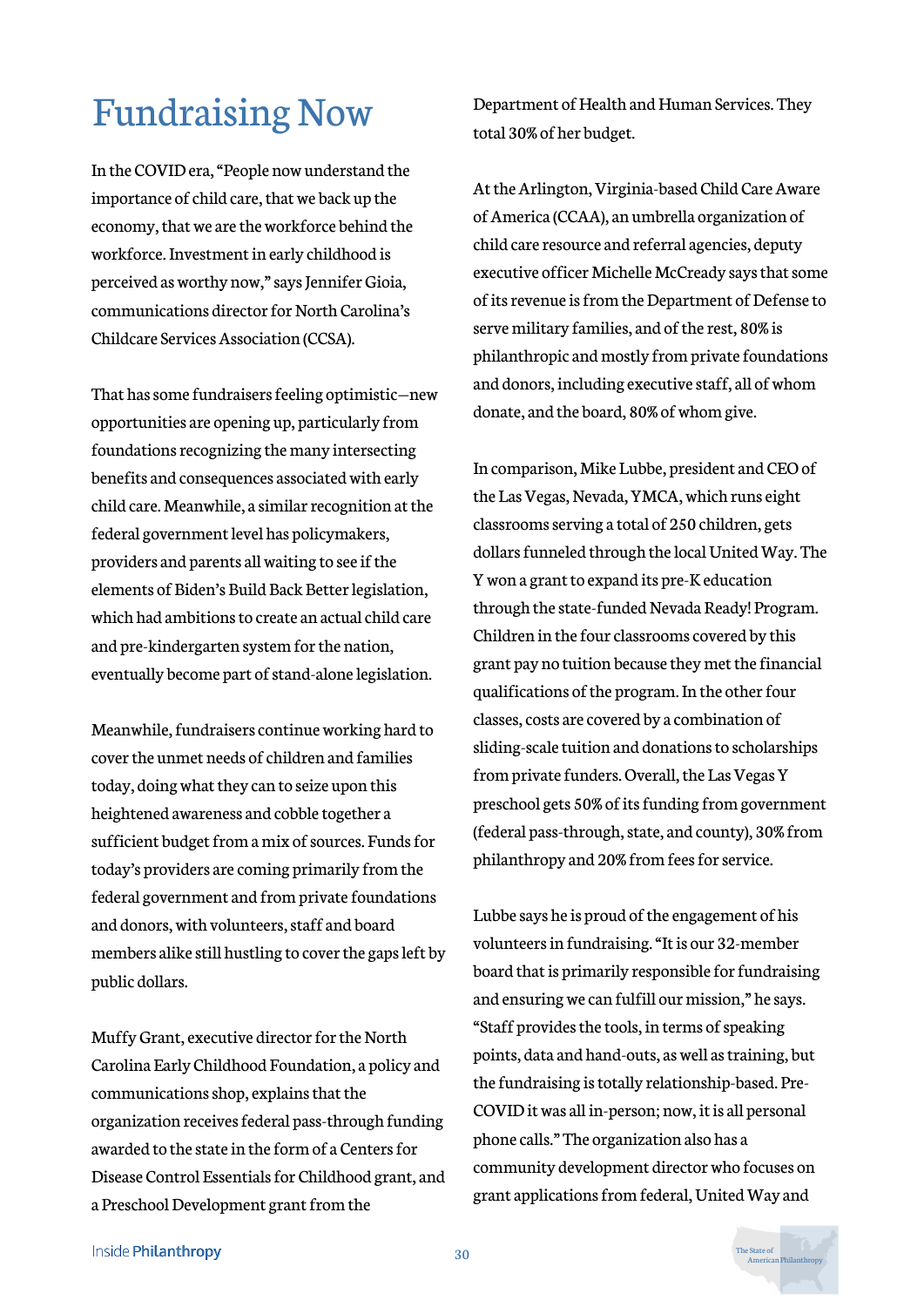private foundation resources, and runs three direct mail campaigns a year, targeting past customers to contribute to specific programs. The program campaigns even include billboards urging donations for swimming classes and summer camp. However, this direct-donor revenue generates less than 5% of its \$1.1 million fundraising goal, out of a total budget of \$8 million.

For the YMCA, DAFs are currently a small revenue stream, but increasing slowly. Individual and corporate giving is steady throughout, and foundation giving has increased consistently every year since 2019 at a rate of 7% to 10%. Lubbe adds that the biggest loss of donors was from local small businesses, but the increase in foundation giving made up for it on the bottom line.

# **HEISING-SIMONS**<br>FOUNDATION

*"Early childhood philanthropy started out funding primarily direct services and early childhood programs, and I think that's still very relevant. But right now, there's a role for funders to think about investing at the systems level — so whether it is funding policy advocacy in organizing to push for higher workforce compensation, or actually working with states to implement federal funds, I think philanthropy can play an increasing and important role."*

— Rebecca Gomez, education program officer, Heising-Simons Foundation

As the new development director at CCSA, Kara Schultz is rebuilding its philanthropic portfolio from 16% to 25% of the organization's budget over the course of two years. In 2020, CCSA conducted a grassroots fundraising campaign asking for relief for child care programs across North Carolina, raising \$260,000. The organization was able to award grants to 1,000 programs out of 6,000 in the

state. However, application requests from 3,500 programs totaled \$1.5 million.

Marsha Basloe, CCSA president, says their top priority is seeking funding to bolster the workforce.CCSA is developing a program to fund apprenticeships and mentorship while prospective teachers are still in school. In addition to targeting current donations to this effort, she adds, "this could be a great investment for a small endowment to make, to donate to support a teacher."

NCECF's Grant says fundraising from small and medium-sized donors is more of a struggle than ever. On the plus side, she says, several foundations have come on board recently, shifting her revenue balance to 63% private foundation grants and 30% government contracts. The Duke Endowment has been a longtime supporter; she has wooed Blue Cross Blue Shield of North Carolina Foundation, the Z. Smith Reynolds Foundation, and more recently, the Winer Family Foundation, and ChildTrust Foundation, all of which have interest in supporting equity, resilience and systems building. There is growing interest in pooled funding for that work.

NCECF links its advocacy work to its fundraising success. "While we remain nonpartisan, we are not neutral about the importance of and benefits of early childhood education," Grant says. "We made a couple of bolder, more progressive public statements—one after the death of George Floyd and one after January 6. Each time, we saw a flurry of donations in response. So continuing to do that will become part of our strategy."

At Child Care Aware of America, McCready also reports a big uptick in interest and an expanded pool of new foundations and funders from adjacent issues. Institutions with a traditional focus on

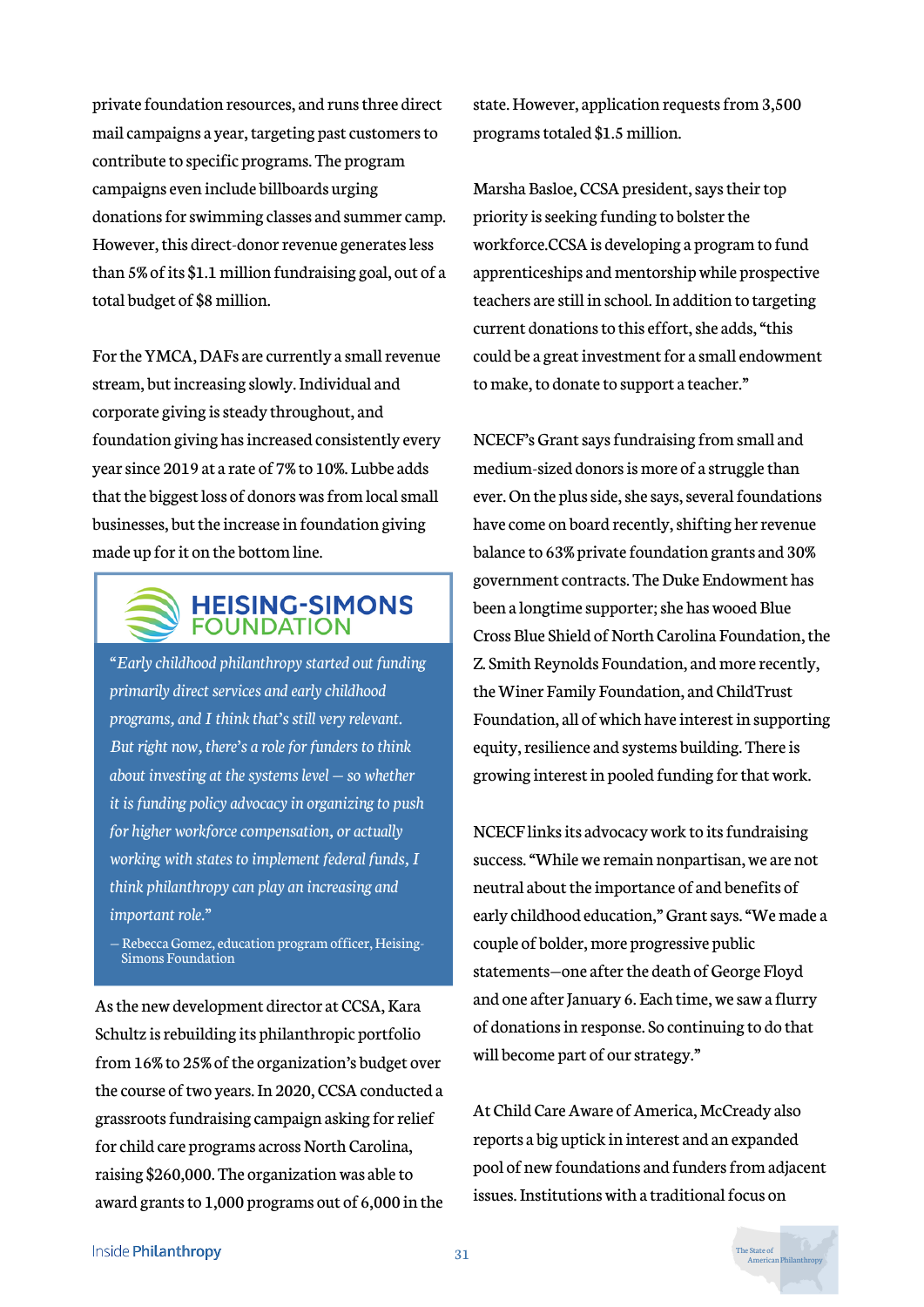disaster relief, economic security, women's issues and K-12 education now all see common cause with ECE and are responding positively to requests for support.

Private companies are responding in a different way, wanting to engage at an even more impactful level than donations or sponsorships, she says. "The driver is community interest and voice. We engage with our partners in social media and are proactive in building support and awareness with a wide range of funders together."

# Inside Philanthropy

*"I think there is a growing realization that philanthropic money and social action don't align. A new fundraising model for supporting social action institutions must be found."* — Fundraiser, Little Neck, New York

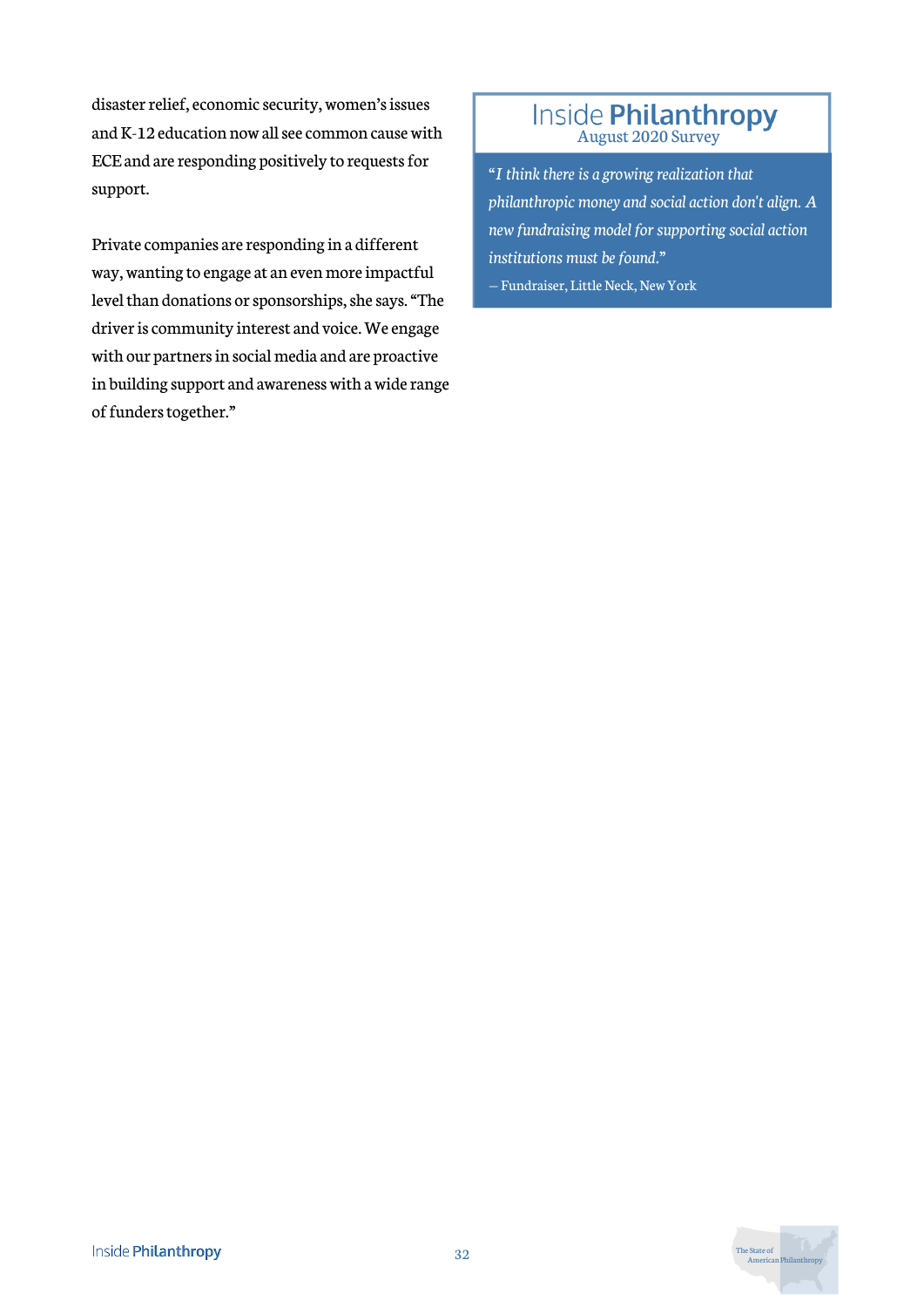# An Analysis of Opportunities & Challenges

Everyone IP spoke to for this brief agreed that the pandemic revealed what was hiding in plain sight: A crisis in early childhood education. The country was forced to acknowledge what experts in the field have long testified: that quality early childhood education is essential — not only for children's futures, but for the successful functioning of society. Substantially addressing the crisis will require a shift in public perception. As a country, the U.S. continues to consider early care a private family matter, not an essential public good benefiting everyone.

That may be changing. If there is a shift in perception, philanthropy will deserve some of the credit. ECE is an area that has gained increasing attention from funders in recent years, and the events of the last few years have seen many donors boost their commitments, working hard to raise the visibility of an issue that impacts everyone.

Philanthropies cited in this brief (and many more not included due to space limitations) have helped lift and advance early care issues. Philanthropies fund research that demonstrates the critical role quality early education plays in brain development. Funders also provide resources to organizations working to increase access to early childhood education. They support programs to boost educator preparation and compensation, to foster innovation, and to advocate for reform at the local, state and federal levels.

But the need far outweighs the philanthropic resources currently being directed toward ECE. Whatever happens on the federal level, there will be a critical role for philanthropy going forward. If the Biden Administration's plan for ambitious child

care funding survives the political process, philanthropy can support implementation of sweeping and complicated changes. If the administration's child care provisions are scrapped, philanthropy will need to recommit and enhance its support for ECE, including advocacy efforts to continue the push for reform, especially at the state level.

The bulk of philanthropic resources continues to be directed toward backstopping local direct services rather than the strategies named in this brief. As with so many issues of concern to philanthropy, the sector struggles to balance efforts aimed at stitching together a disintegrating social safety net through essential grantmaking for direct services and dedicating the levels of grantmaking necessary to move policy changes that could truly solve the ECE systems challenge.

The U.S. could be poised to overhaul its system of early care in a deep and fundamental way: to create an actual early childhood education system that children and families can rely on. Of course, there's a long way to go, and the outcome is uncertain but forces have aligned to make the present a time of tremendous opportunity.

As Jessie Rasmussen, president of the Buffett Early Childhood Fund, said, "Many of us have been using the phrase 'moment in time,'" she said. "This is a moment in time, and we can't blow it. We don't want to miss this opportunity to create the kind of lasting, durable early interventions that are going to make such a difference in the lives of so many children and so many communities."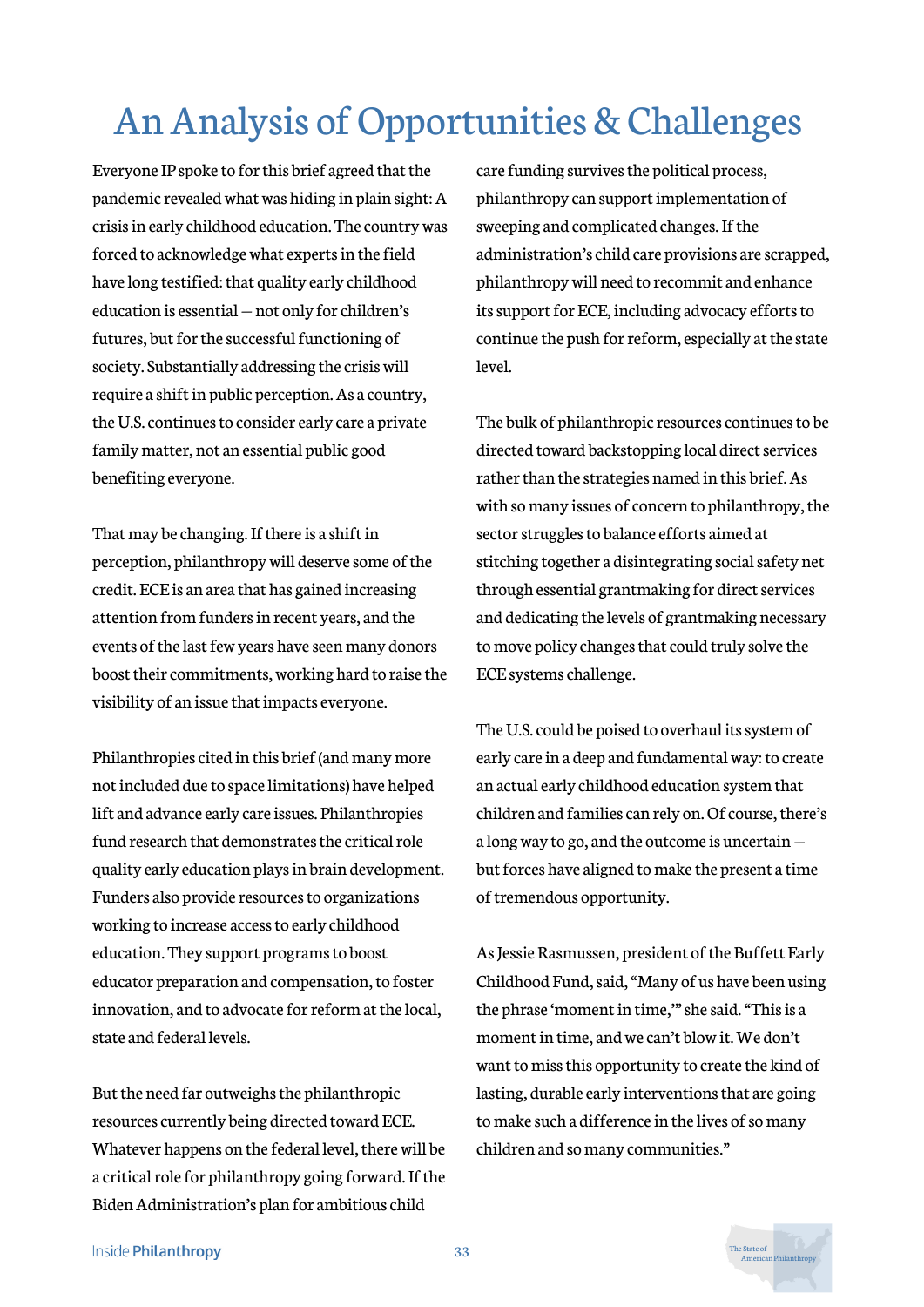# Resourcesfor Early Childhood

#### **Reports and Data Sets:**

[Austin, L, Edwards, B., Chavez, R. & Whitebook, M. \(December 19, 2019\). Racial Wage Gaps in Early](https://cscce.berkeley.edu/racial-wage-gaps-in-early-education-employment/) Education Employment. Center for the Study of Child Care Employment.

Bassock, D., Latham, S. & Rorem, A. (January 6, 2016). [Is Kindergarten the New First Grade?](https://journals.sagepub.com/doi/full/10.1177/2332858415616358) Sage Journals.

[Building a National Early Childhood Education System that Works. \(](https://learningpolicyinstitute.org/product/early-childhood-education-system-2021-brief)March 4, 2021). Learning Policy Institute.

[Burkam, D. & Lee, V. \(November 25, 2002\). Inequality at the starting gate: Social background differences in](https://www.epi.org/publication/books_starting_gate/) achievement as children begin school. Economic Policy Institute.

[Bustamante, A., Dearing, E., Daae Zachrisson, H. & Lowe Vandell, D. \(October 18, 2021\). Adult outcomes of](https://srcd.onlinelibrary.wiley.com/doi/10.1111/cdev.13696) sustained high-quality early child care and education: Do they vary by family income? Society for Research in Child Development.

[CL Deoni, J., Beauchemin, J., Volpe, A., D'Sa, V. & the RESONANCE Consortium. \(August 11, 2021\). Impact](https://www.medrxiv.org/content/10.1101/2021.08.10.21261846v1) of the COVID-19 Pandemic on Early Child Cognitive Development: Initial Findings in a Longitudinal Observational Study of Child Health. Cold Spring Harbor Laboratory medRxiv Archives.

[Connecting the Brain to the Rest of the Body: Early Childhood Development and Lifelong Health are Deeply](https://devhcdc.wpengine.com/resources/connecting-the-brain-to-the-rest-of-the-body-early-childhood-development-and-lifelong-health-are-deeply-intertwined/) Intertwined. (2020). National Scientific Council on the Developing Child.

[Dua, A., Ellingrud, K., Lazar M. Luby R., Petric, M., Ulyett, A. & Van Aken, T. \(May 26, 2021\). Unequal](https://www.mckinsey.com/featured-insights/sustainable-inclusive-growth/unequal-america-ten-insights-on-the-state-of-economic-opportunity) America: 10 Insights on the State of Economic Opportunity. McKinsey & Company.

[Fostering School Success for English Learners: Toward New Directions in Policy, Practice, and Research](https://ecfunders.org/collaborating-towards-kindergarten-readiness-at-scale-a-funder-group-case-study/). (2017). National Academies of Science, Engineering, and Medicine.

Friedman-Krauss, A., Barnett, W.S., Garver, K., Hodges, K., Weisenfeld, G.G. & Gardiner, B. (August 2021). [The State of Preschool 2020.](https://nieer.org/wp-content/uploads/2021/08/YB2020_Executive_Summary_080521.pdf) National Institute for Early Education Research.

From Best Practices to Breakthrough Impacts: A Science-Based Approach to Building a More Promising [Future for Young Children and Families. \(2016\). Center on the Developing Child at Harvard University.](https://developingchild.harvard.edu/resources/from-best-practices-to-breakthrough-impacts/)

[Garcia, J., Bennhoff, F., Ermini Leaf, D. & Heckman, J. \(July 2021\). The Dynastic Benefits of Early Childhood](https://www.nber.org/system/files/working_papers/w29004/w29004.pdf) Education. National Bureau of Economic Research.

Haspel, E. (2019). [Crawling Behind: America's Childcare Crisis and How to Fix it.](https://elliothaspel.com/) Black Rose Writing.

Hau, I., Beckner, A., Davis., V., Okebugwu, E., Klement, A., Hankin, R. & Ranasinghe, E. (September 2020). [Big Ideas, Little Learners: Early Childhood Trends Report 2019.](https://omidyar.com/wp-content/uploads/2020/09/Omidyar-Network_Big-Ideas-Little-Learners-2019.pdf) Omidyar Network.

[Heckman, J. \(January 2017\). There's More to Gain by Taking a Comprehensive Approach to Early Childhood](https://heckmanequation.org/www/assets/2017/01/F_Heckman_CBAOnePager_120516.pdf) Development. (January 2017). The Heckman Equation Project.

Isaacs, J. (March 2012). [Starting School at a Disadvantage: The School Readiness of Poor Children](https://www.brookings.edu/wp-content/uploads/2016/06/0319_school_disadvantage_isaacs.pdf). Center on Children and Families at the Brookings Institution.

[Isaacs, J., Lou, C., Hahn, H., Lauderback, E. & Quakenbush, C. \(May 2019\). Public Spending on Infants and](https://www.urban.org/sites/default/files/publication/100198/public_spending_on_infants_and_toddlers.pdf) Toddlers in Six Charts. Urban Institute.

[Kauffman, K., Brookhiser, L. & Seeman, B. \(August 2018\). Collaborating Towards Kindergarten Readiness at](https://www.bridgespan.org/bridgespan/Images/articles/collaborating-towards-kindergarten-readiness/collaborating-towards-kindergarten-readiness-at-scale.pdf) Scale. The Bridgespan Group.

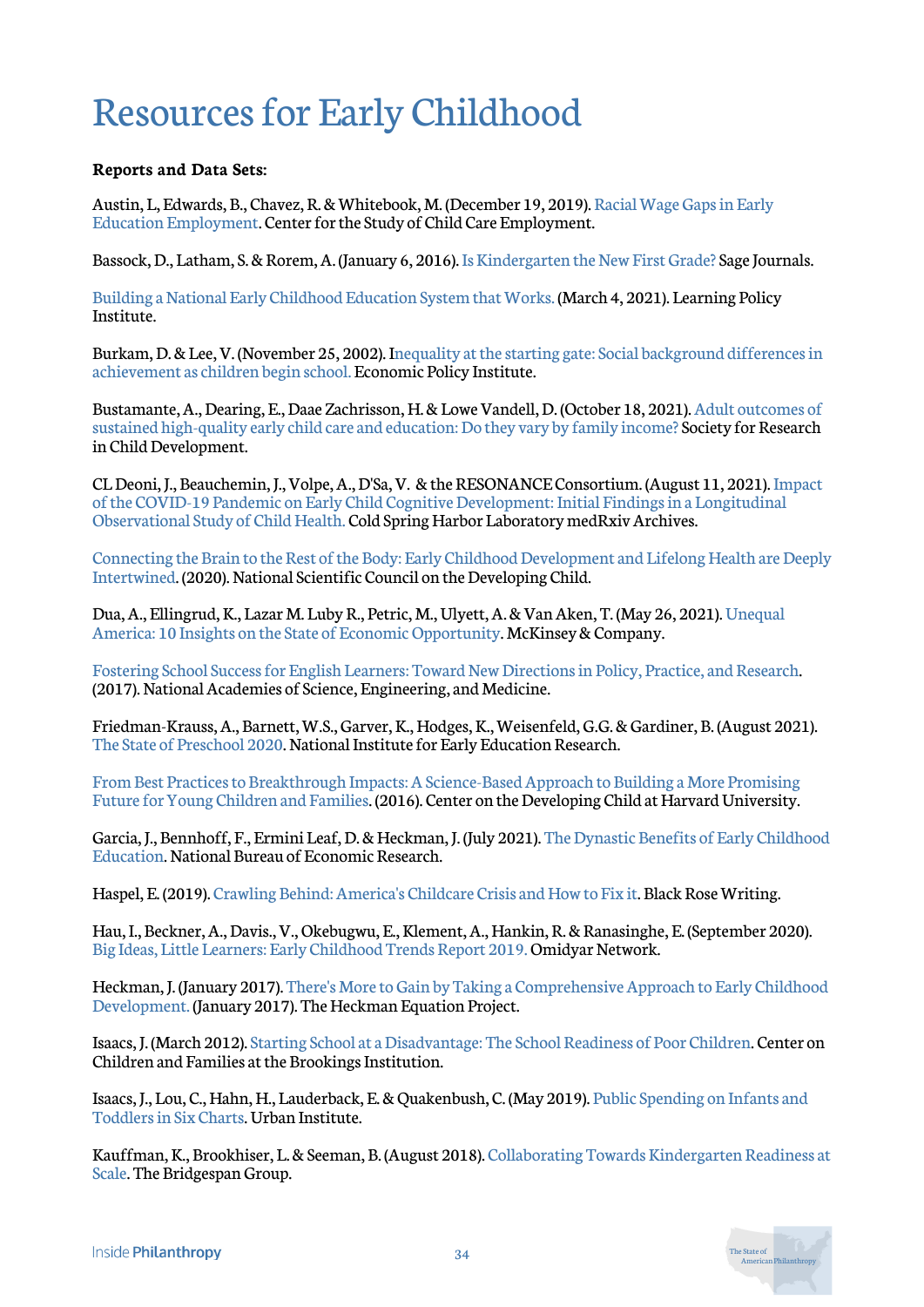[Lynch, R. & Vaghul, K. \(December 2, 2015\). The Benefits and Costs fo Investing in Early Childhood](https://equitablegrowth.org/research-paper/the-benefits-and-costs-of-investing-in-early-childhood-education/?longform=true) Educatio[n.](https://equitablegrowth.org/research-paper/the-benefits-and-costs-of-investing-in-early-childhood-education/?longform=true) Washington Center for Equitable Growth.

[Minnesota Kids Count 2016: Tipping the Scales in Early Childhood.](http://hungerimpactpartners.org/wp-content/uploads/2016/11/Minnesota-Kids-Count-2016-Tipping-the-Scales-in-Early-Childhood-Childrens-Defense-Fund-2016.pdf) (November 2016). Children's Defense Fund-Minnesota.

[Muschkin, C., Ladd, H. & Dodge, K. \(February 2015\). Impact of North Carolina's Early Childhood Initiative](https://caldercenter.org/sites/default/files/WP%20121.pdf) on Special Education Placements in Third Grade. National Center for Analysis of Longitudinal Data in Education Research.

[Public Spending on Early Childhood Education.](https://www.oecd.org/els/soc/PF3_1_Public_spending_on_childcare_and_early_education.pdf) (September 2021). Organisation for Economic Cooperation and Development.

Sarnoff, C. (July 2021). [From Crisis to Opportunity. A Policy Agenda for an Equitable NYC.](https://robinhoodorg-wp-production.s3.amazonaws.com/uploads/2021/07/RobinHood_CrisistoOpportunity-4.pdf) Robinhood Foundation, The Century Foundation and Next100.

[The NICHD Study for Early Child Care and Youth Development](https://www.nichd.nih.gov/sites/default/files/publications/pubs/documents/seccyd_06.pdf). (2006). National Institute of Child Health and Human Development.

[The State of America's Children 2020.](https://www.childrensdefense.org/wp-content/uploads/2020/02/The-State-Of-Americas-Children-2020.pdf) (February 2020). Children's Defense Fund.

[Transforming the Workforce for Children Birth Through Age 8: A Unifying Foundation. \(](https://www.nap.edu/catalog/24984/transforming-the-financing-of-early-care-and-education)2015) National Academies of Sciences, Engineering, and Medicine.

[Trends in Education Philanthropy 2018-2019](https://edfunders.org/sites/default/files/GFE_Benchmarking_2018-19.pdf). (2019). Grantmakers for Education.

[Yazejian, N., Bryant, D., Freel, K., Burchinal, M. \(February 2015\). High-quality early education: Age of entry](https://www.sciencedirect.com/science/article/abs/pii/S0885200615000113) and time in care differences in student outcomes for English-only and dual language learners. Early Childhood Research Quarterly.

#### **Websites & Individual Pages with Key Information:**

Barnett, W.S. (2021). [Universal Pre-K: 5 FAQs. Fact Sheet.](https://nieer.org/policy-issue/universal-pre-k-5-faqs) New Brunswick, New Jersey. National Institute for Early Education Research.

[Bassok, D. & Doromal, J. \(January 5, 2022\). How Can We Improve Early Childhood Education? Use Public](https://www.brookings.edu/blog/brown-center-chalkboard/2022/01/05/how-can-we-improve-early-childhood-education-use-public-dollars-to-pay-teachers-more/) Dollars to Pay Teachers More. Brookings Institution.

Beiner, C. (January 4, 2022). [Child Care is Getting More Support From Some Private Companies.](https://www.npr.org/2022/01/04/1064124004/child-care-is-getting-more-support-from-some-private-companies) National Public Radio.

Bustamante, A., Dearning, E., Daae Zachrisson, H., Lowe Vandell, D. & Hirsh-Pasek, K. (November 4, 2021). [High-Quality Early Child Care and Education: The Gift that Lasts a Lifetime.](https://www.brookings.edu/blog/education-plus-development/2021/11/04/high-quality-early-child-care-and-education-the-gift-that-lasts-a-lifetime/) Brookings Institution.

Caine Miller, C. (October 6, 2021). [How Other Nations Pay for Child Care. The U.S. is an Outlier.](https://www.nytimes.com/2021/10/06/upshot/child-care-biden.html) *New York Times.*

DeParle, J. (October 9, 2021. [When Childcare Costs Twice as Much as the Mortgage.](https://www.nytimes.com/2021/10/09/us/politics/child-care-costs-wages-legislation.html) *New York Times*.

[Early Childhood Education.](https://www.uschamberfoundation.org/topics/early-childhood-education) (2021, 2022). U.S. Chamber of Commerce Foundation.

[ECE Funding Landscape](https://ecfunders.org/funding-landscape/). (n.d.). Early Childhood Funders Collaborative.

[Friedman-Krauss, A., Nores, M. & Barnett, W.S. \(April 5, 2016\). How Much Can High-Quality Universal Pre-](https://www.americanprogress.org/issues/early-childhood/reports/2016/04/05/132750/how-much-can-high-quality-universal-pre-k-reduce-achievement-gaps/)K Reduce Achievement Gaps? Center for American Progress.

Haspel, E. (August 7, 2020). [Why Are Child Care Programs Open When Schools Are Not?](https://www.nytimes.com/2020/08/04/parenting/schools-day-care-children-divide.html) *New York Times.*

[Hau, I. \(December 21, 2021\). Education Has Been Hammering the Wrong Nail. We Have to Focus on the](https://www.edsurge.com/news/2021-12-21-education-has-been-hammering-the-wrong-nail-we-have-to-focus-on-the-early-years) Early Years. EdSurge.

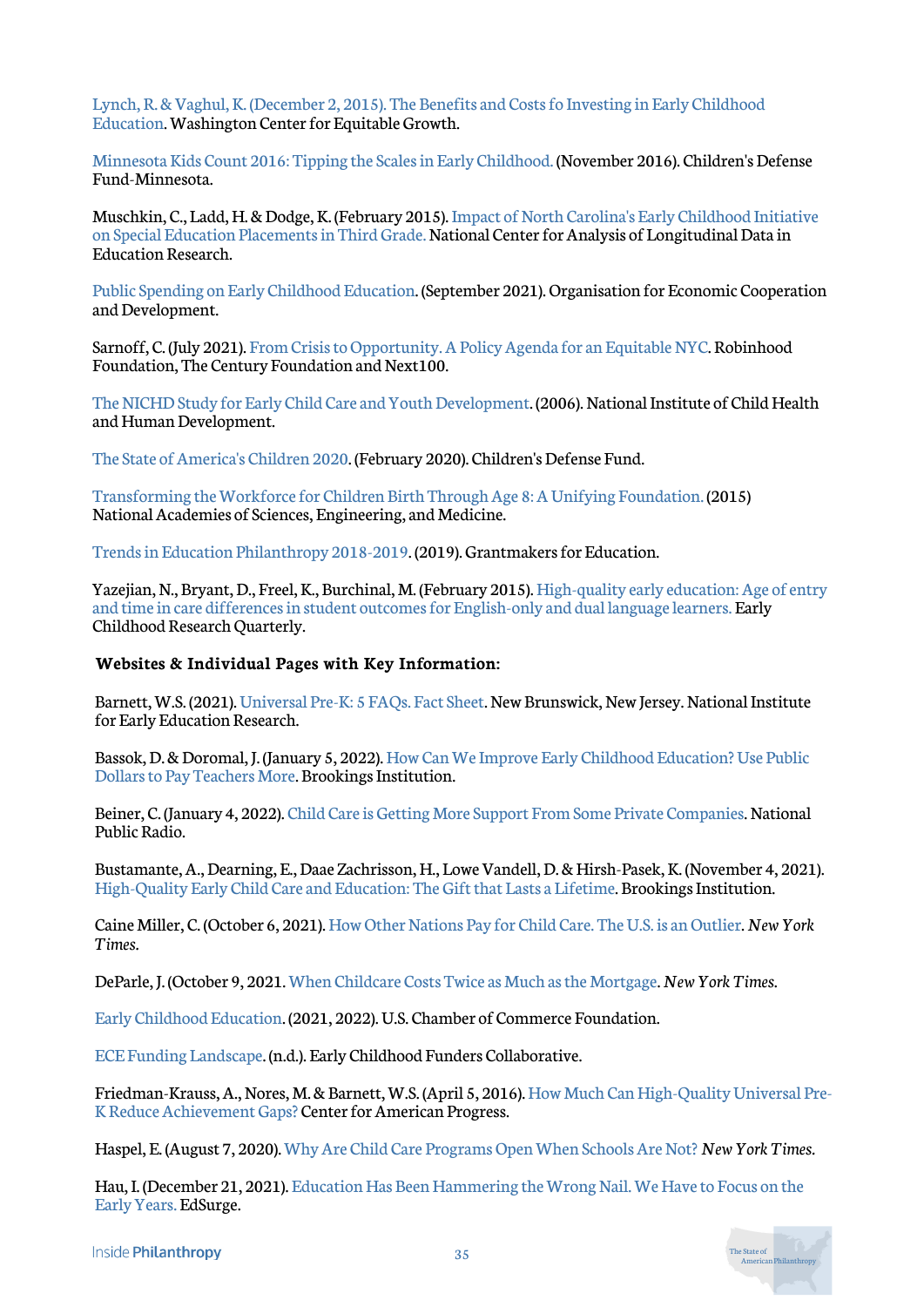Jimenez, L, Morales, J., Sargrad, S. & Thompson, M. (September 285, 2016). [Remedial Education.](https://www.americanprogress.org/issues/education-k-12/reports/2016/09/28/144000/remedial-education/) The Cost of Catching Up. Center for American Progress.

[Kamenetz, A. & Khurana, M. \(October 19, 2021\). 1 in3 Working Families is Struggling to Find the Child](https://www.npr.org/2021/10/19/1047019536/families-are-struggling-to-find-the-child-care-they-desperately-need) Care They Desperately Need. Morning Edition, National Public Radio.

Malik, R. (June 20, 2019). [Working Families are Spending Big Money on Child Care](https://www.americanprogress.org/issues/early-childhood/reports/2019/06/20/471141/working-families-spending-big-money-child-care/). Center for American Progress.

[Marte, J. \(September 1, 2021\). U.S. childcare in short supply as burned-out workers quit, new hires hard to](https://www.reuters.com/world/us/us-childcare-short-supply-burned-out-workers-quit-new-hires-hard-find-2021-09-01/) find. Reuters.

Misra, J. (May 11, 2021). [US Parents Pay Nearly Double the 'Affordable' Cost for Child Care and Preschool.](https://theconversation.com/us-parents-pay-nearly-double-the-affordable-cost-for-child-care-and-preschool-160129) The Conversation.

[Najmabadi, S. \(August 16, 2021\). Half of Colorado lives in a day care desert. Here's how that's straining one](https://coloradosun.com/2021/08/16/routt-colorado-childcare-crisis/) mountain community. *The Colorado Sun*.

Nelson, L. (July 30, 2014). [The Biggest Benefit of Pre-K Might Not Be Education.](https://web.archive.org/web/20210221091252/https:/www.vox.com/2014/7/30/5952739/the-research-on-how-pre-k-could-reduce-crime) Vox.

Pierce, R. (September 15, 2021). [Community Schools: A Game Changer for Pubic Education?](https://www.forbes.com/sites/raymondpierce/2021/09/15/community-schools-a-game-changer-for-public-education/?sh=38ab20263745) Forbes.

[Preventing Adverse Childhood Experiences.](https://www.cdc.gov/violenceprevention/aces/fastfact.html) (April 6, 2021). Centers for Disease Control and Prevention.

Piper,K. (October 16, 201). [Early Childhood Education Yields Big Benefits-Just Not the Ones You Think](https://web.archive.org/web/20211001150420/https:/www.vox.com/future-perfect/2018/10/16/17928164/early-childhood-education-doesnt-teach-kids-fund-it). Vox.

[Roddy, S. \(December 31, 1969; Updated February 28, 2022\). How to Offer Childcare Benefits at Your](https://clutch.co/hr/resources/how-to-offer-childcare-benefits) Business. Clutch.

Rosalsky, G. (May 18, 2021). [The Case for Universal Pre-K Just Got Stronger.](https://www.npr.org/sections/money/2021/05/18/997501946/the-case-for-universal-pre-k-just-got-stronger) Planet Money, National Public Radio.

Sassser Modestino, A., Ladge, J., Swartz, A. & Lincoln, A. (April 29, 2021). [Childcare is a Business Issue](https://hbr.org/2021/04/childcare-is-a-business-issue). Harvard Business Review.

[Strauss, V. \(May 8, 2019\). Kindergarten Teacher: Why Our Youngest Learners are Doomed Right Out of the](https://www.washingtonpost.com/education/2019/05/08/kindergarten-teacher-why-our-youngest-learners-are-doomed-right-out-gate-road-map-fix-it/) Gate. *The Washington Post*.

Schulte, B. (February 8, 2018). [The Corporate Case for Child Care](https://slate.com/human-interest/2018/02/the-corporate-case-for-childcare.html). Slate.

[The Alliance for Early Success Child Care Policy Roadmap.](https://earlysuccess.org/ChildCareRoadmap) (September 16, 2020). Alliance for Early Success.

[The Heckman Equation](https://heckmanequation.org/the-heckman-equation/). (n.d.). Heckman.

[vanden Heuvel, K. \(October 19, 2021\). Manchin's Shameful Child-Care Stance Isn't Just Bad Politics. It's a](https://www.washingtonpost.com/opinions/2021/10/19/manchins-shameful-child-care-stance-isnt-just-bad-politics-its-self-defeating-policy/) Self-Defeating Policy. *The Washington Post*.

Vechiotti, S. & Gomez, R. (June 25, 2020). [Our Future Depends Upon Caring for the Early Educators](https://thehill.com/opinion/education/504618-our-future-depends-upon-caring-for-the-early-educators). The Hil.

[Who is Providing for Child Care Providers? Part 2.](https://www.uorapidresponse.com/) (September 2021). Rapid Assessment of Pandemic Impact on Development-Early Childhood (RAPID-EC).

[Workman, S. & Jessen-Howard, S. \(November 15, 2018\). Understanding the True Cost of Child Care for](https://www.americanprogress.org/issues/early-childhood/reports/2018/11/15/460970/understanding-true-cost-child-care-infants-toddlers/) Infants and Toddlers. Center for American Progress.

[Workman, S. & Ullrich, R. \(February 13, 20174\). Quality 101: Identifying the Core Components of a High-](https://www.americanprogress.org/issues/early-childhood/reports/2017/02/13/414939/quality-101-identifying-the-core-components-of-a-high-quality-early-childhood-program/)Quality Early Childhood Program. Center for American Progress.

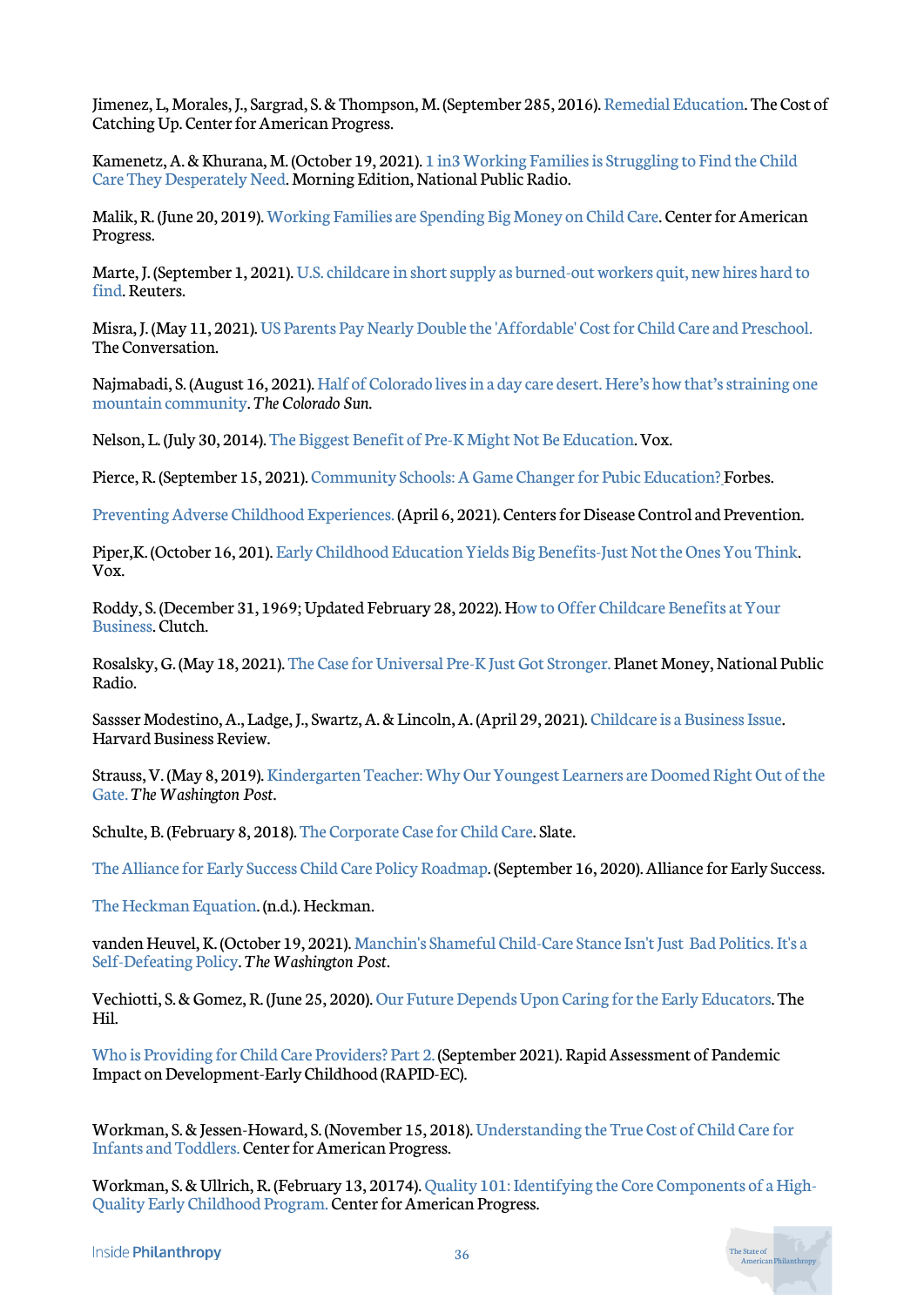# Thank You

*Thank you to these individuals who were interviewed:*

Kristin Bernhard, Senior Vice President of Advocacy and Policy, Start Early

Gerry Cobb, Director, Pritzker Children's Initiative

Celine Coggins, Executive Director, Grantmakers for Education

Felicia DeHaney, Director of Program and Strategy, W.K. Kellogg Foundation

Ola Friday, Director, Early Educator Investment Collaborative

Rebecca Gomez, Education Program Officer, Heising-Simons Foundation; Co-Chair, Early Educator Investment Collaborative

Elliot Haspel, Program Officer for Education Policy and Research, Robins Foundation; author of "Crawling Behind: America's Childcare Crisis and How to Fix It"

Cynthia Jackson, Executive Director, Educare Learning Network

Allison Logan, Executive Director, Bridgeport Prospers

Scott Moore, Executive Director, Kidango

Jessie Rasmussen, President, Buffett Early Childhood Fund

Rip Rapson, Executive Director, Kresge Foundation

Shannon Rudisill, Executive Director, Early Childhood Funders Collaborative

Jessica Sager, co-founder and CEO, All Our Kin

Helene Stebbins, Executive Director, Alliance for Early Success

Sara Vecchiotti, Vice President for Research and Program Innovation, Foundation for Child Development; Co-Chair, Early Educator Investment Collaborative